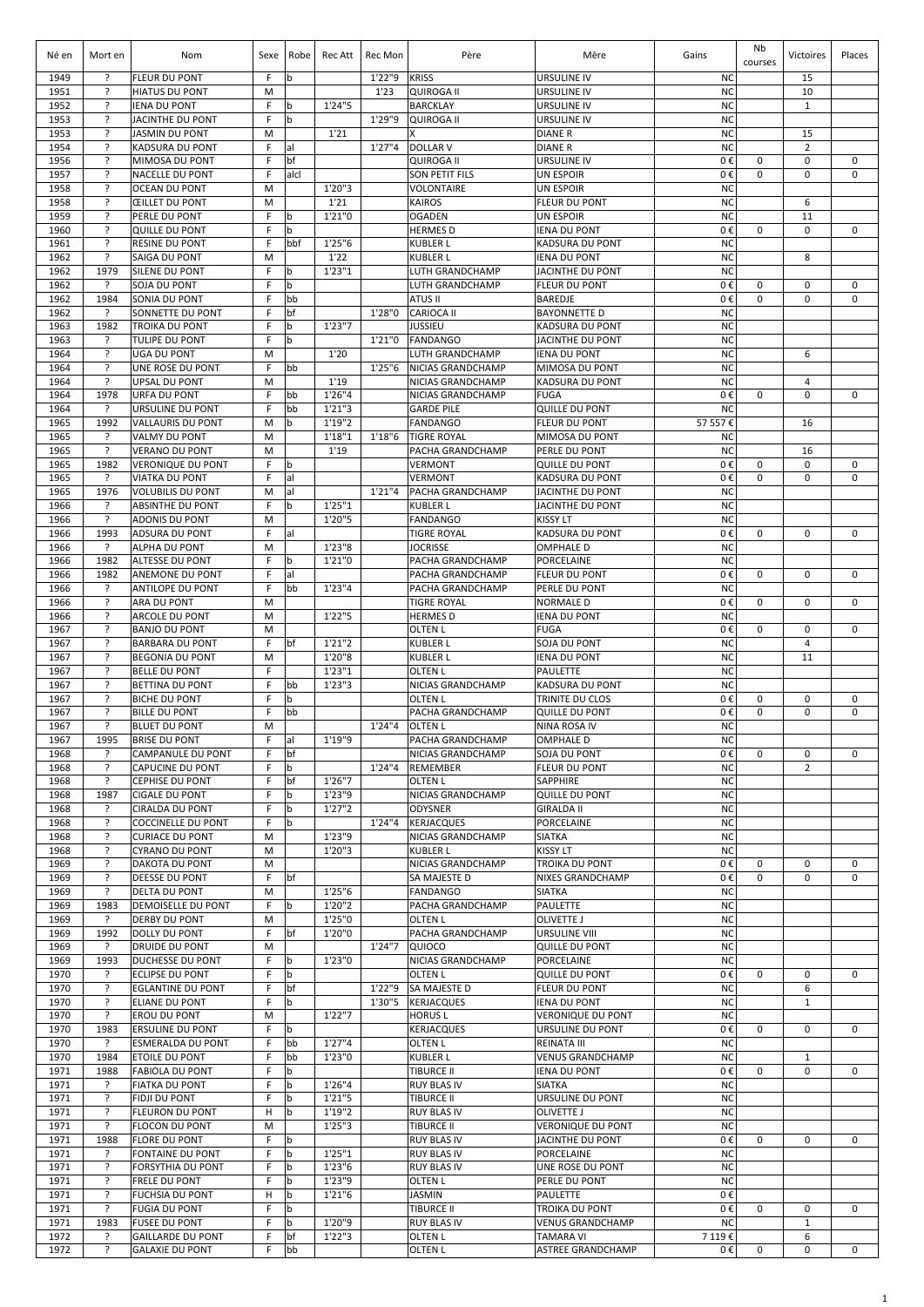| Né en        | Mort en             | Nom                                                | Sexe    | Robe             | Rec Att           | Rec Mon | Père                                           | Mère                                            | Gains               | Nb<br>courses | Victoires           | Places                     |
|--------------|---------------------|----------------------------------------------------|---------|------------------|-------------------|---------|------------------------------------------------|-------------------------------------------------|---------------------|---------------|---------------------|----------------------------|
| 1972<br>1972 | 1984<br>?           | <b>GALIE DU PONT</b><br><b>GAMIN DU PONT</b>       | F.<br>M | b                | 1'22''3           |         | <b>RUY BLAS IV</b><br><b>SABI PAS</b>          | <b>URSULINE VIII</b><br><b>AMOURETTE L</b>      | <b>NC</b><br>168€   |               |                     |                            |
| 1972         | ?                   | <b>GAMMA DU PONT</b>                               | M       | bb               |                   | 1'24''1 | <b>SA MAJESTE D</b>                            | <b>REINATA III</b>                              | 8 308€              |               | $\mathbf{1}$        |                            |
| 1972         | ?                   | <b>GAZELLE DU PONT</b>                             | F       | bbf              | 1'26"4            |         | SA MAJESTE D                                   | <b>PAULETTE</b>                                 | 1 2 5 8€            |               |                     |                            |
| 1972         | ?                   | <b>GELINOTTE DU PONT</b>                           | F       | al               |                   |         | <b>ALBATROS</b>                                | PRE EN PAILLAIE                                 | 0€                  | 0             | $\mathbf 0$         | $\mathbf 0$                |
| 1972         | 1984                | <b>GENTIANE DU PONT</b>                            | F       | bf               |                   |         | <b>SA MAJESTE D</b>                            | <b>TULIPE DU PONT</b>                           | 0€                  | 0             | 0                   | $\Omega$                   |
| 1972<br>1972 | ?<br>1981           | <b>GERANIUM DU PONT</b><br><b>GIROFLEE DU PONT</b> | M<br>F  | bbf              | 1'25''6<br>1'21"8 |         | <b>RUY BLAS IV</b><br><b>KUBLER L</b>          | <b>ABSINTHE DU PONT</b><br>ANEMONE DU PONT      | 1646€<br>16 907€    |               |                     |                            |
| 1972         | ?                   | <b>GLAIEUL DU PONT</b>                             | M       |                  |                   |         | <b>TIBURCE II</b>                              | <b>SILENE DU PONT</b>                           | 0€                  | 0             | $\mathbf 0$         | 0                          |
| 1972         | 1985                | <b>GLOIRE DU PONT</b>                              | F       | bb               | 1'23"9            |         | <b>OLTEN L</b>                                 | URSULINE DU PONT                                | 8721€               |               |                     |                            |
| 1972         | ?                   | <b>GRACIEUSE DU PONT</b>                           | F       | b                |                   |         | <b>TIBURCE II</b>                              | <b>OLIVETTE J</b>                               | 0€                  | 0             | 0                   | $\Omega$                   |
| 1972         | ?                   | <b>GRAZIELLA DU PONT</b>                           | F.      | l b              | 1'25''4           |         | <b>TIBURCE II</b>                              | <b>SIATKA</b>                                   | 6 2 2 0€            |               |                     |                            |
| 1972<br>1973 | ?<br>?              | <b>GUILENE DU PONT</b><br><b>HALBANE DU PONT</b>   | F<br>F. | l b              | 1'25"0            | 1'24"4  | <b>TIBURCE II</b><br>PATARA                    | <b>PORCELAINE</b><br><b>RABANE LM</b>           | 9 098€              |               |                     |                            |
| 1973         | ?                   | <b>HAMAC DU PONT</b>                               | M       | lal              | 1'20"0            |         | <b>REZA GRANDCHAMP</b>                         | <b>TAMARA VI</b>                                | 6 342€<br>36 207€   |               | 6                   |                            |
| 1973         | ?                   | <b>HARMONICA DU PONT</b>                           | M       | bb               | 1'20"7            |         | <b>KUBLER L</b>                                | <b>REINATA III</b>                              | 23 706€             |               | 3                   |                            |
| 1973         | ?                   | <b>HELENA DU PONT</b>                              | F       | lb.              |                   |         | <b>REZA GRANDCHAMP</b>                         | <b>TULIPE DU PONT</b>                           | 0€                  | 0             | $\mathbf 0$         | $\mathbf 0$                |
| 1973         | ?                   | <b>HELVETIA DU PONT</b>                            | F       | bb               |                   |         | SA MAJESTE D                                   | ANEMONE DU PONT                                 | 0€                  | 0             | $\mathbf 0$         | $\mathbf 0$                |
| 1973         | 1993                | <b>HERMINE DU PONT</b>                             | F       | bf               | 1'20"6            |         | <b>KUBLER L</b>                                | <b>VENUS GRANDCHAMP</b>                         | 23 538€             |               | 3                   |                            |
| 1973<br>1973 | ?<br>?              | <b>HEROINE DU PONT</b><br><b>HERON DU PONT</b>     | F<br>н  | bb<br>bb         | 1'21"8            |         | REZA GRANDCHAMP<br>NICIAS GRANDCHAMP           | <b>URSULINE VIII</b><br><b>UNE NONANTAISE</b>   | 0€<br>20 352€       | 0             | $\mathbf 0$         | $\mathbf 0$                |
| 1973         | ?                   | <b>HICA DU PONT</b>                                | F       | $\mathsf b$      |                   |         | PALEO                                          | <b>ICA VI</b>                                   | 0€                  | 0             | $\mathbf 0$         | $\mathbf 0$                |
| 1973         | 1996                | HIRONDELLE DU PONT                                 | F       | al               | 1'22"0            |         | <b>RUY BLAS IV</b>                             | VA BELLE DU CLOS                                | 13 301€             |               | 3                   |                            |
| 1973         | ?                   | <b>HISPANO DU PONT</b>                             | M       | b                | 1'20"3            |         | REZA GRANDCHAMP                                | ALTISSIMA                                       | 41 146 €            |               |                     |                            |
| 1973         | ?                   | <b>HONDA DU PONT</b>                               | F       | <b>b</b>         | 1'22"7            |         | <b>REMEMBER</b>                                | <b>SIATKA</b>                                   | 16 426€             |               |                     |                            |
| 1973         | ?                   | HORTENSIA DU PONT                                  | M       | bb               | 1'24''3           |         | NICIAS GRANDCHAMP                              | <b>TROIKA DU PONT</b>                           | 3 301€              |               |                     |                            |
| 1973<br>1973 | ?<br><sup>2</sup>   | <b>HOTESSE DU PONT</b><br><b>HYACINTHE DU PONT</b> | F<br>F  | $\mathbf b$<br>b | 1'26"5            |         | <b>REDER KERVAYER</b><br><b>QUERIDO II</b>     | <b>BILLE DU PONT</b><br><b>ABSINTHE DU PONT</b> | 2 5 6 1€<br>0€      | 0             | 0                   | 0                          |
| 1974         | ?                   | <b>IAGO DU PONT</b>                                | н       | b                | 1'22"0            |         | NICIAS GRANDCHAMP                              | <b>VERONIQUE DU PONT</b>                        | 11 312 €            |               |                     |                            |
| 1974         | ?                   | <b>IASMINE DU PONT</b>                             | F       | al               | 1'24"9            |         | <b>RUY BLAS IV</b>                             | <b>BETTINA DU PONT</b>                          | 5 282€              |               |                     |                            |
| 1974         | ?                   | <b>IDAHO DU PONT</b>                               | M       | $\mathsf b$      | 1'23''5           |         | NICIAS GRANDCHAMP                              | <b>ONDINE L M</b>                               | 14 620€             |               |                     |                            |
| 1974         | ?                   | <b>IDEALISTE DU PONT</b>                           | M       | alaub            |                   |         | REZA GRANDCHAMP                                | SILENE DU PONT                                  | 0€                  | 0             | $\mathbf 0$         | $\mathbf 0$                |
| 1974         | ?                   | <b>IENA DU PONT</b>                                | F       | b                | 1'22''3           |         | <b>RUY BLAS IV</b>                             | URSULINE DU PONT                                | 5679€               |               |                     |                            |
| 1974<br>1974 | ?<br>?              | <b>IMAGE DU PONT</b><br><b>IMMORTELLE DU PONT</b>  | F<br>F  | b<br>b           |                   |         | <b>RUY BLAS IV</b><br><b>TRIOMPHE II</b>       | ALTISSIMA<br>UNE ROSE DU PONT                   | 0€<br>0€            | 0<br>0        | 0<br>$\mathbf 0$    | $\mathbf 0$<br>$\Omega$    |
| 1974         | ?                   | <b>IMPERIA DU PONT</b>                             | F       | b                |                   |         | <b>RUY BLAS IV</b>                             | <b>BEREZINA</b>                                 | 793€                |               |                     |                            |
| 1974         | ?                   | <b>INDEX DU PONT</b>                               | M       | bf               |                   |         | <b>TSAR</b>                                    | <b>PAULETTE</b>                                 | 0€                  | 0             | $\mathbf 0$         | $\mathbf 0$                |
| 1974         | 1998                | <b>INES DU PONT</b>                                | F       | l b              | 1'26"5            |         | <b>VALLAURIS DU PONT</b>                       | <b>ARLETTE L</b>                                | 960€                |               |                     |                            |
| 1974         | ?                   | <b>INO DU PONT</b>                                 | M       | bf               |                   |         | <b>VALLAURIS DU PONT</b>                       | <b>OLIVETTE J</b>                               | 0€                  | 0             | $\mathbf 0$         | $\mathbf 0$                |
| 1974         | ?                   | <b>IRIS DU PONT</b>                                | M       | lal              | 1'20"5            |         | <b>RUY BLAS IV</b>                             | <b>CAPUCINE DU PONT</b>                         | 70 843€             |               |                     |                            |
| 1974<br>1974 | $\overline{?}$<br>? | <b>ISARD DU PONT</b>                               | H<br>F  | <b>b</b><br>lb.  | 1'19''5           |         | <b>RUY BLAS IV</b>                             | <b>BRAILA II</b>                                | 57 671€             | 0             | 8<br>$\mathbf 0$    | $\mathbf 0$                |
| 1974         | 1985                | <b>ISBA DU PONT</b><br><b>ISIS DU PONT</b>         | F.      | b                |                   |         | <b>RUY BLAS IV</b><br><b>RUY BLAS IV</b>       | <b>VESTAM</b><br><b>URSULINE VIII</b>           | 0€<br>0€            | 0             | $\mathbf 0$         | $\Omega$                   |
| 1974         | ?                   | <b>ISO DU PONT</b>                                 | н       | lal              | 1'20"6            |         | <b>NONANT LE PIN</b>                           | AIDA III                                        | 23 645 €            |               |                     |                            |
| 1974         | ?                   | <b>ITALIA DU PONT</b>                              | F       | al               | 1'16''4           |         | REZA GRANDCHAMP                                | <b>REINATA III</b>                              | 116 517€            | 36            | 3                   | 12                         |
| 1974         | ?                   | <b>IXIA DU PONT</b>                                | F       | l b              |                   |         | <b>ROBERT P</b>                                | <b>ASTREE GRANDCHAMP</b>                        | 0€                  | 0             | 0                   | 0                          |
| 1975         | 2002                | <b>JACKY DU PONT</b>                               | M       | al               |                   |         | <b>RUY BLAS IV</b>                             | <b>UNE NONANTAISE</b>                           | 0€                  | 0             | $\mathbf 0$         | $\mathbf 0$                |
| 1975         | 1996<br>?           | <b>JALNA DU PONT</b><br>JASMIN DU PONT             | F.<br>н | lal              | 1'25"8            |         | <b>RUY BLAS IV</b><br><b>KUBLER L</b>          | <b>COLIVETTE</b>                                | 4 589€              |               | 0                   | 0                          |
| 1975<br>1975 | 1990                | <b>JASMINE DU PONT</b>                             | F       | bf<br>bf         | 1'23"7<br>1'21''7 |         | CORLAY                                         | <b>BETTINA DU PONT</b><br>URSULINE DU PONT      | 1 746 €<br>19 132€  | 1<br>17       | $\overline{2}$      | $\mathbf{1}$               |
| 1975         | ć.                  | <b>JEINATA DU PONT</b>                             | F       | b                | 1'20"3            |         | <b>KUBLER L</b>                                | <b>REINATA III</b>                              | 55 316€             | 53            | 5                   | 5                          |
| 1975         | ?                   | JERICHO DU PONT                                    | н       | bf               | 1'20"6            |         | PICARDY                                        | <b>BRAILA II</b>                                | 31 191€             | 8             | $\mathbf 0$         | $\mathbf{1}$               |
| 1975         | ?                   | JETON DU PONT                                      | н       | l b              | 1'23''8           |         | <b>KUBLER L</b>                                | <b>BILLE DU PONT</b>                            | 7 183€              | 3             | 0                   | 0                          |
| 1975         | ?                   | JEZABEL DU PONT                                    | F       | b                |                   |         | CORLAY                                         | SILENE DU PONT                                  | 0€                  | 0             | $\mathbf 0$         | $\mathbf 0$                |
| 1975<br>1975 | ?<br>1989           | <b>JIATKA DU PONT</b><br><b>JISMIE DU PONT</b>     | F<br>F  | b<br>b           | 1'22"7            | 1'24''1 | <b>RUY BLAS IV</b><br><b>VALLAURIS DU PONT</b> | <b>TAMARA VI</b><br><b>URSULINE VIII</b>        | 16 747€<br>13 217€  |               | 6                   |                            |
| 1975         | ?                   | JOCRISSE DU PONT                                   | н       | b                | 1'19"9            | 1'25''8 | <b>KUBLER L</b>                                | <b>VESTAM</b>                                   | 31 222 €            |               | 6                   |                            |
| 1975         | ?                   | JODEL DU PONT                                      | M       | al               |                   |         | <b>RUY BLAS IV</b>                             | ALTESSE DU PONT                                 | 0€                  | 0             | $\mathbf 0$         | 0                          |
| 1975         | 1979                | <b>JOKAI DU PONT</b>                               | M       | b                |                   |         | <b>RUY BLAS IV</b>                             | AIDA III                                        | 0€                  | 0             | $\mathbf 0$         | $\mathbf 0$                |
| 1975         | 1980                | <b>JOKER DU PONT</b>                               | н       | l b              | 1'22"5            |         | <b>RUY BLAS IV</b>                             | <b>BRAGANCE</b>                                 | 1784€               |               |                     |                            |
| 1975<br>1975 | 1982<br>?           | JONQUILLE DU PONT<br><b>JUDOKA DU PONT</b>         | F<br>M  | b<br>b           |                   |         | <b>KUBLER L</b><br><b>VOLUBILIS DU PONT</b>    | ANEMONE DU PONT<br>TROIKA DU PONT               | 0€<br>0€            | 0<br>0        | 0<br>$\mathbf 0$    | $\mathbf 0$<br>$\mathbf 0$ |
| 1976         | ?                   | <b>KACTUS DU PONT</b>                              | н       | lal              |                   |         | <b>RUY BLAS IV</b>                             | ANEMONE DU PONT                                 | 1 380€              |               |                     |                            |
| 1976         | ?                   | <b>KAISER DU PONT</b>                              | н       | b                | 1'31"8            |         | <b>RUY BLAS IV</b>                             | <b>UNE NONANTAISE</b>                           | 488€                |               |                     |                            |
| 1976         | 1998                | KAMA DU PONT                                       | F.      | l b              | 1'22''4           |         | <b>VOLUBILIS DU PONT</b>                       | <b>BRAGANCE</b>                                 | 10 946€             |               | $\overline{2}$      |                            |
| 1976         | ?                   | KANO DU PONT                                       | M       | alf              | 1'24''2           |         | <b>RUY BLAS IV</b>                             | <b>TAMARA VI</b>                                | 18 347€             |               | 3                   |                            |
| 1976<br>1976 | 1978<br>?           | <b>KAPPA DU PONT</b><br><b>KASHMIR DU PONT</b>     | M<br>M  | lal<br>bf        | 1'17"0            | 1'20"5  | OTHELLO III<br><b>VALLAURIS DU PONT</b>        | <b>CURA M</b><br><b>COCCINELLE DU PONT</b>      | 0€<br>113 666€      | 0<br>76       | 0<br>$\overline{4}$ | 0<br>15                    |
| 1976         | 1979                | KATIA DU PONT                                      | F.      | l b              |                   |         | OTHELLO III                                    | AIDA III                                        | 0€                  | 0             | $\mathbf 0$         | 0                          |
| 1976         | 1979                | <b>KENYA DU PONT</b>                               | M       | b                |                   |         | <b>VOLUBILIS DU PONT</b>                       | <b>EDDA LA GARENNE</b>                          | 0€                  | 0             | 0                   | $\mathbf 0$                |
| 1976         | ?                   | <b>KESSIE DU PONT</b>                              | F       | bbf              | 1'24"7            |         | OTHELLO III                                    | <b>ANTILOPE DU PONT</b>                         | 5 168€              |               |                     |                            |
| 1976         | ?                   | KILT DU PONT                                       | M       | bf               |                   |         | <b>RUY BLAS IV</b>                             | UNE ROSE DU PONT                                | 0€                  | 0             | 0                   | $\mathbf 0$                |
| 1976         | ?                   | KIMONO DU PONT                                     | н       | l b              | 1'24''4           |         | PATARA                                         | <b>PAULETTE</b>                                 | 2 172 €             |               |                     |                            |
| 1976<br>1976 | 1978<br>1978        | <b>KISS DU PONT</b><br><b>KRAC DU PONT</b>         | M<br>M  | bf<br>bb         |                   |         | <b>RUY BLAS IV</b><br>OTHELLO III              | <b>VERONIQUE DU PONT</b><br><b>ARLETTE L</b>    | 0€<br>0€            | 0<br>0        | 0<br>0              | $\mathbf 0$<br>$\mathbf 0$ |
| 1976         | ?                   | <b>KSAR DU PONT</b>                                | M       | b                | 1'20"0            |         | CAMEO                                          | <b>ELIANE DU PONT</b>                           | 35 338€             |               |                     |                            |
| 1977         | 1980                | LA BELLE DU PONT                                   | F       | b                |                   |         | PALEO                                          | VA BELLE DU CLOS                                | 0€                  | 0             | $\mathbf 0$         | $\mathbf 0$                |
| 1977         | ?                   | LADY DU PONT                                       | F       | $\mathbf b$      | 1'25"5            |         | <b>RUY BLAS IV</b>                             | <b>PAULETTE</b>                                 | 6 083€              |               |                     |                            |
| 1977         | 1995                | LAIS DU PONT                                       | F       | $\mathbf b$      |                   |         | <b>TIDALIUM PELO</b>                           | <b>FLORE DU PONT</b>                            | 0€                  | 0             | 0                   | $\mathbf 0$                |
| 1977         | 1992                | LANCIA DU PONT                                     | F       | bbf              | 1'27''6           |         | OTHELLO III                                    | <b>REINATA III</b>                              | 351€                |               |                     |                            |
| 1977<br>1977 | ?<br>1986           | LASER DU PONT<br><b>LIANE DU PONT</b>              | н<br>F  | b<br>al          | 1'21''3<br>1'22"7 |         | <b>RUY BLAS IV</b><br><b>RUY BLAS IV</b>       | CHARA<br><b>UNE NONANTAISE</b>                  | 25 627€<br>11 571 € | 36            | $\mathbf{1}$        | 3                          |
| 1977         | ?                   | LIBERIA DU PONT                                    | н       | b                | 1'24''6           |         | <b>VALLAURIS DU PONT</b>                       | <b>COSTA RICA II</b>                            | 5 381€              |               |                     |                            |
| 1977         | ?                   | LIDO DU PONT                                       | н       | lal              | 1'22"0            |         | VALLAURIS DU PONT                              | <b>BRAGANCE</b>                                 | 3 118€              |               | $\mathbf{1}$        |                            |
| 1977         | 1979                | LILIUM DU PONT                                     | M       | lal              |                   |         | <b>RUY BLAS IV</b>                             | <b>BRISE DU PONT</b>                            | 0€                  | 0             | 0                   | 0                          |
| 1977         | ?                   | LISA DU PONT                                       | F       | l b              | 1'33"0            |         | <b>RUY BLAS IV</b>                             | <b>EQUILIBRISTE</b>                             | 2 035€              |               |                     |                            |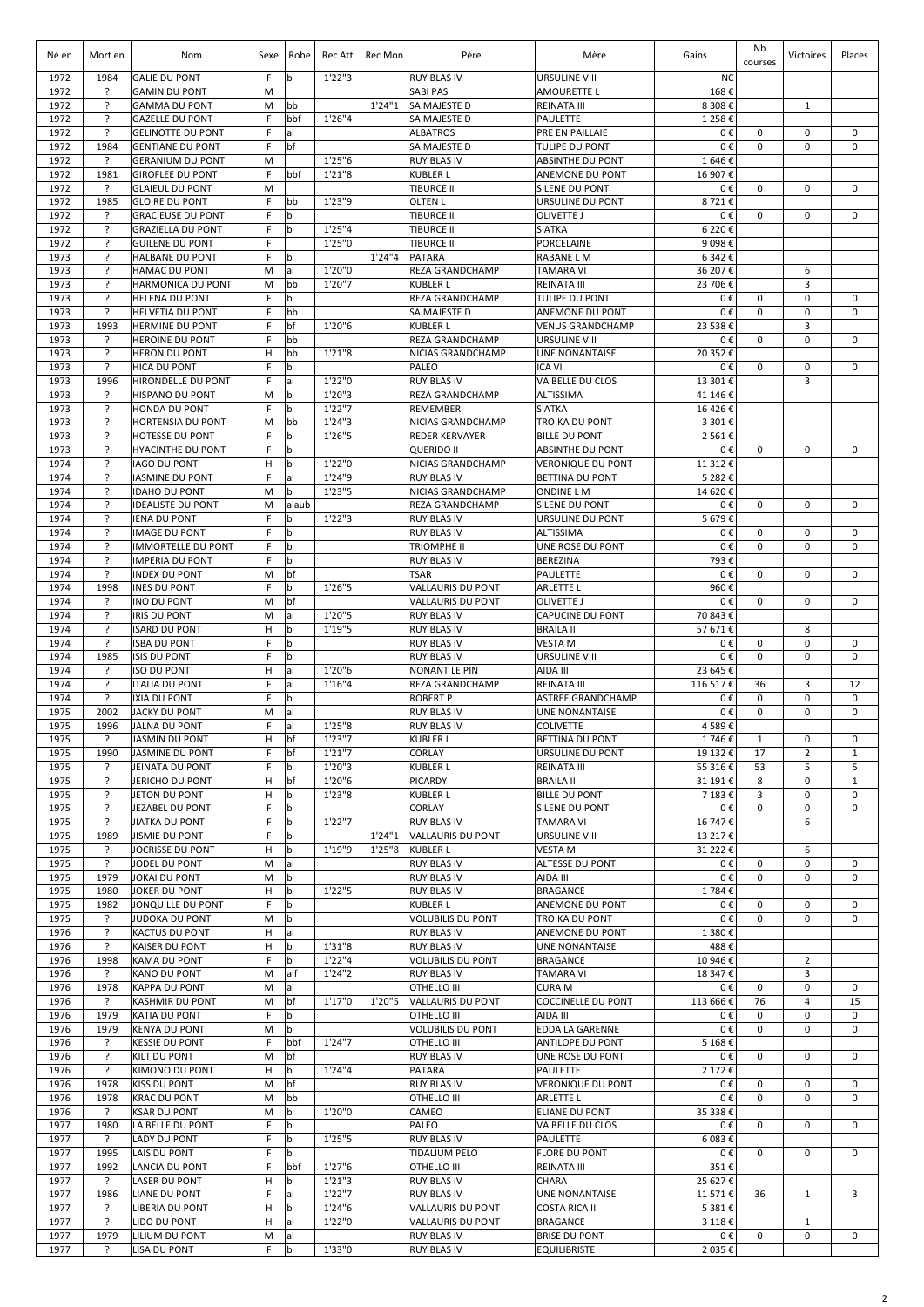| Né en        | Mort en             | Nom                                               | Sexe   | Robe              | Rec Att            | Rec Mon | Père                                           | Mère                                              | Gains                | Nb<br>courses     | Victoires                      | Places                         |
|--------------|---------------------|---------------------------------------------------|--------|-------------------|--------------------|---------|------------------------------------------------|---------------------------------------------------|----------------------|-------------------|--------------------------------|--------------------------------|
| 1977         | 1985                | LOBELIA DU PONT                                   | F      | al                |                    |         | <b>RUY BLAS IV</b>                             | ANEMONE DU PONT                                   | 0€                   | 0                 | 0                              | $\mathbf 0$                    |
| 1977         | ?                   | <b>LOLA DU PONT</b>                               | F      | al                | 1'19"6             |         | RASKOLNIKOV Z                                  | <b>CURA M</b>                                     | 30 421€              |                   |                                |                                |
| 1977<br>1977 | ?<br>1979           | LORD DU PONT<br>LOTUS DU PONT                     | M<br>M | b<br>b            | 1'22''7            |         | <b>RUY BLAS IV</b><br>CAMEO                    | DEMOISELLE DU PONT<br><b>SILENE DU PONT</b>       | 19 186€<br>0€        | 29<br>0           | 1<br>$\mathbf 0$               | 3<br>$\mathbf 0$               |
| 1977         | ?                   | LUCKY DU PONT                                     | н      | b                 |                    |         | REZA GRANDCHAMP                                | <b>HICA DU PONT</b>                               | 0€                   | 0                 | 0                              | $\mathbf 0$                    |
| 1977         | 1990                | <b>LUNA DU PONT</b>                               | F      | b                 | 1'22"0             |         | <b>RUY BLAS IV</b>                             | <b>ETOILE DU PONT</b>                             | 22 265 €             |                   |                                |                                |
| 1977<br>1978 | ?<br>2012           | LYS DU PONT<br>MA BELLE DU PONT                   | M<br>F | bbf<br>bbf        | 1'21"5             |         | <b>VALLAURIS DU PONT</b><br>VALMONT            | <b>GALICE</b><br>VA BELLE DU CLOS                 | 0€<br>11 487€        | $\mathbf 0$<br>40 | 0<br>$\overline{4}$            | $\mathbf 0$<br>$\overline{4}$  |
| 1978         | 1979                | <b>MAGNOLIA DU PONT</b>                           | M      | b                 |                    |         | ELU DU MAGNET                                  | <b>BEREZINA</b>                                   | 0€                   | 0                 | $\mathbf 0$                    | $\mathbf 0$                    |
| 1978         | ?                   | <b>MAIDA DU PONT</b>                              | F      | bb                |                    |         | <b>FRUIT ROSE</b>                              | AIDA III                                          | 0€                   | 0                 | 0                              | $\mathbf 0$                    |
| 1978         | 2001                | <b>MAINA DU PONT</b>                              | F      | b                 | 1'25"6             |         | <b>FRUIT ROSE</b>                              | <b>BRAILA II</b><br><b>ELIANE DU PONT</b>         | 1959€                | 15                | 0                              | $\mathbf{1}$                   |
| 1978<br>1978 | ?<br>1980           | MALBORO DU PONT<br><b>MALKO DU PONT</b>           | M<br>M | b<br>al           | 1'25"1             |         | <b>REZA GRANDCHAMP</b><br>REZA GRANDCHAMP      | <b>HYACINTHE DU PONT</b>                          | 3 994€<br>0€         | 27<br>$\mathbf 0$ | $\mathbf{1}$<br>$\mathbf 0$    | $\overline{4}$<br>$\mathbf 0$  |
| 1978         | 2001                | <b>MANTILLE DU PONT</b>                           | F      | al                | 1'20"9             |         | REZA GRANDCHAMP                                | <b>VESTA M</b>                                    | 10 382€              | 21                | 3                              | 6                              |
| 1978         | ?                   | <b>MARINA DU PONT</b>                             | F      | b                 |                    | 1'23''8 | <b>FRUIT ROSE</b>                              | <b>HICA DU PONT</b>                               | 10 793€              | 46                | $\overline{2}$                 | 5                              |
| 1978<br>1978 | ?<br>$\overline{?}$ | <b>MARLENE DU PONT</b><br><b>MARLY DU PONT</b>    | F<br>M | b<br>b            | 1'23''2<br>1'25''4 |         | <b>BEAU LUDOIS L</b><br>VALLAURIS DU PONT      | CANTATRICE<br><b>GALICE</b>                       | 6 296€<br>4 2 6 9€   | 8<br>21           | $\mathbf{1}$<br>$\overline{2}$ | $\mathbf{1}$<br>$\overline{2}$ |
| 1978         | 1980                | <b>MARS DU PONT</b>                               | M      | b                 |                    |         | <b>RUY BLAS IV</b>                             | ETOILE DU PONT                                    | 0€                   | $\mathbf 0$       | $\mathbf 0$                    | $\mathbf 0$                    |
| 1978         | 1990                | <b>MERISE DU PONT</b>                             | F      | $\mathsf b$       |                    |         | <b>CHAMBON P</b>                               | <b>EGLANTINE DU PONT</b>                          | 0€                   | $\mathbf 0$       | $\mathbf 0$                    | $\mathbf 0$                    |
| 1978         | ?                   | <b>MESANGE DU PONT</b>                            | F      | b                 | 1'31"9             |         | <b>RUY BLAS IV</b>                             | <b>DRAGUEUSE</b>                                  | 3 156€               |                   |                                |                                |
| 1978<br>1978 | ?<br>?              | <b>METEORE DU PONT</b><br>MILORD DU PONT          | H<br>H | b<br>b            | 1'17''3<br>1'21''1 | 1'24"0  | <b>RUY BLAS IV</b><br><b>ELU DU MAGNET</b>     | <b>BRAGANCE</b><br><b>FLORE DU PONT</b>           | 70 590€<br>43 181€   | 58<br>98          | 9<br>$\overline{7}$            | $\overline{7}$<br>17           |
| 1978         | ?                   | <b>MIROIR DU PONT</b>                             | H      | $\mathbf b$       | 1'20"6             |         | <b>RUY BLAS IV</b>                             | <b>EQUILIBRISTE</b>                               | 35 571€              | 54                | 15                             | 11                             |
| 1978         | ŗ                   | <b>MISS DU PONT</b>                               | F      | al                | 1'19"4             |         | CAMEO                                          | <b>HEROINE DU PONT</b>                            | 38 387€              | 74                | 5                              | 15                             |
| 1978         | ?                   | MISSOURI DU PONT                                  | H      | al                |                    |         | <b>RUY BLAS IV</b>                             | <b>COSTA RICA II</b>                              | 0€                   | 0                 | 0                              | $\mathbf 0$                    |
| 1978<br>1978 | 2015<br>?           | MOINEAU DU PONT<br><b>MONIQUE DU PONT</b>         | M<br>F | b<br>bb           | 1'24"0             |         | <b>FRUIT ROSE</b><br><b>RUY BLAS IV</b>        | <b>DEMOISELLE DU PONT</b><br><b>ARLESIENNE D</b>  | 17 623€<br>0€        | 0                 | $\mathbf 0$                    | 0                              |
| 1978         | $\overline{?}$      | <b>MONSIEUR DU PONT</b>                           | M      | al                |                    |         | <b>VALLAURIS DU PONT</b>                       | <b>HEROUVILETTE</b>                               | 0€                   | 0                 | 0                              | $\mathbf 0$                    |
| 1978         | 1989                | MOSCOVA DU PONT                                   | F      | b                 | 1'24''3            | 1'20"0  | <b>NONANT LE PIN</b>                           | <b>BIAFRA</b>                                     | 109 855€             | 54                | $\overline{7}$                 | $\overline{7}$                 |
| 1978         | ?                   | MOUETTE DU PONT                                   | M      | al                | 1'24''2            |         | <b>VALLAURIS DU PONT</b>                       | <b>PAULETTE</b>                                   | 4 2 2 3€             |                   |                                |                                |
| 1978<br>1978 | ?<br>1985           | <b>MYRTILLE DU PONT</b><br><b>MYSTERE DU PONT</b> | F<br>M | al<br>bf          | 1'20"0<br>1'22"7   | 1'20"7  | <b>RUY BLAS IV</b><br><b>VALLAURIS DU PONT</b> | <b>DOLLY DU PONT</b><br><b>COCCINELLE DU PONT</b> | 53 106 €<br>38 737 € | 84<br>37          | $\overline{7}$<br>3            | 12<br>5                        |
| 1979         | ?                   | <b>NADIA DU PONT</b>                              | F      | b                 | 1'22"5             |         | <b>FRUIT ROSE</b>                              | CHARA                                             | 4 177 €              | 31                | $\overline{2}$                 | $\overline{2}$                 |
| 1979         | 1999                | <b>NAIADE DU PONT</b>                             | F      | bf                | 1'17"9             |         | ELU DU MAGNET                                  | <b>GAILLARDE DU PONT</b>                          | 104 732€             | 51                | 5                              | 12                             |
| 1979         | ?                   | <b>NAIVE DU PONT</b>                              | F      | b                 | 1'19"2             |         | <b>FRUIT ROSE</b>                              | <b>HEROINE DU PONT</b>                            | 67 626€              | 51                | $\overline{7}$                 | $\overline{7}$<br>$\mathbf 0$  |
| 1979<br>1979 | 1991<br>?           | <b>NANETTE DU PONT</b><br><b>NANTAISE DU PONT</b> | F<br>F | b<br>b            | 1'26"5             |         | CAMEO<br>CAMEO                                 | <b>ARLETTE L</b><br><b>UNE NONANTAISE</b>         | 0€<br>434€           | 0<br>6            | $\mathbf 0$<br>$\mathbf 0$     | $\mathbf{1}$                   |
| 1979         | ?                   | <b>NAPOLI DU PONT</b>                             | M      | al                |                    |         | <b>RUY BLAS IV</b>                             | <b>VERONIQUE DU PONT</b>                          | 0€                   | 0                 | 0                              | $\mathbf 0$                    |
| 1979         | ?                   | NARCISSE DU PONT                                  | M      | bf                |                    |         | ELU DU MAGNET                                  | <b>DEMOISELLE DU PONT</b>                         | 0€                   | 0                 | 0                              | 0                              |
| 1979<br>1979 | ?<br>$\overline{?}$ | NAVIRE DU PONT<br><b>NEIGE DU PONT</b>            | M<br>F | al<br>b           | 1'21''4            |         | DUC DE FEULAVOIR<br><b>VALLAURIS DU PONT</b>   | PAULETTE<br><b>FUSEE DU PONT</b>                  | 374€<br>28 477 €     | 9<br>58           | $\mathbf 0$<br>6               | $\mathbf{1}$<br>$\overline{7}$ |
| 1979         | 1997                | NEMONE DU PONT                                    | F      | al                | 1'19''1            |         | ELU DU MAGNET                                  | ANEMONE DU PONT                                   | 37 533€              | 116               | 13                             | 13                             |
| 1979         | $\overline{?}$      | NEMOURS DU PONT                                   | M      | b                 |                    |         | CAMEO                                          | <b>HEROUVILETTE</b>                               | 0€                   | $\mathbf 0$       | $\mathbf 0$                    | $\mathbf 0$                    |
| 1979         | 1981                | <b>NENUPHAR DU PONT</b>                           | M      | b                 |                    |         | REZA GRANDCHAMP                                | <b>HYACINTHE DU PONT</b>                          | 0€                   | $\mathbf 0$       | $\mathbf 0$                    | $\mathbf 0$                    |
| 1979<br>1979 | ?<br>?              | <b>NEPAL DU PONT</b><br><b>NERON DU PONT</b>      | M<br>M | al<br>al          |                    |         | <b>FRUIT ROSE</b><br>CAMEO                     | <b>GROUSIA</b><br>ELIANE DU PONT                  | 252€<br>0€           | 5<br>0            | $\mathbf 0$<br>$\mathbf 0$     | $\mathbf{1}$<br>$\mathsf 0$    |
| 1979         | 1985                | <b>NIATKA DU PONT</b>                             | F      | b                 |                    |         | <b>VALLAURIS DU PONT</b>                       | <b>BIAFRA</b>                                     | 0€                   | 0                 | 0                              | $\mathbf 0$                    |
| 1979         | 1999                | <b>NIKITA DU PONT</b>                             | F      | al                |                    |         | <b>REZA GRANDCHAMP</b>                         | <b>REINATA III</b>                                | 0€                   | 0                 | 0                              | $\mathbf 0$                    |
| 1979         | 1982                | <b>NINE DU PONT</b>                               | F      | lal               |                    |         | <b>FRUIT ROSE</b>                              | JONQUILLE DU PONT                                 | 0€                   | 0                 | 0                              | 0                              |
| 1979<br>1979 | 1981<br>2003        | <b>NISUS DU PONT</b><br><b>NOBEL DU PONT</b>      | M<br>M | bf<br>al          | 1'16''7            |         | ELU DU MAGNET<br>DUC DE FEULAVOIR              | <b>ISIS DU PONT</b><br><b>BEREZINA</b>            | 0€<br>57 534 €       | 0<br>25           | $\mathbf 0$<br>3               | $\mathbf 0$<br>6               |
| 1979         | 2003                | <b>NOBLE DU PONT</b>                              | M      | bb                | 1'15''4            |         | DUC DE FEULAVOIR                               | <b>CURA M</b>                                     | 99 144 €             | 39                | $\overline{2}$                 | 14                             |
| 1979         | ?                   | NOISETTE DU PONT                                  | F      | b                 | 1'20"7             |         | <b>VALLAURIS DU PONT</b>                       | <b>COCCINELLE DU PONT</b>                         | 35 322€              | 56                | 5                              | 9                              |
| 1979<br>1979 | 2001<br>?           | <b>NOUGATINE DU PONT</b><br>NUDINE DU PONT        | F<br>F | b<br>b            |                    |         | DUC DE FEULAVOIR<br>CAMEO                      | <b>VESTAM</b><br><b>ERSULINE DU PONT</b>          | 0€<br>0€             | 0<br>0            | $\mathbf 0$<br>$\mathbf 0$     | $\mathbf 0$<br>$\mathbf 0$     |
| 1979         | $\overline{?}$      | <b>NUIT DU PONT</b>                               | F      | al                | 1'15''8            |         | <b>FRUIT ROSE</b>                              | <b>BRISE DU PONT</b>                              | 76 026€              | 21                | 3                              | 3                              |
| 1980         | 1982                | <b>OASIEN DU PONT</b>                             | M      | al                |                    |         | <b>ERNIOCO</b>                                 | JONQUILLE DU PONT                                 | 0€                   | 0                 | 0                              | $\mathbf 0$                    |
| 1980         | ŗ                   | OCCAM DU PONT                                     | M      | al                |                    |         | CAMEO                                          | <b>BIAFRA</b>                                     | 0€                   | $\mathbf 0$       | 0                              | $\mathbf 0$                    |
| 1980<br>1980 | ŗ<br>?              | <b>OCEAN DU PONT</b><br><b>OCELOT DU PONT</b>     | H<br>H | al<br>b           | 1'18"5<br>1'22"8   | 1'23"8  | CAMEO<br>DUC DE FEULAVOIR                      | <b>HEROINE DU PONT</b><br><b>GALICE</b>           | 39 606€<br>9 0 78€   | 80<br>28          | 5<br>$\overline{2}$            | 9<br>5                         |
| 1980         | 1984                | ODILE DU PONT                                     | F      | b                 |                    |         | CAMEO                                          | <b>ERSULINE DU PONT</b>                           | 0€                   | 0                 | 0                              | $\mathbf 0$                    |
| 1980         | ?                   | <b>ŒILLET DU PONT</b>                             | M      | b                 |                    |         | <b>DON CARLOS</b>                              | ANEMONE DU PONT                                   | 0€                   | 0                 | 0                              | $\mathbf 0$                    |
| 1980<br>1980 | ŗ<br>?              | <b>OISELLE DU PONT</b><br>OK DU PONT              | F<br>H | $\mathbf b$<br>al |                    |         | <b>RUY BLAS IV</b><br>CAMEO                    | <b>DEMOISELLE DU PONT</b><br><b>FOLIE EN TETE</b> | 0€<br>107€           | 0<br>14           | 0<br>0                         | 0<br>$\mathbf 0$               |
| 1980         | ?                   | OKAPI DU PONT                                     | M      | bbf               | 1'20"6             |         | <b>TIBURCE</b>                                 | DOLLY DU PONT                                     | 17 708€              | 45                | 4                              | 5                              |
| 1980         | $\overline{?}$      | <b>OLEPYL DU PONT</b>                             | M      | b                 | 1'19"5             |         | <b>RUY BLAS IV</b>                             | <b>BRAILA II</b>                                  | 51 451 €             | 20                | 3                              | 4                              |
| 1980         | 1992                | <b>OLETTA DU PONT</b>                             | F      | al                |                    |         | REZA GRANDCHAMP                                | <b>COSTA RICA II</b>                              | 0€                   | 0                 | $\mathbf 0$                    | $\mathbf 0$                    |
| 1980<br>1980 | 1981<br>?           | OLIVIA DU PONT<br><b>OLIVIER DU PONT</b>          | F<br>н | b<br>b            |                    | 1'26"5  | <b>RUY BLAS IV</b><br><b>REZA GRANDCHAMP</b>   | CHARA<br><b>FLORE DU PONT</b>                     | 0€<br>1 037€         | 0<br>15           | 0<br>$\mathbf 0$               | 0<br>$\mathbf{1}$              |
| 1980         | ?                   | <b>ONANTAISE DU PONT</b>                          | F      | b                 | 1'23"9             |         | CAMEO                                          | <b>UNE NONANTAISE</b>                             | 4543€                | 36                | $1\,$                          | $\overline{2}$                 |
| 1980         | ?                   | <b>ONDEE DU PONT</b>                              | F      | $\mathbf b$       |                    |         | TIDALIUM PELO                                  | <b>FUSEE DU PONT</b>                              | 0€                   | $\mathbf 0$       | $\mathbf 0$                    | 0                              |
| 1980         | 2012                | ONDINE DU PONT                                    | F      | bbf               | 1'18''0            | 1'22"1  | DUC DE FEULAVOIR                               | <b>EQUILIBRISTE</b>                               | 59 307€              | 62                | 3                              | 16                             |
| 1980<br>1980 | 1982<br>1999        | ONIK DU PONT<br>ONISETTE DU PONT                  | M<br>F | b<br>bf           | 1'20"4             | 1'23''8 | CAMEO<br><b>VALLAURIS DU PONT</b>              | <b>VERONIQUE DU PONT</b><br><b>ISIS DU PONT</b>   | 0€<br>31 572€        | 0<br>61           | 0<br>5                         | $\mathsf 0$<br>6               |
| 1980         | ?                   | <b>ONTARIO DU PONT</b>                            | M      | bb                |                    |         | REZA GRANDCHAMP                                | ARLESIENNE D                                      | 0€                   | 0                 | 0                              | 0                              |
| 1980         | 1994                | OPALE DU PONT                                     | F      | bb                |                    |         | <b>REZA GRANDCHAMP</b>                         | <b>HICA DU PONT</b>                               | 0€                   | 0                 | 0                              | $\mathbf 0$                    |
| 1980<br>1980 | 1982<br>?           | OPALINE DU PONT<br>OPERA DU PONT                  | F<br>H | b<br>b            | 1'20"0             |         | REZA GRANDCHAMP<br><b>REZA GRANDCHAMP</b>      | <b>INES DU PONT</b><br>CANTATRICE                 | 0€                   | 0<br>44           | 0<br>3                         | 0<br>8                         |
| 1980         | ?                   | OR DU PONT                                        | M      | b                 | 1'18''1            |         | <b>VALLAURIS DU PONT</b>                       | VA BELLE DU CLOS                                  | 29 256€<br>64 334 €  | 67                | 5                              | $\overline{7}$                 |
| 1980         | ?                   | ORCHITA DU PONT                                   | F      | al                | 1'23''3            |         | REZA GRANDCHAMP                                | <b>REINATA III</b>                                | 8933€                | 18                | $\overline{2}$                 | 0                              |
| 1980         | ?                   | ORFEVRE DU PONT                                   | H      | al                | 1'21''5            |         | REZA GRANDCHAMP                                | <b>JIOLITA</b>                                    | 8977€                | 20                | 3                              | 3                              |
| 1980<br>1980 | 1988<br>?           | ORGANCE DU PONT<br>ORLOFF DU PONT                 | F<br>н | al<br>bf          | 1'25''2<br>1'18''3 |         | DUC DE FEULAVOIR<br>REZA GRANDCHAMP            | <b>BRAGANCE</b><br><b>ARLETTE L</b>               | 9910€<br>81 150€     | 9<br>95           | $\mathbf 1$<br>6               | $\overline{2}$<br>13           |
| 1980         | 1990                | ORPHIE DU PONT                                    | F      | b                 | 1'21"9             |         | CAMEO                                          | <b>GALIE DU PONT</b>                              | 15 882€              | 73                | $\mathbf 1$                    | 8                              |
| 1980         | ŗ                   | <b>OSCAR DU PONT</b>                              | H      | b                 | 1'22''3            |         | CAMEO                                          | <b>GLOIRE DU PONT</b>                             | 20 717€              | 28                | 4                              | 4                              |
| 1980         | ?                   | <b>OURAGAN DU PONT</b>                            | M      | b                 |                    |         | CAMEO                                          | <b>BEREZINA</b>                                   | 0€                   | $\mathbf 0$       | 0                              | $\mathbf 0$                    |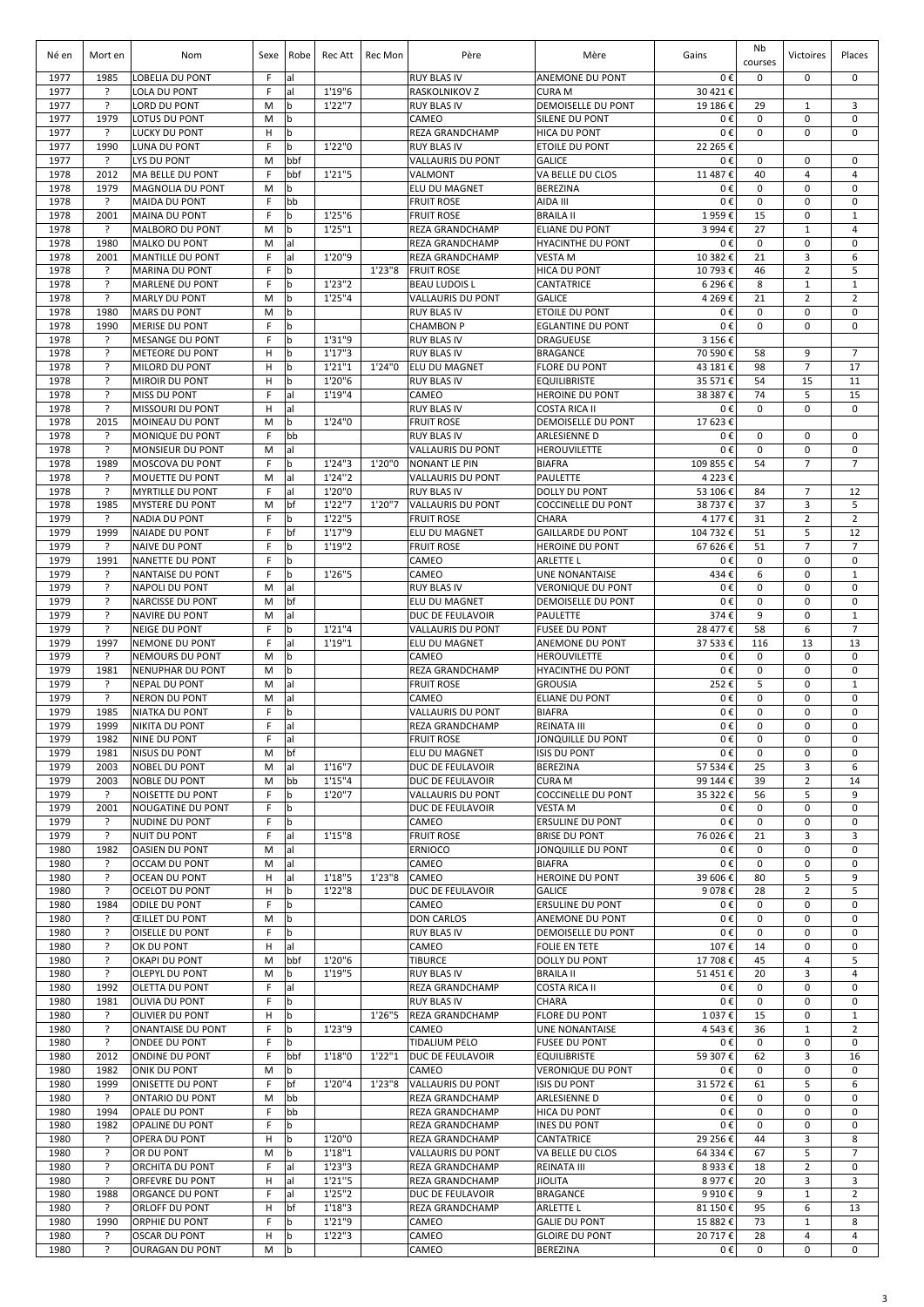| Né en        | Mort en      | Nom                                             | Sexe    | Robe               | Rec Att           | Rec Mon | Père                                              | Mère                                               | Gains               | Nb<br>courses       | Victoires                        | Places                       |
|--------------|--------------|-------------------------------------------------|---------|--------------------|-------------------|---------|---------------------------------------------------|----------------------------------------------------|---------------------|---------------------|----------------------------------|------------------------------|
| 1980         | 1982         | <b>OWEN DU PONT</b>                             | M       | b                  |                   |         | CAMEO                                             | JUDITH DU PARC                                     | 0€                  | 0                   | 0                                | 0                            |
| 1981         | 1984         | PACHA DU PONT                                   | M       | bbf                |                   |         | VALMONT                                           | <b>HEROINE DU PONT</b>                             | 0€                  | 0                   | 0                                | $\mathbf 0$                  |
| 1981<br>1981 |              | PAELLA DU PONT<br>PALAIS DU PONT                | F<br>H  | al<br>b            | 1'23"9            |         | <b>REZA GRANDCHAMP</b><br>CAMEO                   | <b>GROUSIA</b><br><b>HOTESSE DU PONT</b>           | 4771€<br>0€         | 25<br>0             | $\overline{2}$<br>$\mathbf 0$    | $\mathbf{1}$<br>0            |
| 1981         | 1986         | PALOMBE DU PONT                                 | F       | lal                | 1'20"7            |         | <b>FAKIR DU VIVIER</b>                            | <b>DOLLY DU PONT</b>                               | 35 125 €            | 32                  | 6                                | 4                            |
| 1981         | 1986         | PALOVA DU PONT                                  | F       | lal                | 1'21''5           |         | <b>RUY BLAS IV</b>                                | <b>BIAFRA</b>                                      | 13 316€             | 21                  | $\overline{2}$                   | 3                            |
| 1981         |              | PAMELA DU PONT                                  | F       | b                  |                   |         | <b>RUY BLAS IV</b>                                | <b>HAVESTA</b>                                     | 0€                  | $\mathbf 0$         | $\mathbf 0$                      | $\mathbf 0$                  |
| 1981<br>1981 | 1994<br>2005 | PAMPA DU PONT<br>PAN DU PONT                    | F<br>M  | al<br>b            | 1'23''            | 1'22"1  | <b>REZA GRANDCHAMP</b><br><b>DUC DE FEULAVOIR</b> | <b>JIOLITA</b><br><b>JALNA DOP</b>                 | 20 154 €<br>23 912€ | 52<br>28            | $\overline{4}$<br>$\overline{7}$ | 6<br>3                       |
| 1981         | 1983         | PANACHE DU PONT                                 | M       | al                 |                   |         | <b>FRUIT ROSE</b>                                 | <b>GAILLARDE DU PONT</b>                           | 0€                  | $\mathsf 0$         | 0                                | $\mathbf 0$                  |
| 1981         |              | PANAME DU PONT                                  | M       | b                  | 1'24"9            |         | CAMEO                                             | <b>VESTAM</b>                                      | 6784€               | 32                  | 3                                | $\mathbf 0$                  |
| 1981         | 2009         | PAOLA DU PONT                                   | F       | al                 | 1'23''1           |         | <b>FLEURONNE</b>                                  | <b>REINATA III</b>                                 | 6758€               | 25                  | 2                                | 3                            |
| 1981         |              | PARA DU PONT                                    | н       | bbf                | 1'19''3           |         | <b>FLEURONNE</b>                                  | <b>CHARA</b>                                       | 69 074€             | 98                  | 5                                | 32                           |
| 1981<br>1981 | 2002         | PARISETTE DU PONT<br>PASSERINE DU PONT          | F<br>F  | $\mathbf b$<br>bbf | 1'21''4           |         | <b>RUY BLAS IV</b><br><b>HORSE BORN</b>           | <b>ARLESIENNE D</b><br><b>ERSULINE DU PONT</b>     | 0€<br>16 868€       | $\pmb{0}$<br>55     | $\mathbf 0$<br>$\mathbf 0$       | $\mathbf 0$<br>15            |
| 1981         | 2001         | PASSIFLORE DU PONT                              | E       | l b                |                   | 1'22"8  | <b>HORSE BORN</b>                                 | <b>FLORE DU PONT</b>                               | 10 703€             | 54                  | $\mathbf{1}$                     | 9                            |
| 1981         |              | PELICAN DU PONT                                 | M       | lal                | 1'14''0           |         | <b>FRUIT ROSE</b>                                 | BRAGANCE                                           | 258 443 €           | 49                  | 9                                | 13                           |
| 1981         |              | PENSEE DU PONT                                  | F.      | l b                |                   |         | <b>FRUIT ROSE</b>                                 | <b>GIROFLEE DU PONT</b>                            | 0€                  | $\mathbf 0$         | $\mathbf 0$                      | $\mathbf 0$                  |
| 1981         |              | PEPITE DU PONT                                  | F<br>F  | l b                | 1'21"0            |         | <b>RUY BLAS IV</b><br>CAMEO                       | <b>HERMINE DU PONT</b>                             | 20 764 €            | 22                  | 3<br>$\mathbf 0$                 | 3<br>$\mathbf 0$             |
| 1981<br>1981 | 1993         | PEPSIE DU PONT<br>PERINE DU PONT                | F       | al<br>bbf          |                   |         | <b>HORSE BORN</b>                                 | <b>FOLIE EN TETE</b><br><b>ISIS DU PONT</b>        | 0€<br>0€            | 0<br>0              | $\mathbf 0$                      | $\mathsf 0$                  |
| 1981         |              | <b>PERRUCHE DU PONT</b>                         | F       | b                  | 1'25"0            |         | <b>HORSE BORN</b>                                 | <b>BRISE DU PONT</b>                               | 4 300€              | $\overline{7}$      | $\mathbf{1}$                     | $\overline{2}$               |
| 1981         |              | PERVENCHE DU PONT                               | F       | l b                | 1'20"5            |         | <b>HORSE BORN</b>                                 | JONQUILLE DU PONT                                  | 23 934 €            | 93                  | 3                                | 11                           |
| 1981         | 1994         | <b>PIVOINE DU PONT</b>                          | F       | b                  |                   |         | <b>HORSE BORN</b>                                 | ANEMONE DU PONT                                    | 0€                  | 0                   | $\mathbf 0$                      | $\mathbf 0$                  |
| 1981<br>1981 |              | PLANETE DU PONT<br>PLATIN DU PONT               | F<br>M  | bf<br>al           | 1'25"8            |         | DUC DE FEULAVOIR<br><b>REZA GRANDCHAMP</b>        | <b>ETOILE DU PONT</b><br><b>GALICE</b>             | 3884€<br>762€       | 4<br>$\overline{2}$ | $\mathbf{1}$<br>$\mathbf 0$      | $\mathbf{1}$<br>$\mathbf{1}$ |
| 1981         |              | PLUVIER DU PONT                                 | M       | al                 |                   |         | <b>FONDON</b>                                     | <b>DEMOISELLE DU PONT</b>                          | 0€                  | 0                   | $\mathbf 0$                      | $\mathbf 0$                  |
| 1981         |              | POESIE DU PONT                                  | F       | $\mathsf b$        | 1'21''3           |         | DUC DE FEULAVOIR                                  | <b>VERONIQUE DU PONT</b>                           | 27 745€             | 41                  | 5                                | $\overline{7}$               |
| 1981         |              | PRALINE DU PONT                                 | F       | $\mathbf b$        |                   |         | <b>HORSE BORN</b>                                 | <b>GALIE DU PONT</b>                               | 0€                  | 0                   | 0                                | $\mathbf 0$                  |
| 1981         | 1982         | PRINCE DU PONT                                  | M       | al                 |                   |         | CAMEO                                             | <b>CURA M</b>                                      | 0€                  | 0                   | 0                                | $\mathbf 0$                  |
| 1981<br>1982 | 1987         | PRINCESSE DU PONT<br><b>QUADIA DU PONT</b>      | F<br>F  | b<br>al            |                   |         | DUC DE FEULAVOIR<br>CAMEO                         | <b>ELIANE DU PONT</b><br><b>GAILLARDE DU PONT</b>  | 0€<br>671€          | 0<br>$\overline{4}$ | 0<br>$\mathbf 0$                 | $\mathbf 0$<br>$\mathbf{1}$  |
| 1982         | 1984         | <b>QUALIS DU PONT</b>                           | M       | al                 |                   |         | <b>REZA GRANDCHAMP</b>                            | <b>GALICE</b>                                      | 0€                  | $\mathbf 0$         | $\mathbf 0$                      | $\mathbf 0$                  |
| 1982         |              | <b>QUALIUM DU PONT</b>                          | H       | bb                 | 1'21''3           |         | <b>TIDALIUM PELO</b>                              | <b>BRAILA II</b>                                   | 5977€               | 15                  | $\overline{2}$                   | 3                            |
| 1982         |              | <b>QUARINA DU PONT</b>                          | F       | al                 | 1'20"4            |         | <b>FAKIR DU VIVIER</b>                            | <b>REINATA III</b>                                 | 10 770€             | 36                  | 4                                | $\mathbf{1}$                 |
| 1982         | 2014         | <b>QUARTIER DU PONT</b>                         | н       | bb                 |                   |         | <b>FRUIT ROSE</b>                                 | <b>BRISE DU PONT</b>                               | 0€                  | 0                   | $\mathbf 0$                      | $\mathbf 0$                  |
| 1982<br>1982 | 1984         | <b>QUARTZ DU PONT</b><br><b>QUASIDA DU PONT</b> | M<br>F  | b<br>b             | 1'15''4           |         | CAMEO<br><b>RUY BLAS IV</b>                       | <b>ELIANE DU PONT</b><br><b>HAVESTA</b>            | 0€<br>226 673€      | $\mathsf 0$<br>71   | $\mathbf 0$<br>12                | $\mathbf 0$<br>15            |
| 1982         |              | <b>QUASSIA DU PONT</b>                          | н       | al                 | 1'20"5            |         | <b>REZA GRANDCHAMP</b>                            | <b>MERISE DU PONT</b>                              | 40 255 €            | 91                  | 9                                | 8                            |
| 1982         |              | <b>QUEBEC DU PONT</b>                           | M       | b                  |                   |         | <b>GRANIT</b>                                     | <b>COLIVETTE</b>                                   | 0€                  | $\pmb{0}$           | $\mathbf 0$                      | $\mathbf 0$                  |
| 1982         |              | <b>QUEEN DU PONT</b>                            | F       | b                  | 1'23"9            |         | <b>RUY BLAS IV</b>                                | <b>HERMINE DU PONT</b>                             | 1829€               | 23                  | $\mathbf 0$                      | $\mathbf{1}$                 |
| 1982         |              | <b>QUENELLE DU PONT</b>                         | F<br>F  | b                  |                   |         | <b>REZA GRANDCHAMP</b>                            | <b>ARLETTE L</b>                                   | 0€                  | $\mathbf 0$<br>0    | $\mathbf 0$<br>$\mathbf 0$       | $\mathbf 0$<br>$\mathbf 0$   |
| 1982<br>1982 | 1999         | <b>QUERIDA DU PONT</b><br><b>QUESTA DU PONT</b> | F       | lal<br>lb          | 1'19''1           |         | <b>RUY BLAS IV</b><br>VALLENAY                    | <b>JIOLITA</b><br><b>VESTA M</b>                   | 0€<br>42 191€       | 61                  | 9                                | 10                           |
| 1982         | 2009         | <b>QUETSCHE DU PONT</b>                         | F       | <b>b</b>           | 1'19"7            |         | <b>FRUIT ROSE</b>                                 | <b>ERSULINE DU PONT</b>                            | 31 914 €            | 69                  | 9                                | 11                           |
| 1982         |              | <b>QUETZAL DU PONT</b>                          | н       | al                 | 1'20"0            |         | <b>INDUIT</b>                                     | <b>HIRONDELLE DU PONT</b>                          | 41 496€             | 62                  | 5                                | $\mathbf{1}$                 |
| 1982         |              | <b>QUICK DU PONT</b>                            | н       | bb                 | 1'20"5            |         | <b>FRUIT ROSE</b>                                 | <b>EQUILIBRISTE</b>                                | 10 472€             | 21                  | 3                                | $\overline{2}$               |
| 1982<br>1982 | 1984         | <b>QUIDY DU PONT</b><br>QUILLE DU PONT          | M<br>F  | bf<br>alb          |                   |         | <b>FRUIT ROSE</b><br>REZA GRANDCHAMP              | <b>DOLLY DU PONT</b><br><b>ISIS DU PONT</b>        | 0€<br>0€            | 0<br>0              | 0<br>0                           | $\mathbf 0$<br>0             |
| 1982         |              | <b>QUINA DU PONT</b>                            | н       | l b                | 1'18''8           |         | <b>HORSE BORN</b>                                 | <b>INES DU PONT</b>                                | 111 552€            | 78                  | 13                               | 9                            |
| 1982         |              | <b>QUINIO DU PONT</b>                           | н       | b                  |                   |         | <b>FRUIT ROSE</b>                                 | <b>HOTESSE DU PONT</b>                             | 0€                  | $\mathbf{1}$        | 0                                | 0                            |
| 1982         | 2004         | <b>QUIROGA DU PONT</b>                          | F       | b                  |                   |         | <b>RUY BLAS IV</b>                                | <b>HEROINE DU PONT</b>                             | 0€                  | 0                   | $\mathbf 0$                      | $\mathbf 0$                  |
| 1982         | 1986         | QUIROS DU PONT                                  | M       | al                 | 1'19"7            |         | <b>BEAUSEJOUR II</b>                              | <b>BEREZINA</b>                                    | 10724€              | 11                  | $\overline{2}$                   | 4                            |
| 1982<br>1982 | 1998         | QUISCALE DU PONT<br><b>QUISMIE DU PONT</b>      | н<br>F  | lal<br>$\mathbf b$ | 1'21''8           |         | CAMEO<br><b>BEAUSEJOUR II</b>                     | <b>COCCINELLE DU PONT</b><br><b>JISMIE DU PONT</b> | 0€<br>1784€         | $\mathbf 0$<br>16   | $\mathbf 0$<br>$1\,$             | $\mathbf 0$<br>$\mathbf 1$   |
| 1982         | 1984         | <b>QUIZ DU PONT</b>                             | M       | bb                 |                   |         | <b>TIDALIUM PELO</b>                              | <b>GLOIRE DU PONT</b>                              | 0€                  | 0                   | $\mathbf 0$                      | $\mathbf 0$                  |
| 1982         |              | <b>QUOTA DU PONT</b>                            | H       | bf                 | 1'20"8            |         | VALLENAY                                          | <b>GROUSIA</b>                                     | 14 557€             | 83                  | $\overline{2}$                   | 6                            |
| 1983         | 1985         | RADJAH DU PONT                                  | M       | al                 |                   |         | <b>RUY BLAS IV</b>                                | <b>NIKITA DU PONT</b>                              | 0€                  | 0                   | $\mathbf 0$                      | 0                            |
| 1983         | 2002         | RASMINA DU PONT                                 | F       | bbf                |                   |         | <b>HORSE BORN</b>                                 | <b>HIRONDELLE DU PONT</b>                          | 0€                  | 0                   | $\mathbf 0$                      | 0                            |
| 1983<br>1983 |              | RASPA DU PONT<br><b>REAL DU PONT</b>            | F<br>н  | b<br>b             | 1'21''3<br>1'25"0 |         | ERSIN<br><b>DATAC</b>                             | <b>NANTINA</b><br><b>BRAILA II</b>                 | 16 891€<br>2 158€   | 12<br>6             | $\overline{2}$<br>$\mathbf{1}$   | $\mathbf 0$<br>$\mathbf 0$   |
| 1983         |              | RECITAL DU PONT                                 | н       | bf                 |                   |         | DUC DE FEULAVOIR                                  | <b>ARLETTE L</b>                                   | 0€                  | 0                   | 0                                | $\mathbf 0$                  |
| 1983         |              | <b>REGAL DU PONT</b>                            | M       | l b                | 1'16''7           |         | <b>RUY BLAS IV</b>                                | <b>GAILLARDE DU PONT</b>                           | 54 120€             | 112                 | 5                                | 19                           |
| 1983         |              | <b>REGENT DU PONT</b>                           | M       | b                  |                   |         | QUIOCO                                            | <b>HELENA STUART</b>                               | 0€                  | 0                   | 0                                | $\mathbf 0$                  |
| 1983         | 2003         | <b>REGINA DU PONT</b>                           | F<br>F  | l b<br>b           |                   |         | <b>FRUIT ROSE</b><br>QUIOCO                       | <b>VESTA M</b>                                     | 0€                  | 0<br>4              | 0<br>$\pmb{0}$                   | $\mathbf 0$<br>0             |
| 1983<br>1983 |              | REGINE DU PONT<br><b>REGIS DU PONT</b>          | н       | lal                |                   |         | DUC DE FEULAVOIR                                  | <b>HEROINE DU PONT</b><br><b>ISIS DU PONT</b>      | 0€<br>0€            | 3                   | $\mathbf 0$                      | $\mathbf 0$                  |
| 1983         | 2002         | REINATA DU PONT                                 | F.      | b                  |                   |         | <b>HADOL DU VIVIER</b>                            | <b>ITALIA DU PONT</b>                              | 0€                  | 0                   | $\mathbf 0$                      | $\mathbf 0$                  |
| 1983         |              | REINE DU PONT                                   | F       | l b                | 1'19"6            |         | DUC DE FEULAVOIR                                  | <b>CURA M</b>                                      | 24 623€             | 41                  | $\overline{2}$                   | 8                            |
| 1983         |              | REJANE DU PONT                                  | F.      | l b                |                   |         | DUC DE FEULAVOIR                                  | <b>HAVESTA</b>                                     | 0€                  | $\mathbf 0$         | $\mathbf 0$                      | $\mathbf 0$                  |
| 1983<br>1983 | 1985         | RESEDA DU PONT<br><b>RHEA DU PONT</b>           | M<br>F. | l b<br>b           |                   | 1'27''1 | VALLAURIS DU PONT<br><b>RUY BLAS IV</b>           | <b>FLORE DU PONT</b><br><b>EDEA M</b>              | 3 179€<br>0€        | 29<br>0             | $\mathbf 0$<br>$\mathbf 0$       | 5<br>$\mathbf 0$             |
| 1983         |              | RIESLING DU PONT                                | M       | lal                |                   |         | DUC DE FEULAVOIR                                  | <b>GALICE</b>                                      | 0€                  | 0                   | 0                                | 0                            |
| 1983         |              | <b>RIVAGE DU PONT</b>                           | н       | al                 |                   |         | <b>BUFFET II</b>                                  | <b>BIAFRA</b>                                      | 0€                  | 10                  | 0                                | $\mathbf 0$                  |
| 1983         |              | <b>ROCK DU PONT</b>                             | M       | l b                |                   |         | <b>FRANC QUITO</b>                                | <b>FUSEE DU PONT</b>                               | 0€                  | 0                   | 0                                | 0                            |
| 1983         |              | ROITELET DU PONT                                | н       | lb.                | 1'22"2            |         | VALLAURIS DU PONT                                 | <b>HERMINE DU PONT</b>                             | 9 274€              | 23                  | $\overline{2}$                   | 5                            |
| 1983<br>1983 | 2007<br>1984 | ROLLS DU PONT<br>ROSE DU PONT                   | F<br>F  | b<br>$\mathbf b$   | 1'17''6           |         | <b>GRANIT</b><br>DUC DE FEULAVOIR                 | <b>GIRL BLANCHE</b><br><b>HOTESSE DU PONT</b>      | 214 910€<br>0€      | 58<br>0             | 10<br>$\mathbf 0$                | 13<br>$\mathbf 0$            |
| 1983         | 1986         | ROYAL DU PONT                                   | M       | b                  |                   |         | <b>SEDDOUCK</b>                                   | <b>BRAGANCE</b>                                    | 0€                  | 0                   | 0                                | 0                            |
| 1983         | 2002         | <b>RUBIS DU PONT</b>                            | M       | b                  |                   |         | <b>TIVASO P</b>                                   | <b>JISMIE DU PONT</b>                              | 0€                  | 0                   | 0                                | 0                            |
| 1983         |              | RUSTIC DU PONT                                  | н       | b                  | 1'23''1           |         | ERSIN                                             | <b>GROUSIA</b>                                     | 11 427€             | 36                  | $\overline{2}$                   | 3                            |
| 1983<br>1984 |              | RUY BLAS DU PONT<br>SABBAT DU PONT              | M<br>M  | b<br>bb            | 1'20"9            |         | <b>RUY BLAS IV</b><br>ELU DU MAGNET               | <b>KAMA DU PONT</b><br>CHARA                       | 17 760€<br>1483€    | 13<br>12            | 3<br>0                           | $\mathbf 1$<br>$\mathbf{1}$  |
| 1984         | 2012         | SABINE DU PONT                                  | F       | b                  | 1'17"9            |         | <b>HEXOL BELLEMOIS</b>                            | <b>EQUILIBRISTE</b>                                | 28 996€             | 44                  | $1\,$                            | 8                            |
| 1984         |              | SAGACE DU PONT                                  | н       | b                  |                   |         | <b>FLORESTAN</b>                                  | <b>BEREZINA</b>                                    | 0€                  | 0                   | 0                                | 0                            |
| 1984         |              | SAIDA DU PONT                                   | F.      | al                 |                   |         | <b>REZA GRANDCHAMP</b>                            | <b>EDEA M</b>                                      | 0€                  | 0                   | 0                                | $\mathbf 0$                  |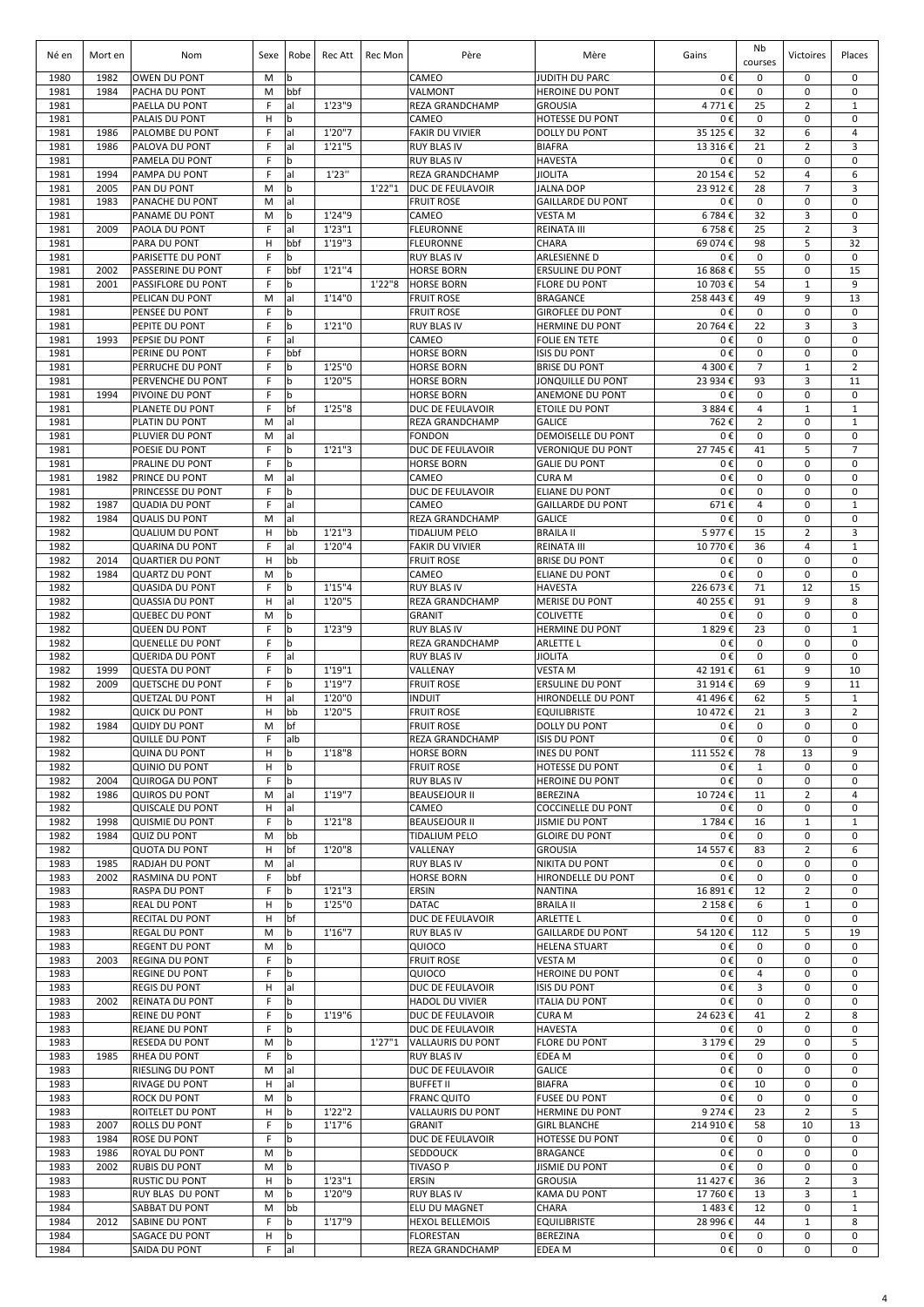| Né en        | Mort en      | Nom                                                  | Sexe    | Robe               | Rec Att            | Rec Mon | Père                                                 | Mère                                                 | Gains              | Nb<br>courses        | Victoires                        | Places                        |
|--------------|--------------|------------------------------------------------------|---------|--------------------|--------------------|---------|------------------------------------------------------|------------------------------------------------------|--------------------|----------------------|----------------------------------|-------------------------------|
| 1984         |              | SAIGA DU PONT                                        | н       | al                 |                    | 1'28"0  | <b>ELU DU MAGNET</b>                                 | <b>NIKITA DU PONT</b>                                | 2 301€             | 9                    | 0                                | $\overline{2}$                |
| 1984         | 2007         | <b>SANDRA DU PONT</b>                                | F       | al                 |                    |         | <b>BUFFET II</b>                                     | <b>NANTINA</b>                                       | 0€                 | $\mathbf 0$          | $\mathbf 0$                      | $\mathbf 0$                   |
| 1984<br>1984 | 1986         | SAPHIR DU PONT                                       | M<br>F  | bbf                | 1'24"0             |         | DUC DE FEULAVOIR                                     | <b>HERMINE DU PONT</b>                               | 0€<br>3 964€       | 0<br>13              | $\mathbf 0$                      | $\mathbf 0$<br>$\mathbf{1}$   |
| 1984         | 2008         | SARCELLE DU PONT<br>SATIN DU PONT                    | н       | b<br>b             | 1'16''7            |         | <b>VALLAURIS DU PONT</b><br><b>VALLAURIS DU PONT</b> | <b>COCCINELLE DU PONT</b><br><b>MANTILLE DU PONT</b> | 59 685€            | 89                   | 0<br>9                           | 19                            |
| 1984         |              | SAUMUR DU PONT                                       | M       | b                  |                    |         | <b>FRUIT ROSE</b>                                    | <b>NANETTE DU PONT</b>                               | 0€                 | $\mathbf 0$          | $\mathbf 0$                      | $\mathbf 0$                   |
| 1984         |              | <b>SCALA DU PONT</b>                                 | F       | b                  |                    |         | <b>VALLAURIS DU PONT</b>                             | <b>CANTATRICE</b>                                    | 0€                 | $\mathbf 0$          | $\mathbf 0$                      | $\mathbf 0$                   |
| 1984         |              | SEIGNEUR DU PONT                                     | н       | $\mathbf b$        | 1'20"4             |         | DUC DE FEULAVOIR                                     | <b>CURA M</b>                                        | 10 318€            | 42                   | $\mathbf 0$                      | 6                             |
| 1984<br>1984 |              | SENORITA DU PONT<br><b>SERGAR DU PONT</b>            | F       | lal<br>bf          | 1'23''1            |         | ELU DU MAGNET                                        | REINATA III<br><b>KAMA DU PONT</b>                   | 23 281€<br>0€      | 88<br>$\mathbf 0$    | $\mathbf 0$<br>$\mathbf 0$       | 17<br>$\mathbf 0$             |
| 1984         |              | SERIN DU PONT                                        | н<br>н  | al                 | 1'17''1            |         | <b>FRUIT ROSE</b><br>REZA GRANDCHAMP                 | <b>HIRONDELLE DU PONT</b>                            | 73 625€            | 80                   | 6                                | 20                            |
| 1984         | 2013         | <b>SHAH DU PONT</b>                                  | н       | bf                 |                    |         | REZA GRANDCHAMP                                      | <b>ETIENNETTE</b>                                    | 0€                 | 0                    | $\mathbf 0$                      | $\mathbf 0$                   |
| 1984         |              | SHAMMAR DU PONT                                      | M       | lal                |                    |         | <b>FRUIT ROSE</b>                                    | <b>HEROINE DU PONT</b>                               | 0€                 | $\mathbf 0$          | $\mathbf 0$                      | $\mathbf 0$                   |
| 1984         |              | SIRIUS DU PONT                                       | н       | b                  | 1'23"8             |         | DUC DE FEULAVOIR                                     | <b>MERISE DU PONT</b>                                | 5 008€             | 29                   | $\overline{2}$                   | $\mathbf{1}$                  |
| 1984         | 1994         | <b>SISSI DU PONT</b>                                 | F       | b                  |                    |         | ELU DU MAGNET                                        | <b>JISMIE DU PONT</b>                                | 0€                 | $\mathbf 0$          | $\mathbf 0$                      | $\mathbf 0$                   |
| 1984<br>1984 | 1988<br>2004 | <b>SNOB DU PONT</b><br>SOIREE DU PONT                | M<br>F  | lal<br>lal         | 1'16''1            |         | <b>BUFFET II</b><br><b>JIOSCO</b>                    | <b>GIRL BLANCHE</b><br><b>BRISE DU PONT</b>          | 0€<br>141 704 €    | 0<br>69              | 0<br>5                           | $\mathbf 0$<br>9              |
| 1984         |              | <b>SOLEIL DU PONT</b>                                | н       | b                  |                    |         | <b>FRUIT ROSE</b>                                    | <b>ETOILE DU PONT</b>                                | 317€               | 6                    | $\mathbf 0$                      | 0                             |
| 1984         |              | <b>STAR DU PONT</b>                                  | F       | lal                |                    |         | <b>ISTRAEKI</b>                                      | <b>BRAGANCE</b>                                      | 0€                 | $\overline{7}$       | $\mathbf 0$                      | $\mathbf 0$                   |
| 1984         |              | <b>SUBTILE DU PONT</b>                               | F       | lal                |                    |         | <b>REZA GRANDCHAMP</b>                               | <b>ISIS DU PONT</b>                                  | 0€                 | $\pmb{0}$            | $\mathbf 0$                      | $\mathbf 0$                   |
| 1984         |              | <b>SUGAR DU PONT</b>                                 | н       | b                  | 1'16''3            |         | <b>FRUIT ROSE</b>                                    | <b>NOUGATINE DU PONT</b>                             | 204 395€           | 63                   | 10                               | 12                            |
| 1984<br>1984 | 2001<br>2002 | <b>SUPER DU PONT</b><br><b>SUZY DU PONT</b>          | M<br>F  | $\mathbf b$<br>alf | 1'16''8            |         | ELU DU MAGNET<br><b>JIOSCO</b>                       | <b>GLOIRE DU PONT</b><br><b>ELIANE DU PONT</b>       | 0€<br>115 183 €    | 0<br>73              | $\mathbf 0$<br>5                 | $\mathbf 0$<br>13             |
| 1984         |              | SYDNEY DU PONT                                       | H       | bb                 |                    | 1'21"0  | <b>HILLION BRILLOUARD</b>                            | <b>COLIVETTE</b>                                     | 24 328€            | 49                   | 6                                | 6                             |
| 1985         | 1997         | <b>TAELIA DU PONT</b>                                | F       | b                  | 1'16"9             |         | LE LOIR                                              | <b>MA BELLE DU PONT</b>                              | 95 540€            | 73                   | 4                                | 16                            |
| 1985         | 1992         | <b>TALISCA DU PONT</b>                               | F       | $\mathbf b$        |                    |         | LE LOIR                                              | <b>KAMA DU PONT</b>                                  | 0€                 | $\mathbf 0$          | $\mathbf 0$                      | $\mathbf 0$                   |
| 1985         |              | <b>TAMARIS DU PONT</b>                               | H       | bbf                | 1'22"0             |         | <b>VALLAURIS DU PONT</b>                             | <b>NOUGATINE DU PONT</b>                             | 17 221€            | 40                   | 3                                | 6                             |
| 1985         | 2006         | <b>TAMISE DU PONT</b>                                | F<br>F  | $\mathbf b$        | 1'17''4            |         | LE LOIR                                              | <b>GIRL BLANCHE</b>                                  | 84 491€            | 43                   | 3                                | 9<br>$\overline{4}$           |
| 1985<br>1985 |              | TANIA DU PONT<br><b>TECK DU PONT</b>                 | M       | al<br>b            | 1'20"5<br>1'26"0   |         | VALLENAY<br>ERSIN                                    | <b>GROUSIA</b><br><b>EQUILIBRISTE</b>                | 17 953€<br>1845€   | 45<br>$\overline{7}$ | 3<br>$\mathbf{1}$                | $\mathbf 0$                   |
| 1985         | 2002         | <b>TENDRESSE DU PONT</b>                             | E       | b                  | 1'20"5             |         | LE LOIR                                              | <b>BRAGANCE</b>                                      | 21 796€            | 25                   | $\mathbf{1}$                     | 6                             |
| 1985         |              | <b>TENOR DU PONT</b>                                 | M       | bf                 |                    |         | <b>KEPI VERT</b>                                     | <b>NIKITA DU PONT</b>                                | 0€                 | 0                    | $\mathbf 0$                      | $\mathbf 0$                   |
| 1985         | 1999         | <b>TETHYS DU PONT</b>                                | F       | lal                |                    |         | LE LOIR                                              | <b>BRAILA II</b>                                     | 0€                 | 0                    | $\mathbf 0$                      | $\mathbf 0$                   |
| 1985         |              | THAIS DU PONT                                        | F       | bb                 |                    |         | <b>JACQUES DES BLAVES</b>                            | <b>HOTESSE DU PONT</b>                               | 0€                 | $\pmb{0}$            | $\mathbf 0$                      | $\mathbf 0$                   |
| 1985<br>1985 | 2016<br>1986 | <b>THALIE DU PONT</b><br>TIGRE DU PONT               | F<br>M  | $\mathbf b$<br>lal | 1'24"0             | 1'22"0  | MILLIARD<br>LE LOIR                                  | <b>JISMIE DU PONT</b><br><b>HEROINE DU PONT</b>      | 3 048€<br>0€       | 28<br>$\mathbf 0$    | $\mathbf 0$<br>$\mathbf 0$       | $\overline{2}$<br>$\mathbf 0$ |
| 1985         |              | TINA DU PONT                                         | F       | lal                |                    |         | ELU DU MAGNET                                        | JEINATA DU PONT                                      | 0€                 | $\mathbf 0$          | $\mathbf 0$                      | $\mathbf 0$                   |
| 1985         |              | <b>TONUS DU PONT</b>                                 | M       | b                  |                    | 1'24"6  | <b>DUC DE FEULAVOIR</b>                              | <b>ETIENNETTE</b>                                    | 1753€              | 24                   | $\mathbf 0$                      | $\mathbf{1}$                  |
| 1985         | 2001         | <b>TORNADE DU PONT</b>                               | F       | b                  |                    |         | DUC DE FEULAVOIR                                     | <b>HELENA STUART</b>                                 | 0€                 | $\mathbf 0$          | $\mathbf 0$                      | $\mathbf 0$                   |
| 1985         |              | <b>TORNESE DU PONT</b>                               | н       | lb.                |                    |         | <b>GRANIT</b>                                        | <b>GAILLARDE DU PONT</b>                             | 0€                 | $\mathbf 0$          | $\mathbf 0$                      | $\mathbf 0$                   |
| 1985         |              | <b>TOSCANE DU PONT</b>                               | F       | b                  |                    |         | <b>KAISER TROT</b>                                   | <b>ELIANE DU PONT</b>                                | 0€                 | 0                    | $\mathbf 0$                      | $\mathbf 0$                   |
| 1985<br>1985 | 2000         | <b>TOURBILLON DU PONT</b><br><b>TOURELLE DU PONT</b> | н<br>F  | l b<br>b           | 1'20"5             | 1'21''7 | LE LOIR<br><b>HYMOUR</b>                             | <b>NANTINA</b><br><b>ARLETTE L</b>                   | 26 194 €<br>8781€  | 60<br>13             | $\overline{7}$<br>$\overline{2}$ | 9<br>$\mathbf{1}$             |
| 1985         |              | <b>TRIANON DU PONT</b>                               | н       | l b                | 1'22"7             |         | LE LOIR                                              | <b>HAVESTA</b>                                       | 3 507€             | 13                   | $\mathbf{1}$                     | $\mathbf 0$                   |
| 1985         | 1994         | TROIKA DU PONT                                       | F       | lal                |                    |         | <b>FRUIT ROSE</b>                                    | <b>REINATA III</b>                                   | 0€                 | 0                    | $\mathbf 0$                      | 0                             |
| 1985         |              | <b>TSARINE DU PONT</b>                               | F       | b                  | 1'24"5             |         | DUC DE FEULAVOIR                                     | ONDE DES LOGES                                       | 4 3 2 6 €          | 17                   | $\mathbf{1}$                     | 3                             |
| 1985         | 2005         | <b>TULIPE DU PONT</b>                                | F       | bf                 | 1'20"6             |         | DUC DE FEULAVOIR                                     | <b>FLORE DU PONT</b>                                 | 5 336€             | 25                   | $\overline{2}$                   | $\Omega$                      |
| 1985<br>1985 | 2007         | TYROL DU PONT<br><b>TZIGANE DU PONT</b>              | H<br>F. | b<br>lal           | 1'21''1<br>1'19"4  |         | LE LOIR<br><b>VALLAURIS DU PONT</b>                  | <b>NANETTE DU PONT</b><br><b>MANTILLE DU PONT</b>    | 10 635€<br>30 079€ | 38<br>48             | $\overline{2}$<br>5              | 4<br>5                        |
| 1986         | 2000         | <b>UDINE DU PONT</b>                                 | F       | b                  | 1'19''3            |         | LE LOIR                                              | <b>HERMINE DU PONT</b>                               | 20 496€            | 14                   | $\overline{2}$                   | $\overline{4}$                |
| 1986         |              | <b>UGHETTA DU PONT</b>                               | F       | b                  |                    |         | <b>FRUIT ROSE</b>                                    | <b>ETIENNETTE</b>                                    | 0€                 | 0                    | $\mathbf 0$                      | 0                             |
| 1986         |              | <b>UGOLINE DU PONT</b>                               | F       | b                  |                    |         | MILLIARD                                             | <b>NOUGATINE DU PONT</b>                             | 0€                 | $\pmb{0}$            | $\mathbf 0$                      | $\mathbf 0$                   |
| 1986         |              | <b>UKY DU PONT</b>                                   | н       | b                  | 1'25''6            | 1'19"9  | DUC DE FEULAVOIR                                     | <b>NANTINA</b>                                       | 54 288€            | 98                   | $\overline{2}$                   | 19                            |
| 1986<br>1986 | 2003         | ULANA DU PONT<br>ULLA DU PONT                        | F<br>F  | al<br>bf           | 1'18''1<br>1'18''4 |         | DUC DE FEULAVOIR<br><b>INO LUDOIS</b>                | MOSCOVA DU PONT<br>LUNA DU PONT                      | 31 887€<br>59 879€ | 51<br>100            | 4<br>4                           | 9<br>15                       |
| 1986         | 1998         | ULTRA DU PONT                                        | н       | b                  | 1'21"8             |         | LE LOIR                                              | <b>KAMA DU PONT</b>                                  | 4726€              | 5                    | $\overline{2}$                   | $\mathbf 0$                   |
| 1986         |              | ULYSSE DU PONT                                       | н       | b                  | 1'24"9             |         | LE LOIR                                              | <b>EQUILIBRISTE</b>                                  | 907€               | 6                    | 0                                | $\mathbf{1}$                  |
| 1986         | 2010         | UNISSON DU PONT                                      | M       | b                  | 1'23''6            |         | LE LOIR                                              | MAZINETTE                                            | 3735€              | 21                   | 0                                | 3                             |
| 1986         |              | UNIVERS DU PONT                                      | н       | lal                | 1'19"0             |         | LE LOIR                                              | PLANETE DU PONT                                      | 42 245 €           | 54                   | $\mathbf{1}$                     | 12                            |
| 1986<br>1986 | 1990         | <b>UPSALIN DU PONT</b><br>URAC DU PONT               | н<br>M  | al<br>lal          |                    |         | LE LOIR<br><b>FRUIT ROSE</b>                         | <b>BEREZINA</b><br>NIKITA DU PONT                    | 0€<br>0€           | 0<br>0               | $\mathbf 0$<br>$\mathbf 0$       | $\mathbf 0$<br>$\mathbf 0$    |
| 1986         | 1987         | <b>URANIE DU PONT</b>                                | F.      | al                 |                    |         | <b>FRUIT ROSE</b>                                    | <b>BRAGANCE</b>                                      | 0€                 | 0                    | $\mathbf 0$                      | $\mathbf 0$                   |
| 1986         |              | URANUS DU PONT                                       | M       | bf                 |                    | 1'22"2  | DUC DE FEULAVOIR                                     | ONDE DES LOGES                                       | 8 304€             | 36                   | $\mathbf{1}$                     | 5                             |
| 1986         |              | URBU DU PONT                                         | н       | bb                 | 1'16''8            |         | JACQUES DES BLAVES                                   | HIRONDELLE DU PONT                                   | 168 176 €          | 156                  | 11                               | 30                            |
| 1986         |              | URI DU PONT                                          | M       | l b                |                    |         | <b>BALFOUR</b>                                       | <b>JISMIE DU PONT</b>                                | 0€                 | 0                    | $\mathbf 0$                      | $\mathbf 0$                   |
| 1986<br>1986 | 2016         | <b>URIANA DU PONT</b><br>URIANE DU PONT              | F.<br>F | b<br>bf            | 1'19"2             |         | LE LOIR<br>LE LOIR                                   | <b>BRAILA II</b><br><b>GAILLARDE DU PONT</b>         | 0€<br>31 505€      | 0<br>27              | $\mathbf 0$<br>3                 | $\mathbf 0$<br>4              |
| 1986         |              | URIEL DU PONT                                        | M       | bbf                |                    |         | <b>FRUIT ROSE</b>                                    | MA BELLE DU PONT                                     | 0€                 | 0                    | $\mathbf 0$                      | $\mathbf 0$                   |
| 1986         |              | URSULINE DU PONT                                     | F       | l b                | 1'22"0             |         | DUC DE FEULAVOIR                                     | <b>MERISE DU PONT</b>                                | 2 954€             | 17                   | $\mathbf{1}$                     | 0                             |
| 1986         |              | <b>URVICK DU PONT</b>                                | н       | b                  | 1'17''6            |         | LE LOIR                                              | <b>HAVESTA</b>                                       | 64 584 €           | 69                   | 6                                | 8                             |
| 1986         | 1987         | <b>USKO DU PONT</b>                                  | M       | b                  |                    |         | LE LOIR                                              | <b>HEROINE DU PONT</b>                               | 0€                 | 0                    | 0                                | 0                             |
| 1986<br>1986 | 1998         | UTESSE DU PONT<br><b>UZELIA DU PONT</b>              | н<br>F  | al<br>$\mathbf b$  |                    |         | DUC DE FEULAVOIR<br>DUC DE FEULAVOIR                 | <b>HOTESSE DU PONT</b><br><b>COCCINELLE DU PONT</b>  | 0€<br>915€         | 0<br>7               | $\mathbf 0$<br>0                 | 0<br>$\mathbf{1}$             |
| 1986         |              | UZLO DU PONT                                         | н       | bbf                |                    |         | <b>FRUIT ROSE</b>                                    | <b>GUZLA</b>                                         | 0€                 | 0                    | 0                                | 0                             |
| 1987         | 1989         | VABELLE DU PONT                                      | F       | $\mathbf b$        |                    |         | <b>MYOTO BARBES</b>                                  | <b>MA BELLE DU PONT</b>                              | 0€                 | 0                    | $\mathbf 0$                      | 0                             |
| 1987         |              | VAHILA DU PONT                                       | F       | al                 |                    |         | LE LOIR                                              | <b>BRAILA II</b>                                     | 0€                 | 0                    | $\mathbf 0$                      | 0                             |
| 1987         |              | VALET DU PONT                                        | F       | al                 |                    |         | <b>MONQUIER</b>                                      | <b>HOTESSE DU PONT</b>                               | 0€                 | $\mathbf 1$          | 0                                | 0                             |
| 1987<br>1987 | 2002<br>1988 | VALSE DU PONT<br><b>VAMPIRE DU PONT</b>              | F<br>M  | b<br>b             |                    |         | <b>JOLI QUITO</b><br><b>ORTOLAN</b>                  | ONDE DES LOGES<br><b>MERISE DU PONT</b>              | 213€<br>0€         | 5<br>$\mathbf 0$     | $\mathbf 0$<br>0                 | 0<br>$\mathsf 0$              |
| 1987         | 2014         | VANIC DU PONT                                        | н       | bbf                | 1'15"9             |         | <b>VALLAURIS DU PONT</b>                             | <b>MANTILLE DU PONT</b>                              | 203 711 €          | 144                  | 13                               | 20                            |
| 1987         | 2007         | VANINA DU PONT                                       | F       | al                 |                    |         | LE LOIR                                              | <b>NANTINA</b>                                       | 0€                 | 0                    | 0                                | $\mathbf 0$                   |
| 1987         |              | <b>VARUS DU PONT</b>                                 | н       | b                  | 1'19"6             |         | <b>FIRSTLY</b>                                       | <b>NAIVE DU PONT</b>                                 | 22 830€            | 26                   | 2                                | $\overline{4}$                |
| 1987         | 2001         | <b>VEDETTE DU PONT</b>                               | F       | b                  |                    |         | LE LOIR                                              | PLANETE DU PONT                                      | 0€                 | 3                    | 0                                | 0                             |
| 1987<br>1987 | 1990         | <b>VEGAS DU PONT</b><br><b>VENATOR DU PONT</b>       | н<br>н  | bbf<br>bf          |                    |         | <b>FLORESTAN</b><br><b>JACQUES DES BLAVES</b>        | <b>HEROINE DU PONT</b><br><b>FLORE DU PONT</b>       | 0€<br>0€           | 0<br>0               | 0<br>0                           | 0<br>$\mathbf 0$              |
| 1987         | 1994         | <b>VENISE DU PONT</b>                                | F       | b                  |                    |         | VALLAURIS DU PONT                                    | POYGLARE                                             | 0€                 | $\mathbf{1}$         | 0                                | 0                             |
|              |              |                                                      |         |                    |                    |         |                                                      |                                                      |                    |                      |                                  |                               |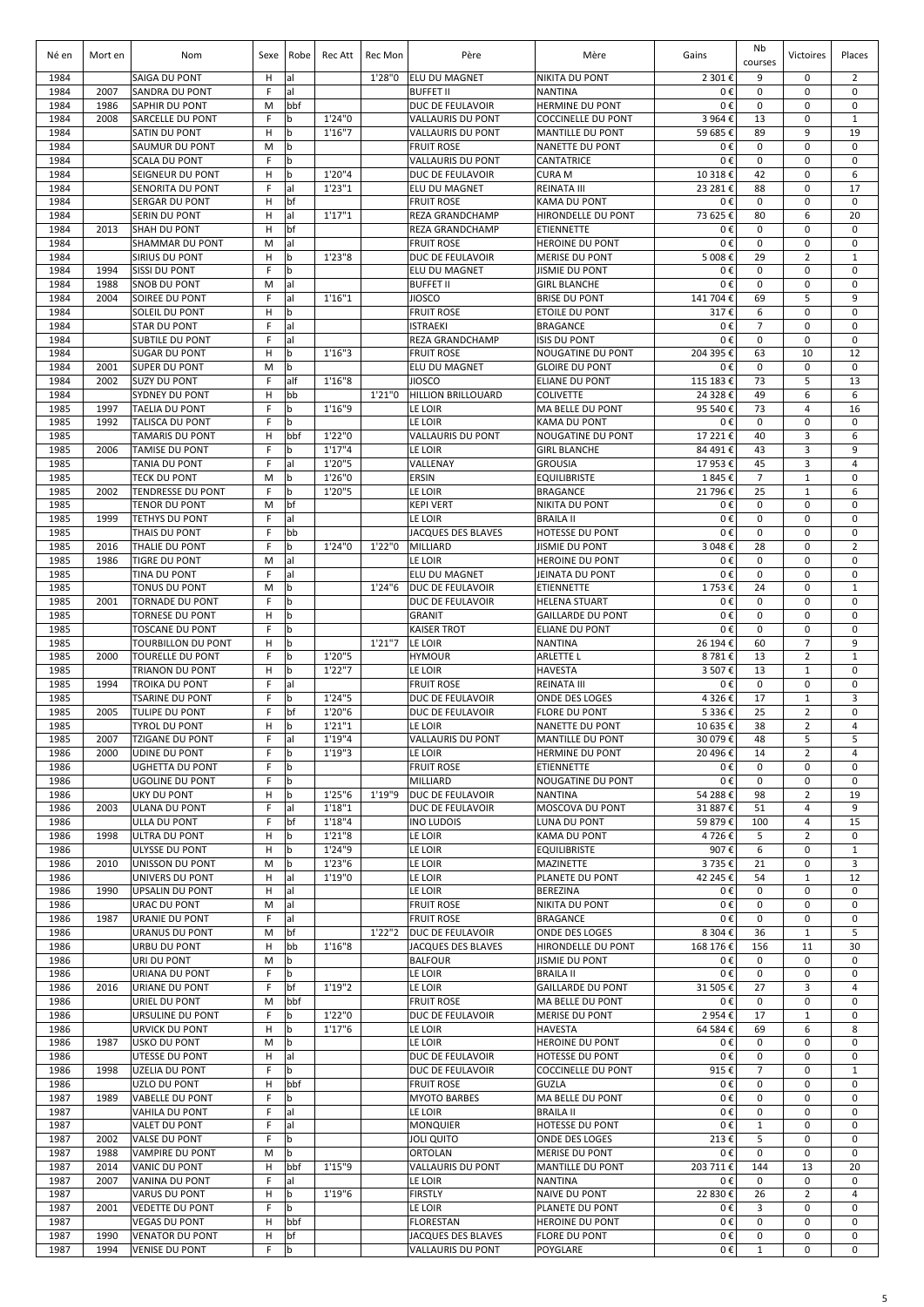| Né en        | Mort en      | Nom                                             | Sexe   | Robe               | Rec Att          | Rec Mon | Père                                                  | Mère                                               | Gains                | Nb<br>courses       | Victoires                     | Places                        |
|--------------|--------------|-------------------------------------------------|--------|--------------------|------------------|---------|-------------------------------------------------------|----------------------------------------------------|----------------------|---------------------|-------------------------------|-------------------------------|
| 1987         | 2005         | <b>VERANO DU PONT</b>                           | H      | al                 | 1'20"0           |         | <b>JOLI QUITO</b>                                     | <b>NOUGATINE DU PONT</b>                           | 22 674 €             | 62                  | 3                             | 12                            |
| 1987         |              | <b>VERSEAU DU PONT</b>                          | M      | b                  | 1'16''1          |         | <b>KAGINO</b>                                         | LUNA DU PONT                                       | 164 796€             | 57                  | $\overline{7}$                | 13                            |
| 1987<br>1987 | 2003<br>2007 | <b>VESTA DU PONT</b><br><b>VIATKA DU PONT</b>   | F<br>F | $\mathbf b$<br>lal |                  |         | <b>FRUIT ROSE</b><br>LE LOIR                          | <b>HAVESTA</b><br><b>NIKITA DU PONT</b>            | 0€<br>0€             | 0<br>0              | 0<br>0                        | 0<br>$\mathbf 0$              |
| 1987         | 1993         | <b>VIC DU PONT</b>                              | M      | $\mathbf b$        | 1'16''6          |         | LE LOIR                                               | <b>MOSCOVA DU PONT</b>                             | 70 673€              | 46                  | $\overline{7}$                | $\overline{7}$                |
| 1987         |              | <b>VIE DU PONT</b>                              | F      | al                 |                  | 1'23''4 | <b>VALLAURIS DU PONT</b>                              | PEPITE DU PONT                                     | 3735€                | 16                  | $\mathbf{1}$                  | $\mathbf{1}$                  |
| 1987         |              | VIKING DU PONT                                  | M      | bbf                |                  |         | MICKEY VIKING (US)                                    | <b>RITA LA GARENNE</b>                             | 0€                   | $\mathbf 0$         | $\mathbf 0$                   | $\mathbf 0$                   |
| 1987         |              | <b>VINCI DU PONT</b>                            | H      | $\mathbf b$        | 1'19"0           |         | LE LOIR                                               | <b>GAILLARDE DU PONT</b>                           | 23 308€              | 42                  | $1\,$                         | 10                            |
| 1987<br>1987 | 2015<br>2000 | VIOLETTA DU PONT<br><b>VIOLETTE DU PONT</b>     | F<br>F | bb<br>b            | 1'15"9           |         | <b>LURABO</b><br>JACQUES DES BLAVES                   | <b>KAMA DU PONT</b><br>NOISETTE DU PONT            | 139 842 €<br>0€      | 45<br>5             | 6<br>0                        | $\overline{7}$<br>$\mathbf 0$ |
| 1987         |              | VIOLON DU PONT                                  | M      | bf                 |                  |         | <b>JACQUES DES BLAVES</b>                             | <b>NANETTE DU PONT</b>                             | 0€                   | 0                   | 0                             | $\mathbf 0$                   |
| 1987         | 1996         | <b>VISAGE DU PONT</b>                           | M      | al                 | 1'17''3          |         | LE LOIR                                               | <b>GIRL BLANCHE</b>                                | 99 092€              | 65                  | 8                             | 9                             |
| 1987         | 2006         | <b>VISON DU PONT</b>                            | M      | l b                | 1'17''4          |         | LE LOIR                                               | <b>HERMINE DU PONT</b>                             | 171 988€             | 76                  | 6                             | 16                            |
| 1987         | 2019         | <b>VIVIER DU PONT</b>                           | н      | lal                | 1'23"1           |         | <b>VALLAURIS DU PONT</b>                              | PAELLA DU PONT                                     | 9 000€               | 49                  | $\mathbf 0$                   | 6                             |
| 1987<br>1987 |              | <b>VOLCAN DU PONT</b><br><b>VOLVIC DU PONT</b>  | н<br>н | l b<br>bbf         |                  |         | <b>VALLAURIS DU PONT</b><br><b>JACQUES DES BLAVES</b> | <b>HIRONDELLE DU PONT</b><br><b>REJANE DU PONT</b> | 0€<br>0€             | $\overline{4}$<br>0 | $\mathbf 0$<br>0              | $\mathbf 0$<br>0              |
| 1988         |              | ABEL DU PONT                                    | M      | lal                | 1'17''8          |         | LE LOIR                                               | <b>MA BELLE DU PONT</b>                            | 45 965€              | 92                  | $\overline{4}$                | 9                             |
| 1988         |              | ACAJOU DU PONT                                  | M      | lal                |                  |         | DUC DE FEULAVOIR                                      | <b>REINATA DU PONT</b>                             | 0€                   | $\mathbf 0$         | $\mathbf 0$                   | $\mathbf 0$                   |
| 1988         | 2012         | <b>ACTRICE DU PONT</b>                          | F      | b                  |                  |         | DUC DE FEULAVOIR                                      | <b>MERISE DU PONT</b>                              | 0€                   | 0                   | $\mathbf 0$                   | $\mathbf 0$                   |
| 1988<br>1988 |              | <b>ADDAX DU PONT</b><br><b>ADDISON DU PONT</b>  | M<br>M | b<br>b             | 1'19"5           | 1'22''3 | LE LOIR<br><b>DUC DE FEULAVOIR</b>                    | <b>NIKITA DU PONT</b><br>NOISETTE DU PONT          | 0€<br>20 840 €       | $\pmb{0}$<br>78     | $\mathbf 0$<br>$\overline{2}$ | $\mathbf 0$<br>$\overline{7}$ |
| 1988         | 2016         | <b>AGATHA DU PONT</b>                           | F      | b                  |                  |         | <b>GRANIT</b>                                         | <b>HAVESTA</b>                                     | 0€                   | 0                   | 0                             | $\mathbf 0$                   |
| 1988         |              | <b>AGENOR DU PONT</b>                           | н      | l b                | 1'19''1          |         | <b>NERIC BARBES</b>                                   | PEPITE DU PONT                                     | 34 721 €             | 66                  | 6                             | 12                            |
| 1988         | 2002         | <b>AGRIPPA DU PONT</b>                          | F      | b                  | 1'25"9           | 1'21"9  | <b>ELEAZAR</b>                                        | PAOLA DU PONT                                      | 2 992€               | 32                  | $\mathbf 0$                   | $\mathbf{1}$                  |
| 1988<br>1988 | 2007         | <b>AIDA DU PONT</b><br><b>AIGLON DU PONT</b>    | F<br>M | b                  | 1'18''7          |         | GAZON<br><b>VALLAURIS DU PONT</b>                     | <b>NAIVE DU PONT</b><br>PAELLA DU PONT             | 11 598€<br>0€        | 17<br>0             | 2<br>$\mathbf 0$              | 2<br>0                        |
| 1988         |              | <b>ALBA DU PONT</b>                             | F      | al<br>b            | 1'22"0           | 1'21''6 | LE LOIR                                               | <b>KAMA DU PONT</b>                                | 6915€                | 10                  | $\mathbf{1}$                  | $\overline{4}$                |
| 1988         |              | ALI DU PONT                                     | M      | bbf                |                  |         | <b>NOBEL DU PONT</b>                                  | <b>RASMINA DU PONT</b>                             | 0€                   | 0                   | $\mathbf 0$                   | 0                             |
| 1988         |              | ALPAGA DU PONT                                  | M      | $\mathbf b$        | 1'16''2          |         | LE LOIR                                               | <b>NAIADE DU PONT</b>                              | 154 492€             | 101                 | 9                             | 20                            |
| 1988         |              | ALTESSE DU PONT                                 | F      | $\mathbf b$        |                  |         | <b>VALLAURIS DU PONT</b>                              | HOTESSE DU PONT                                    | 2 045 €              | $\overline{2}$      | 0                             | 0                             |
| 1988<br>1988 | 2003<br>2003 | AMARYLLIS DU PONT<br>AMELIA DU PONT             | F<br>F | al<br>$\mathbf b$  | 1'24''6          | 1'20"9  | LE LOIR<br>LE LOIR                                    | <b>MANTILLE DU PONT</b><br><b>BRAILA II</b>        | 0€<br>13 934 €       | 5<br>19             | 0<br>$\overline{2}$           | 0<br>$\overline{4}$           |
| 1988         |              | <b>AMIRAL DU PONT</b>                           | M      | bbf                |                  |         | <b>VALLAURIS DU PONT</b>                              | <b>REJANE DU PONT</b>                              | 0€                   | $\mathbf 0$         | $\mathbf 0$                   | $\mathbf 0$                   |
| 1988         | 2011         | <b>AMOUR DU PONT</b>                            | M      | l b                | 1'16''3          |         | <b>NOBEL DU PONT</b>                                  | <b>NANETTE DU PONT</b>                             | 75 669€              | 93                  | 5                             | 14                            |
| 1988         | 2014         | ANGELICA DU PONT                                | F      | al                 |                  | 1'26"6  | LE LOIR                                               | <b>SANDRA DU PONT</b>                              | 384€                 | $\overline{7}$      | $\mathbf 0$                   | $\mathbf 0$                   |
| 1988         |              | ANGELINA DU PONT                                | F      | lal                | 1'20''1          |         | LE LOIR                                               | <b>NANTINA</b>                                     | 28 167 €             | 51                  | 4                             | 3                             |
| 1988<br>1988 | 2017         | <b>ANISETTE DU PONT</b><br>ARGUS DU PONT        | F<br>M | $\mathbf b$<br>bbf | 1'15''3          | 1'17    | MILLIARD<br><b>NOBEL DU PONT</b>                      | <b>MAZINETTE</b><br>PRIME UNIQUE                   | 217 330€<br>0€       | 104<br>0            | 16<br>$\mathbf 0$             | 26<br>$\mathbf 0$             |
| 1988         |              | ARIANE DU PONT                                  | F      | lal                |                  |         | <b>NOBEL DU PONT</b>                                  | <b>GAILLARDE DU PONT</b>                           | 0€                   | 0                   | $\mathbf 0$                   | $\mathbf 0$                   |
| 1988         | 2002         | ARMADA DU PONT                                  | F      | b                  |                  |         | OREGON                                                | <b>JEINATA DU PONT</b>                             | 0€                   | 9                   | $\mathbf 0$                   | $\mathbf 0$                   |
| 1988         |              | <b>AROME DU PONT</b>                            | н      | $\mathbf b$        |                  | 1'22"2  | LE LOIR                                               | <b>NOUGATINE DU PONT</b>                           | 1 564 €              | 10                  | $\mathbf 0$                   | $\mathbf 0$                   |
| 1988         |              | ASCOT DU PONT                                   | M<br>F | bbf<br>$\mathbf b$ |                  |         | <b>LARABELLO</b>                                      | <b>GIRL BLANCHE</b>                                | 0€<br>0€             | $\mathbf 0$<br>0    | 0<br>$\mathbf 0$              | $\mathbf 0$<br>$\mathbf 0$    |
| 1988<br>1988 |              | <b>ASTERIE DU PONT</b><br><b>ASTRAL DU PONT</b> | M      | bb                 |                  |         | DUC DE FEULAVOIR<br>DUC DE FEULAVOIR                  | <b>HERMINE DU PONT</b><br><b>REGINA DU PONT</b>    | 0€                   | $\mathbf 0$         | $\mathbf 0$                   | $\mathbf 0$                   |
| 1988         |              | <b>ATHENA DU PONT</b>                           | F      | b                  |                  |         | <b>NOBEL DU PONT</b>                                  | <b>PAMELA DU PONT</b>                              | 0€                   | 6                   | $\mathbf 0$                   | $\mathbf 0$                   |
| 1988         | 2014         | <b>ATTILA DU PONT</b>                           | M      | b                  |                  |         | DUC DE FEULAVOIR                                      | <b>SCALA DU PONT</b>                               | 0€                   | $\mathbf 0$         | $\mathbf 0$                   | $\mathbf 0$                   |
| 1988         |              | <b>AURORE DU PONT</b>                           | F      | b                  | 1'19"6           |         | <b>INO LUDOIS</b>                                     | PLANETE DU PONT                                    | 7925€                | $\overline{7}$      | $\overline{2}$                | $\overline{2}$                |
| 1988<br>1989 | 2012         | <b>AZUR DU PONT</b><br><b>BACCARAT DU PONT</b>  | M<br>M | lal<br> bf         | 1'22"9<br>1'13"9 |         | NOBEL DU PONT<br>FLORESTAN                            | <b>QUELLE GITANE</b><br>MOSCOVA DU PONT            | 2 105 €<br>363 364 € | 16<br>72            | 0<br>14                       | 2<br>12                       |
| 1989         | 2014         | <b>BADIANE DU PONT</b>                          | F.     | <sub>b</sub>       | 1'18''3          |         | VALLAURIS DU PONT                                     | <b>REJANE DU PONT</b>                              | 53 477 €             | 84                  | 8                             | 18                            |
| 1989         | 1991         | <b>BALZAC DU PONT</b>                           | M      | b                  |                  |         | LE LOIR                                               | <b>ONDINE DU PONT</b>                              | 0€                   | 0                   | $\mathbf 0$                   | 0                             |
| 1989         |              | <b>BAMBINA DU PONT</b>                          | F      | al                 | 1'18''7          |         | <b>HETRE VERT</b>                                     | PAELLA DU PONT                                     | 40 855€              | 25                  | $\overline{2}$                | 5                             |
| 1989         |              | <b>BANCO DU PONT</b>                            | н      | b                  | 1'18"5           |         | <b>MYOTO BARBES</b>                                   | <b>MERISE DU PONT</b>                              | 41 620€              | 49                  | 3                             | 5                             |
| 1989<br>1989 | 2014<br>2003 | <b>BARBARA DU PONT</b><br><b>BARON DU PONT</b>  | F<br>M | b<br>$\mathbf b$   | 1'15''4          |         | JACQUES DES BLAVES<br>LE LOIR                         | PAMELA DU PONT<br><b>REINE DU PONT</b>             | 0€<br>132 746 €      | $\mathbf 0$<br>105  | $\mathbf 0$<br>$\overline{7}$ | $\mathbf 0$<br>13             |
| 1989         |              | <b>BARRAT DU PONT</b>                           | н      | b                  |                  |         | ELEAZAR                                               | JEINATA DU PONT                                    | 0€                   | 0                   | $\mathbf 0$                   | $\mathbf 0$                   |
| 1989         | 2003         | <b>BARTAVELLE DU PONT</b>                       | F      | $\mathbf b$        |                  |         | <b>INDUIT</b>                                         | <b>SARCELLE DU PONT</b>                            | 0€                   | 0                   | 0                             | 0                             |
| 1989         | 2003         | <b>BASTILLE DU PONT</b>                         | F      | al                 |                  |         | DUC DE FEULAVOIR                                      | <b>MANTILLE DU PONT</b>                            | 0€                   | 0                   | $\mathbf 0$                   | 0                             |
| 1989<br>1989 | 1991         | <b>BAXTER DU PONT</b><br><b>BAYARD DU PONT</b>  | M      | b                  | 1'19"0           | 1'22"2  | DUC DE FEULAVOIR<br>LE LOIR                           | <b>REGINE DU PONT</b>                              | 0€                   | $\pmb{0}$           | $\mathbf 0$                   | 0<br>6                        |
| 1989         |              | <b>BERGERAC DU PONT</b>                         | н<br>н | b<br>b             |                  |         | JACQUES DES BLAVES                                    | NIKITA DU PONT<br><b>NANETTE DU PONT</b>           | 39 850€<br>0€        | 80<br>0             | 4<br>0                        | 0                             |
| 1989         | 2012         | <b>BEST DU PONT</b>                             | M      | b                  | 1'16''1          |         | LE LOIR                                               | <b>NAIADE DU PONT</b>                              | 112 690€             | 24                  | 6                             | 5                             |
| 1989         |              | <b>BETTINA DU PONT</b>                          | F      | l b                | 1'16''4          |         | <b>MYOTO BARBES</b>                                   | <b>KAMA DU PONT</b>                                | 67 128€              | 77                  | $\overline{7}$                | 11                            |
| 1989         | 2002         | <b>BIAFRA DU PONT</b>                           | F      | b                  |                  |         | <b>INO LUDOIS</b>                                     | <b>SCALA DU PONT</b>                               | 0€                   | 0                   | 0                             | $\mathbf 0$                   |
| 1989<br>1989 |              | <b>BIANCA DU PONT</b><br><b>BIJOU DU PONT</b>   | F<br>н | b<br>b             | 1'21''1          | 1'23''3 | LE LOIR<br>JACQUES DES BLAVES                         | PAOLA DU PONT<br>PEPITE DU PONT                    | 6 296€<br>0€         | 18<br>0             | $\mathbf{1}$<br>0             | 2<br>0                        |
| 1989         |              | <b>BIRDY DU PONT</b>                            | н      | lal                | 1'18''7          |         | LE LOIR                                               | <b>GIRL BLANCHE</b>                                | 34 986€              | 60                  | $\overline{2}$                | 9                             |
| 1989         |              | <b>BLIZZARD DU PONT</b>                         | н      | b                  | 1'18''6          |         | JACQUES DES BLAVES                                    | HIRONDELLE DU PONT                                 | 32 595€              | 59                  | 5                             | 11                            |
| 1989         | 2008         | <b>BLUE BELL DU PONT</b>                        | F      | b                  | 1'18''4          | 1'23"5  | PRINCE ATOUT                                          | <b>MA BELLE DU PONT</b>                            | 33 759€              | 100                 | 3                             | 13                            |
| 1989         | 2012         | <b>BOLERO DU PONT</b>                           | н      | b                  |                  |         | NOBEL DU PONT                                         | <b>NAIVE DU PONT</b>                               | 0€                   | $\overline{4}$      | $\mathbf 0$                   | $\mathbf 0$                   |
| 1989<br>1989 |              | <b>BONSAI DU PONT</b><br><b>BORGIA DU PONT</b>  | M<br>M | lal<br>bb          | 1'16''4          |         | NOBEL DU PONT<br>NOBEL DU PONT                        | SAIDA DU PONT<br>POYGLARE                          | 0€<br>89 046€        | 0<br>171            | $\mathbf 0$<br>$\overline{7}$ | 0<br>23                       |
| 1989         | 2002         | <b>BORIS DU PONT</b>                            | н      | l b                |                  |         | <b>INO LUDOIS</b>                                     | <b>MAZINETTE</b>                                   | 5708€                | 21                  | $\overline{2}$                | $\mathbf{1}$                  |
| 1989         | 1997         | <b>BOUQUET DU PONT</b>                          | M      | al                 |                  |         | LE LOIR                                               | <b>HEROINE DU PONT</b>                             | 88€                  | 4                   | 0                             | $\mathbf 0$                   |
| 1989         |              | <b>BRAGANCE DU PONT</b>                         | F      | al                 |                  |         | MINOU DU DONJON                                       | <b>GAILLARDE DU PONT</b>                           | 0€                   | 0                   | 0                             | 0                             |
| 1989         |              | <b>BRAILA DU PONT</b>                           | F      | b                  | 1'17''3          | 1'24"4  | <b>VALLAURIS DU PONT</b>                              | <b>RASMINA DU PONT</b>                             | 37 015€              | 31                  | 4                             | 3                             |
| 1989<br>1989 | 1993         | <b>BRASILIA DU PONT</b><br><b>BRUNE DU PONT</b> | F<br>F | b<br>b             | 1'22"5           |         | LE LOIR<br>JACQUES DES BLAVES                         | <b>REINATA DU PONT</b><br>ONDE DES LOGES           | 3 151€<br>0€         | 4<br>0              | 0<br>$\mathbf 0$              | 2<br>0                        |
| 1989         | 2012         | <b>BUFFALO DU PONT</b>                          | F      | b                  | 1'16''7          |         | LE LOIR                                               | <b>HERMINE DU PONT</b>                             | 60 285€              | 36                  | 3                             | $\overline{7}$                |
| 1990         |              | CAID DU PONT                                    | Н      | al                 | 1'19"0           |         | PRINCE ATOUT                                          | <b>NAIADE DU PONT</b>                              | 71 582€              | 75                  | 9                             | 9                             |
| 1990         |              | CALDER DU PONT                                  | н      | b                  | 1'24''2          |         | JACQUES DES BLAVES                                    | PEPITE DU PONT                                     | 1 281€               | 11                  | $\mathbf 0$                   | $\mathbf{1}$                  |
| 1990<br>1990 | 2004         | CALINE DU PONT<br>CAMELIA DU PONT               | F<br>M | bb<br>b            | 1'15"0           | 1'18"9  | <b>VALLAURIS DU PONT</b><br>PETIT SAM                 | PRIME UNIQUE<br><b>GAILLARDE DU PONT</b>           | 0€<br>62 890€        | 0<br>117            | $\mathbf 0$<br>8              | $\mathbf 0$<br>14             |
| 1990         |              | CANDRA DU PONT                                  | F      | al                 |                  |         | PELICAN DU PONT                                       | <b>SANDRA DU PONT</b>                              | 0€                   | $\pmb{0}$           | $\mathbf 0$                   | 0                             |
| 1990         | 2000         | CANNELLE DU PONT                                | F      | al                 |                  |         | LE LOIR                                               | MA BELLE DU PONT                                   | 0€                   | $\pmb{0}$           | 0                             | 0                             |
| 1990         | 2018         | <b>CANTATRICE DU PONT</b>                       | F.     | al                 | 1'25"7           |         | LE LOIR                                               | <b>SCALA DU PONT</b>                               | 1 006€               | 15                  | 0                             | 0                             |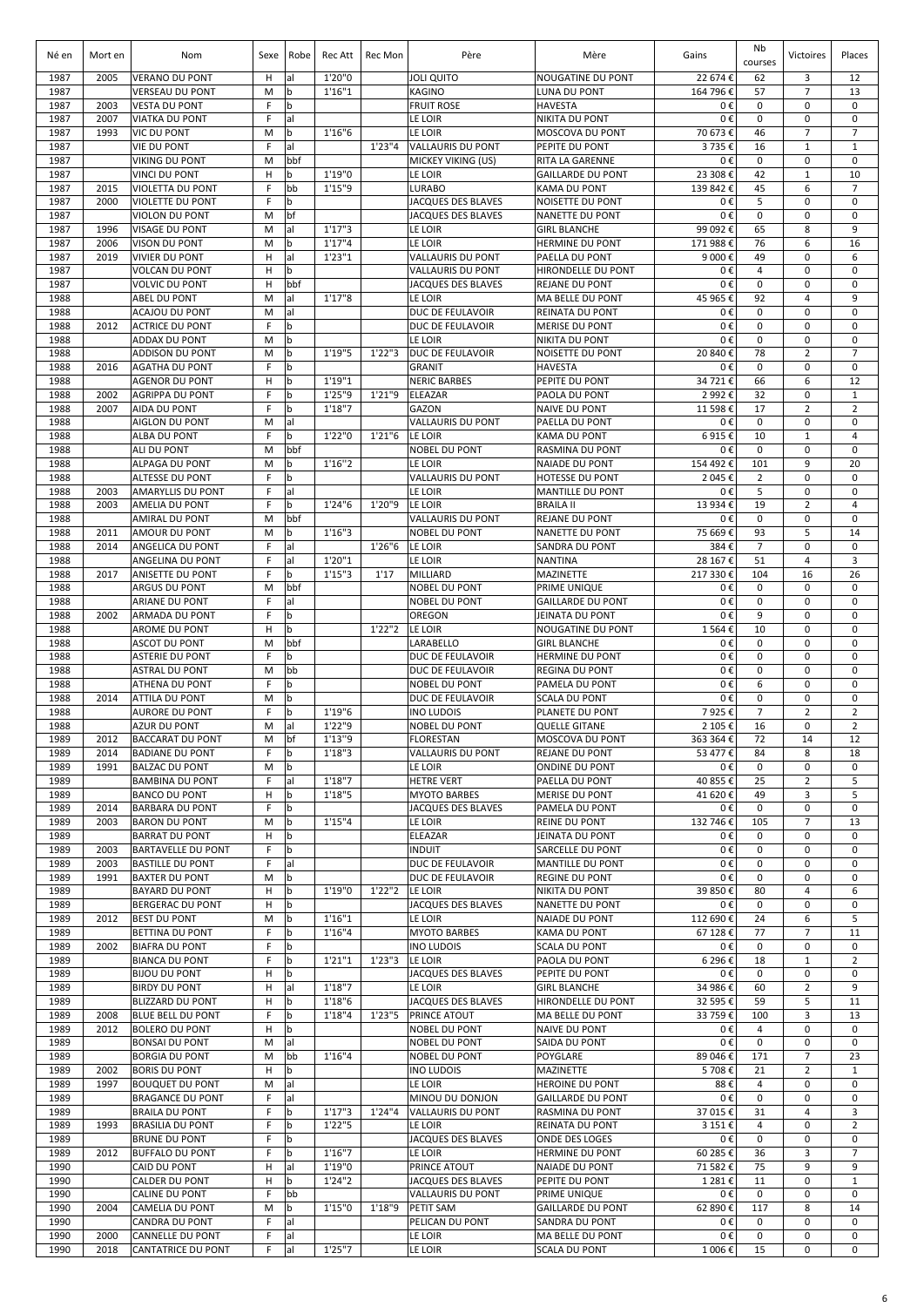| Né en        | Mort en      | Nom                                                 | Sexe    | Robe                       | Rec Att           | Rec Mon | Père                                     | Mère                                          | Gains                         | Nb<br>courses              | Victoires                     | Places                      |
|--------------|--------------|-----------------------------------------------------|---------|----------------------------|-------------------|---------|------------------------------------------|-----------------------------------------------|-------------------------------|----------------------------|-------------------------------|-----------------------------|
| 1990         |              | <b>CAPRICE DU PONT</b>                              | H       | b                          | 1'18''8           |         | <b>JACQUES DES BLAVES</b>                | <b>MERISE DU PONT</b>                         | 10 403€                       | 54                         | 0                             | 6                           |
| 1990         |              | <b>CARAT DU PONT</b>                                | M       | b                          |                   |         | <b>JACQUES DES BLAVES</b>                | <b>NIKITA DU PONT</b>                         | 0€                            | 0                          | 0                             | $\mathbf 0$                 |
| 1990         | 1993         | CARAVELLE DU PONT                                   | F<br>F  | al                         | 1'17''4           |         | VALLAURIS DU PONT                        | <b>REJANE DU PONT</b>                         | 0€                            | 0                          | $\mathbf 0$                   | 0<br>10                     |
| 1990<br>1990 |              | <b>CARMEN DU PONT</b><br><b>CASSIA DU PONT</b>      | F       | b<br>b                     |                   |         | JACQUES DES BLAVES<br>JACQUES DES BLAVES | REINATA DU PONT<br><b>KAMA DU PONT</b>        | 62 310€<br>0€                 | 62<br>0                    | 8<br>$\mathbf 0$              | 0                           |
| 1990         | 1992         | <b>CASTOR DU PONT</b>                               | M       | b                          |                   |         | LE LOIR                                  | NOUGATINE DU PONT                             | 0€                            | 0                          | $\mathbf 0$                   | 0                           |
| 1990         | 2012         | <b>CAVIAR DU PONT</b>                               | M       | al                         | 1'18"0            | 1'21"5  | <b>INO LUDOIS</b>                        | NOISETTE DU PONT                              | 38 266 €                      | 103                        | 3                             | 7                           |
| 1990         |              | <b>CEDRE DU PONT</b>                                | Н       | b                          | 1'15''4           |         | <b>QUITO DE TALONAY</b>                  | <b>MAZINETTE</b>                              | 52 534 €                      | 58                         | $\overline{2}$                | $\overline{7}$              |
| 1990         |              | <b>CENDRILLA DU PONT</b>                            | F       | bb                         | 1'14"9            |         | <b>VALLAURIS DU PONT</b>                 | RASMINA DU PONT                               | 100 279 €                     | 119                        | 15                            | 21                          |
| 1990         |              | <b>CESAR DU PONT</b>                                | M       | bb                         | 1'15"0            |         | JACQUES DES BLAVES                       | <b>STAR DU PONT</b>                           | 229 391€                      | 201                        | 22                            | 29                          |
| 1990<br>1990 |              | <b>CHACAL DU PONT</b><br><b>CHARME DU PONT</b>      | M<br>Н  | b<br>b                     | 1'22"0<br>1'20"4  |         | <b>INO LUDOIS</b><br><b>JAMES PILE</b>   | OLYMPE DU BIGNON                              | 244€<br>7988€                 | 6<br>29                    | $\mathbf 0$<br>$\overline{2}$ | $\mathbf 0$<br>$\mathbf{1}$ |
| 1990         | 2013         | <b>COBRA DU PONT</b>                                | н       | b                          | 1'15''6           |         | JACQUES DES BLAVES                       | <b>HERMINE DU PONT</b><br>SARCELLE DU PONT    | 130 218 €                     | 118                        | $\overline{4}$                | 17                          |
| 1990         | 2006         | <b>COLOMBE DU PONT</b>                              | F       | b                          |                   |         | <b>JACQUES DES BLAVES</b>                | JEINATA DU PONT                               | 1570€                         | 12                         | $\mathbf 0$                   | $\mathbf{1}$                |
| 1990         | 1993         | <b>COLORADO DU PONT</b>                             | M       | bbf                        |                   |         | JACQUES DES BLAVES                       | <b>QUARINA DU PONT</b>                        | 0€                            | 0                          | $\mathbf 0$                   | $\mathbf 0$                 |
| 1990         | 2019         | <b>COMETE DU PONT</b>                               | F       | al                         |                   |         | <b>VALLAURIS DU PONT</b>                 | PLANETE DU PONT                               | 0€                            | 0                          | 0                             | 0                           |
| 1990         |              | <b>COMTESSE DU PONT</b>                             | F       | b                          | 1'16''1           |         | <b>QUEBIR DE CHENU</b>                   | PRINCESSE DU LOIR                             | 100 570 €                     | 95                         | 3                             | 8                           |
| 1990         |              | <b>CORKAHOLIC DU PONT</b>                           | M       | b                          |                   |         | WORKAHOLIC                               | <b>GIRL BLANCHE</b>                           | 0€                            | 0                          | $\mathbf 0$                   | 0                           |
| 1990         |              | <b>CORSAIRE DU PONT</b>                             | н       | bb                         | 1'18"5            |         | <b>QUITO DE TALONAY</b>                  | PACELLE                                       | 23 971€                       | 32                         | $\overline{4}$                | $\overline{2}$              |
| 1990<br>1990 |              | <b>COSTA RICA DU PONT</b><br><b>COURLIS DU PONT</b> | F.<br>M | b<br>al                    | 1'17''2<br>1'12"7 | 1'14"9  | <b>NIFLOSAC</b><br><b>OPUS DEI</b>       | LUNA DU PONT<br>HIRONDELLE DU PONT            | 71 964 €<br>1 282 741 €       | 98<br>62                   | 12<br>18                      | 12<br>15                    |
| 1990         |              | <b>CRACK DU PONT</b>                                | M       | b                          |                   |         | JACQUES DES BLAVES                       | PAMELA DU PONT                                | 0€                            | $\pmb{0}$                  | $\mathbf 0$                   | $\mathbf 0$                 |
| 1990         |              | <b>CRINOLINE DU PONT</b>                            | F       | bbf                        | 1'22"2            |         | <b>JACQUES DES BLAVES</b>                | POYGLARE                                      | 1525€                         | 10                         | $\pmb{0}$                     | $\mathbf{1}$                |
| 1990         |              | <b>CUMIN DU PONT</b>                                | M       | b                          | 1'15''4           |         | LE LOIR                                  | <b>ONDINE DU PONT</b>                         | 152 367€                      | 110                        | $\overline{7}$                | 12                          |
| 1991         |              | <b>DADINE DU PONT</b>                               | F       | al                         | 1'26"5            |         | PELICAN DU PONT                          | SABINE DU PONT                                | 1 1 2 5 €                     | 9                          | 0                             | $\mathbf{1}$                |
| 1991         |              | <b>DAGUET DU PONT</b>                               | M       | b                          |                   |         | DUC DE FEULAVOIR                         | UNE BELLE GITANE                              | 0€                            | 0                          | $\mathbf 0$                   | 0                           |
| 1991         |              | DAHLIA DU PONT                                      | н       | $\mathbf b$                | 1'18"6            | 1'24"1  | PELICAN DU PONT                          | <b>NAIADE DU PONT</b>                         | 35 796€                       | 56                         | 4                             | 10                          |
| 1991<br>1991 | 2004         | <b>DAKOTA DU PONT</b><br><b>DALIDA DU PONT</b>      | н<br>F  | $\mathsf b$<br>$\mathbf b$ | 1'20"1            | 1'16''3 | <b>DUC DE FEULAVOIR</b><br>LE LOIR       | <b>REGINA DU PONT</b><br><b>SCALA DU PONT</b> | 6 5 5 4 €                     | 28<br>88                   | $\mathbf 1$                   | 2<br>21                     |
| 1991         | 2014         | <b>DALINE DU PONT</b>                               | F       | b                          | 1'21''3           |         | <b>FLORESTAN</b>                         | <b>MANTILLE DU PONT</b>                       | 246 036€<br>3 659€            | 3                          | 5<br>$\mathbf 1$              | 0                           |
| 1991         | 2005         | DANAE DU PONT                                       | F       | b                          | 1'15''6           | 1'19"6  | <b>NOBEL DU PONT</b>                     | ONDE DES LOGES                                | 57 115€                       | 48                         | 3                             | 5                           |
| 1991         | 2016         | DANDY DU PONT                                       | M       | bb                         |                   |         | JACQUES DES BLAVES                       | <b>MAZINETTE</b>                              | 0€                            | 0                          | $\mathbf 0$                   | 0                           |
| 1991         |              | DANSEUR DU PONT                                     | M       | bf                         |                   |         | VALLAURIS DU PONT                        | <b>JENNY WILLIAMS</b>                         | 0€                            | $\pmb{0}$                  | $\mathbf 0$                   | 0                           |
| 1991         |              | DANUBE DU PONT                                      | H       | b                          | 1'19''4           |         | OPUS DEI                                 | <b>MA BELLE DU PONT</b>                       | 13 758 €                      | 27                         | $\mathbf 0$                   | 6                           |
| 1991         | 2014         | <b>DASTICIA DU PONT</b>                             | F       | bbf                        | 1'20"5            |         | <b>NOBEL DU PONT</b>                     | <b>RASMINA DU PONT</b>                        | 11 890 €                      | 19                         | $1\,$                         | $\overline{2}$              |
| 1991<br>1991 | 2004<br>2003 | <b>DAUPHINE DU PONT</b>                             | F<br>F  | b<br>b                     |                   |         | PELICAN DU PONT                          | <b>TOURELLE DU PONT</b>                       | 0€<br>0€                      | $\mathbf 0$<br>$\mathbf 0$ | $\mathbf 0$<br>$\mathbf 0$    | $\mathbf 0$<br>$\mathbf 0$  |
| 1991         | 2014         | <b>DEESSE DU PONT</b><br><b>DELICE DU PONT</b>      | н       | b                          |                   | 1'22"6  | LE LOIR<br>PELICAN DU PONT               | OLYMPE DU BIGNON<br>PRIME UNIQUE              | 6 3 3 9€                      | 25                         | $1\,$                         | $\overline{2}$              |
| 1991         |              | <b>DELPHIA DU PONT</b>                              | F       | bb                         |                   |         | JACQUES DES BLAVES                       | <b>REINATA DU PONT</b>                        | 0€                            | 0                          | $\mathbf 0$                   | 0                           |
| 1991         |              | <b>DELTA DU PONT</b>                                | н       | al                         | 1'18"8            |         | <b>NOBEL DU PONT</b>                     | HIRONDELLE DU PONT                            | 12 173 €                      | 33                         | $1\,$                         | 6                           |
| 1991         | 2010         | <b>DEMOISELLE DU PONT</b>                           | F       | b                          | 1'17''1           | 1'19"6  | PELICAN DU PONT                          | PACELLE                                       | 53 100€                       | 72                         | 4                             | 8                           |
| 1991         | 1993         | <b>DENTELLE DU PONT</b>                             | F       | al                         |                   |         | <b>HYMOUR</b>                            | <b>TOURTERELLE</b>                            | 0€                            | 0                          | 0                             | 0                           |
| 1991         | 2008         | <b>DERBY DU PONT</b>                                | н       | b                          |                   |         | LE LOIR                                  | MESSALINE                                     | 0€                            | 0                          | 0                             | 0                           |
| 1991         |              | <b>DESTIN DU PONT</b>                               | M       | b                          |                   |         | LE LOIR                                  | <b>REGINE DU PONT</b>                         | 0€                            | 0                          | $\mathbf 0$                   | 0                           |
| 1991<br>1991 |              | DIADEME DU PONT<br>DIAMANT DU PONT                  | н<br>M  | al<br>$\mathbf b$          | 1'21''2           |         | <b>JIOSCO</b><br>LE LOIR                 | PRINCESSE DU LOIR<br><b>GAILLARDE DU PONT</b> | $244 \text{ } \epsilon$<br>0€ | $\overline{7}$<br>0        | $\mathbf 0$<br>$\mathbf 0$    | 0<br>0                      |
| 1991         |              | DIEGO DU PONT                                       | M       | al                         |                   |         | PELICAN DU PONT                          | SANDRA DU PONT                                | 0€                            | 0                          | $\mathbf 0$                   | 0                           |
| 1991         |              | <b>DIVA DU PONT</b>                                 | F.      | b                          |                   |         | JACQUES DES BLAVES                       | <b>TALISCA DU PONT</b>                        | 0€                            | $\mathbf 0$                | $\mathbf 0$                   | $\Omega$                    |
| 1991         |              | DIVINE DU PONT                                      | F       | al                         |                   |         | PELICAN DU PONT                          | HEROINE DU PONT                               | 0€                            | 0                          | $\mathbf 0$                   | $\mathbf 0$                 |
| 1991         | 2008         | <b>DIXIT DU PONT</b>                                | н       | bf                         | 1'21''6           |         | GRANIT                                   | <b>NAIVE DU PONT</b>                          | 1 391€                        | 14                         | $\mathbf 0$                   | $\mathbf{1}$                |
| 1991         | 2004         | <b>DJAMILA DU PONT</b>                              | F       | b                          |                   |         | <b>KEPI VERT</b>                         | <b>HAVESTA</b>                                | 0€                            | 0                          | $\mathbf 0$                   | 0                           |
| 1991         | 1997         | DOLORES DU PONT                                     | F       | l b                        |                   |         | PELICAN DU PONT                          | <b>INES DU PONT</b>                           | 0€                            | 0                          | 0                             | 0                           |
| 1991<br>1991 | 2012         | DON JUAN DU PONT<br>DONA DU PONT                    | н<br>F  | bbf<br>b                   | 1'19"8<br>1'16''2 |         | KIMBERLAND<br><b>QUITO DE TALONAY</b>    | <b>ONDINE DU PONT</b><br><b>KAMA DU PONT</b>  | 4 055€<br>60 050€             | 10<br>64                   | $\mathbf 0$<br>8              | $\overline{2}$<br>6         |
| 1991         | 1999         | DONALD DU PONT                                      | M       | al                         | 1'23"5            |         | <b>NODESSO</b>                           | ELIANE DU PONT                                | 0€                            | 0                          | $\mathbf 0$                   | 0                           |
| 1991         | 2007         | DOUCETTE DU PONT                                    | F       | $\mathbf b$                | 1'18''8           |         | ORCHIS D'ODYSSEE                         | NOISETTE DU PONT                              | 19 327€                       | 59                         | $\mathbf{1}$                  | 9                           |
| 1991         |              | DUC DU PONT                                         | н       | al                         | 1'16"0            |         | LE LOIR                                  | PAOLA DU PONT                                 | 147 271 €                     | 64                         | $\overline{7}$                | 13                          |
| 1991         |              | DUCHESSE DU PONT                                    | F       | b                          |                   |         | JET DU VIVIER                            | <b>REINE DU PONT</b>                          | 0€                            | 0                          | $\mathbf 0$                   | 0                           |
| 1991         |              | DULCINEE DU PONT                                    | F       | al                         | 1'19"0            |         | PELICAN DU PONT                          | <b>BRISE DU PONT</b>                          | 3856€                         | 9                          | $\mathbf 0$                   | $\overline{2}$              |
| 1991         | 2007         | <b>DURANUS DU PONT</b>                              | н       | al                         |                   |         | LE LOIR                                  | PLANETE DU PONT                               | 0€                            | 0                          | $\Omega$                      | 0                           |
| 1991<br>1992 |              | DYNASTIE DU PONT<br><b>ECLAIR DU PONT</b>           | F<br>M  | b<br>al                    | 1'22"9<br>1'13"9  |         | PRINCE ATOUT<br>PELICAN DU PONT          | HERMINE DU PONT<br>NOUGATINE DU PONT          | 915€<br>151 008€              | $\overline{7}$<br>104      | $\mathbf 0$<br>6              | $\mathbf{1}$<br>18          |
| 1992         | 2008         | <b>ECLIPSE DU PONT</b>                              | F       | b                          | 1'16''6           |         | KIMBERLAND                               | PLANETE DU PONT                               | 23 041€                       | 53                         | $\overline{4}$                | $\overline{4}$              |
| 1992         |              | <b>ECUREUIL DU PONT</b>                             | M       | al                         |                   |         | LE LOIR                                  | HIRONDELLE DU PONT                            | 0€                            | 0                          | 0                             | $\mathbf 0$                 |
| 1992         |              | <b>ECUSSON DU PONT</b>                              | н       | bbf                        |                   |         | JACQUES DES BLAVES                       | PACELLE                                       | 0€                            | 0                          | 0                             | 0                           |
| 1992         | 1994         | <b>EDEA DU PONT</b>                                 | F       | al                         |                   |         | <b>NOBEL DU PONT</b>                     | SAIDA DU PONT                                 | 0€                            | 0                          | $\mathbf 0$                   | 0                           |
| 1992         |              | <b>EGINA DU PONT</b>                                | F       | $\mathsf b$                |                   |         | LE LOIR                                  | REGINA DU PONT                                | 0€                            | 0                          | 0                             | 0                           |
| 1992         |              | <b>EGLIF DU PONT</b>                                | н       | bf                         | 1'17"0            |         | PELICAN DU PONT                          | LA GAULOISE                                   | 7638€                         | 15                         | $\mathbf{1}$                  | 3                           |
| 1992         | 2005         | <b>ELABELLE DU PONT</b>                             | F       | bbf                        |                   | 1'22"1  | <b>QUEBIR DE CHENU</b>                   | MA BELLE DU PONT                              | 902€                          | 15                         | 0                             | $\overline{2}$              |
| 1992<br>1992 |              | <b>ELAN DU PONT</b><br>ELDORADO DU PONT             | M<br>M  | b<br>l b                   | 1'18"9            | 1'15''9 | MATHUSALEM<br>LE LOIR                    | ELIANE DU PONT<br><b>VENISE DU PONT</b>       | 800€<br>249 613€              | 9<br>119                   | 0<br>8                        | $\mathbf{1}$<br>14          |
| 1992         | 2001         | <b>ELLA DU PONT</b>                                 | F.      | b                          |                   |         | LE LOIR                                  | <b>STAR DU PONT</b>                           | 0€                            | $\mathbf 0$                | $\mathbf 0$                   | $\mathbf 0$                 |
| 1992         | 2009         | ELODIE DU PONT                                      | F.      | bf                         | 1'15"5            | 1'18"8  | MATHUSALEM                               | <b>SUZY DU PONT</b>                           | 72 267€                       | 93                         | 3                             | 13                          |
| 1992         |              | ELSA DU PONT                                        | F.      | bbf                        |                   |         | MATHUSALEM                               | <b>VESTA DU PONT</b>                          | 0€                            | 0                          | $\mathbf 0$                   | $\mathbf 0$                 |
| 1992         |              | <b>EMELINE DU PONT</b>                              | F       | al                         | 1'20"1            |         | MINOU DU DONJON                          | <b>ACTRICE DU PONT</b>                        | 26 373 €                      | 80                         | 13                            | 22                          |
| 1992         |              | <b>EMERAUDE DU PONT</b>                             | F       | bbf                        |                   |         | LE LOIR                                  | HERMINE DU PONT                               | 0€                            | 0                          | 0                             | $\mathbf 0$                 |
| 1992         | 1993         | <b>EMIR DU PONT</b>                                 | M       | $\mathsf b$                |                   |         | PELICAN DU PONT                          | <b>REINE DU PONT</b>                          | 0€                            | 0                          | 0<br>$\mathbf 0$              | 0                           |
| 1992<br>1992 | 2007         | <b>EMMA DU PONT</b><br><b>EMMY DU PONT</b>          | F<br>F  | b<br>bb                    |                   |         | LE LOIR<br>LE LOIR                       | POYGLARE<br><b>HEROINE DU PONT</b>            | 0€<br>0€                      | 0<br>0                     | 0                             | 0<br>0                      |
| 1992         |              | <b>EMPIRE DU PONT</b>                               | н       | þ                          |                   |         | MATHUSALEM                               | <b>VEDETTE DU PONT</b>                        | 0€                            | 0                          | $\mathbf 0$                   | 0                           |
| 1992         |              | <b>ENERGIE DU PONT</b>                              | F       | bbf                        | 1'20"7            |         | MATHUSALEM                               | <b>ONDINE DU PONT</b>                         | 15 044 €                      | 22                         | 3                             | 4                           |
| 1992         |              | <b>ENNA DU PONT</b>                                 | F       | b                          |                   |         | PELICAN DU PONT                          | REINATA DU PONT                               | 0€                            | 0                          | $\mathbf 0$                   | 0                           |
| 1992         |              | <b>ENZO DU PONT</b>                                 | н       | b                          |                   | 1'25"0  | LE LOIR                                  | <b>REGINE DU PONT</b>                         | 0€                            | 6                          | $\mathbf 0$                   | 0                           |
| 1992         |              | <b>EOLIENNE DU PONT</b>                             | F       | al                         | 1'19"6            |         | PELICAN DU PONT                          | <b>BRISE DU PONT</b>                          | 3 110€                        | 13                         | $\mathbf{1}$                  | 0                           |
| 1992         |              | EPERVIER DU PONT                                    | M       | b                          | 1'20"8            |         | LE LOIR                                  | SARCELLE DU PONT<br><b>NOISETTE DU PONT</b>   | 4741€                         | 36                         | 0<br>$\Omega$                 | 3                           |
| 1992         |              | EPI DU PONT                                         | H       | b                          | 1'20"2            |         | LE LOIR                                  |                                               | 457€                          | 10                         |                               | 0                           |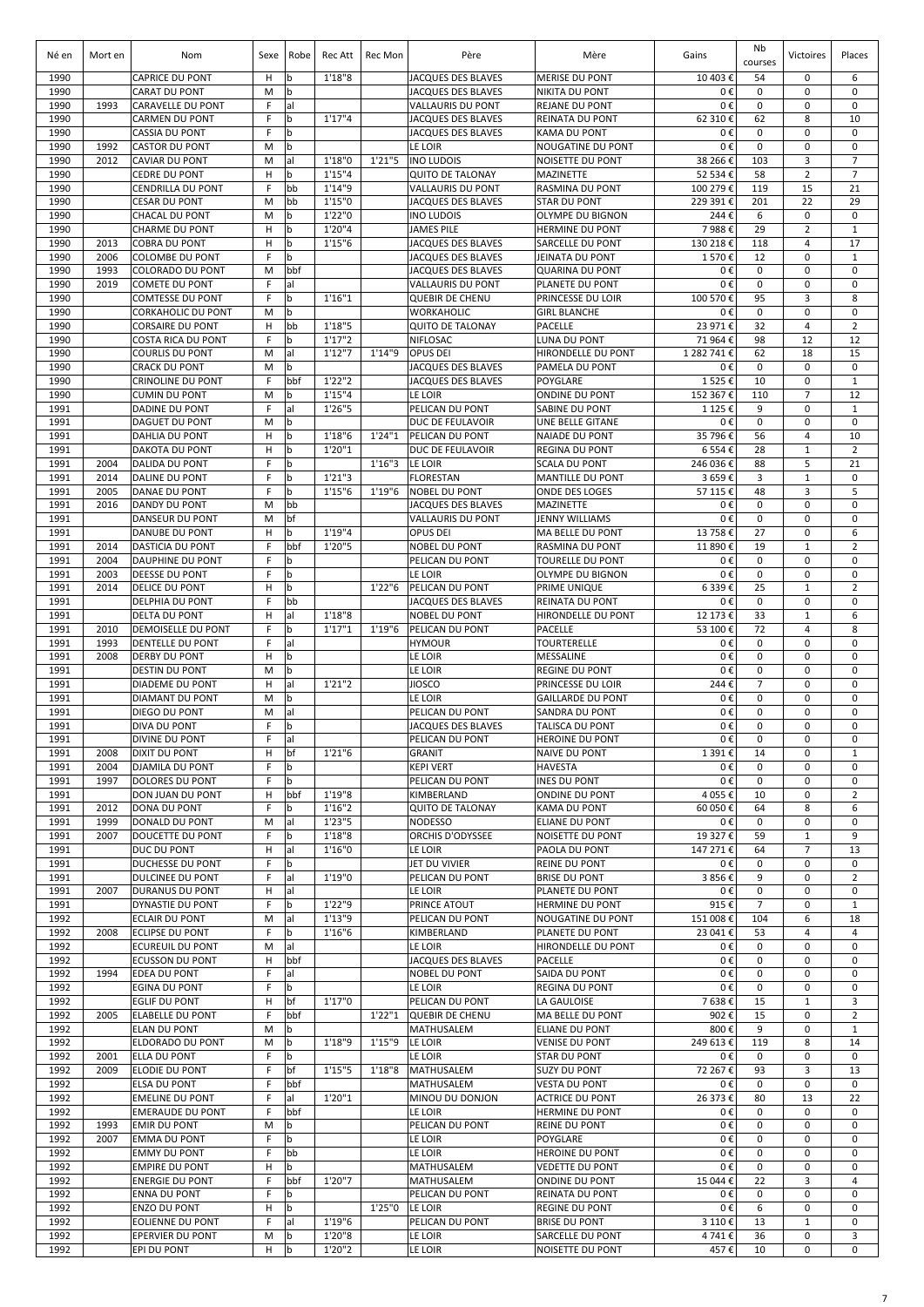| Né en        | Mort en      | Nom                                                | Sexe   | Robe               | Rec Att           | Rec Mon          | Père                                        | Mère                                            | Gains               | Nb<br>courses       | Victoires                     | Places                         |
|--------------|--------------|----------------------------------------------------|--------|--------------------|-------------------|------------------|---------------------------------------------|-------------------------------------------------|---------------------|---------------------|-------------------------------|--------------------------------|
| 1992         | 2012         | EPINETTE DU PONT                                   | F      | b                  | 1'14''8           |                  | WORKAHOLIC                                  | <b>MAZINETTE</b>                                | 66 757€             | 57                  | 3                             | 10                             |
| 1992         |              | <b>EQUILLE DU PONT</b>                             | F      | al                 |                   |                  | PRINCE ATOUT                                | LOUTRE                                          | 0€                  | 0                   | 0                             | $\mathbf 0$                    |
| 1992<br>1992 | 2016         | <b>EROS DU PONT</b><br><b>ESCADRILLE DU PONT</b>   | M<br>F | bbf<br>b           | 1'14''7           |                  | MATHUSALEM<br>MATHUSALEM                    | OLYMPE DU BIGNON<br>SANDRA DU PONT              | 129 119€<br>0€      | 122<br>0            | 6<br>0                        | 14<br>0                        |
| 1992         | 2007         | <b>ESCALA DU PONT</b>                              | F      | bf                 | 1'18''7           | 1'18"9           | LE LOIR                                     | <b>SCALA DU PONT</b>                            | 35 446 €            | 31                  | 4                             | 8                              |
| 1992         | 1993         | <b>ESMINA DU PONT</b>                              | F      | bb                 |                   |                  | MATHUSALEM                                  | <b>RASMINA DU PONT</b>                          | 0€                  | $\mathbf 0$         | $\mathbf 0$                   | $\mathbf 0$                    |
| 1992         | 1997         | <b>ESPERANCE DU PONT</b>                           | F      | <b>b</b>           |                   |                  | MATHUSALEM                                  | <b>TENDRESSE DU PONT</b>                        | 0€                  | 0                   | $\mathbf 0$                   | 0                              |
| 1992<br>1992 |              | <b>ESPOIR DU PONT</b><br><b>ESSALINE DU PONT</b>   | M<br>F | al<br>b            |                   |                  | <b>JIOSCO</b><br>PELICAN DU PONT            | <b>ROLLS DU PONT</b><br>MESSALINE               | 0€<br>0€            | 0<br>0              | $\mathbf 0$<br>$\mathbf 0$    | $\mathbf 0$<br>$\mathbf 0$     |
| 1992         |              | <b>ESTELLE DU PONT</b>                             | F      | b                  |                   |                  | JACQUES DES BLAVES                          | <b>TOURTERELLE</b>                              | 0€                  | $\pmb{0}$           | 0                             | $\mathbf 0$                    |
| 1992         | 2015         | <b>ETAMINE DU PONT</b>                             | F      | b                  | 1'17''4           |                  | <b>GRANIT</b>                               | <b>MANTILLE DU PONT</b>                         | 45 361 €            | 43                  | 4                             | 9                              |
| 1992         |              | <b>ETENDARD DU PONT</b>                            | н      | b                  | 1'18"0            |                  | PELICAN DU PONT                             | <b>HAVESTA</b>                                  | 16 091€             | 30                  | 4                             | $\overline{4}$                 |
| 1992         |              | ETINCELLE DU PONT                                  | F      | bb                 |                   |                  | <b>JACQUES DES BLAVES</b>                   | <b>TOURELLE DU PONT</b>                         | 0€                  | 0                   | $\mathbf 0$                   | $\mathbf 0$                    |
| 1992<br>1992 |              | ETNA DU PONT<br><b>EUROPEA DU PONT</b>             | H<br>E | b<br>lal           |                   |                  | <b>LURABO</b><br><b>NOBEL DU PONT</b>       | <b>KAMA DU PONT</b><br><b>TZIGANE DU PONT</b>   | 0€<br>0€            | $\mathbf 0$<br>0    | $\mathbf 0$<br>$\mathbf 0$    | 0<br>$\mathbf 0$               |
| 1992         |              | <b>EVA DU PONT</b>                                 | E      | lal                | 1'15''4           |                  | PELICAN DU PONT                             | <b>PAOLA DU PONT</b>                            | 117 111 €           | 48                  | 3                             | $\overline{7}$                 |
| 1992         | 2003         | <b>EXCITING DU PONT</b>                            | M      | lal                | 1'15''8           |                  | PASSIONNANT                                 | <b>GIRL BLANCHE</b>                             | 106 337€            | 67                  | $\overline{4}$                | 15                             |
| 1992         | 2005         | <b>EXPRESS DU PONT</b>                             | M      | lal                | 1'19"6            |                  | LE LOIR                                     | <b>REJANE DU PONT</b>                           | 6 593€              | 21                  | $\mathbf{1}$                  | 3                              |
| 1992         |              | <b>EXQUISE DU PONT</b>                             | F<br>F | lal                |                   |                  | PELICAN DU PONT                             | <b>JENNY WILLIAMS</b>                           | 0€                  | $\mathbf 0$         | $\mathbf 0$<br>$\mathbf 0$    | $\mathbf 0$<br>$\mathbf 0$     |
| 1993<br>1993 | 2017         | <b>FABIOLA DU PONT</b><br><b>FAELIA DU PONT</b>    | F      | bf<br>b            | 1'16"9            |                  | MATHUSALEM<br>MATHUSALEM                    | <b>SANDRA DU PONT</b><br>TAELIA DU PONT         | 0€<br>39 054€       | $\pmb{0}$<br>67     | $\mathbf{1}$                  | 13                             |
| 1993         |              | <b>FAILLARDE DU PONT</b>                           | M      | al                 | 1'16''7           |                  | LE LOIR                                     | <b>GAILLARDE DU PONT</b>                        | 100 247€            | 131                 | 8                             | 11                             |
| 1993         |              | <b>FAKIR DU PONT</b>                               | н      | al                 | 1'17''2           |                  | PELICAN DU PONT                             | <b>PRINCESSE DU LOIR</b>                        | 16 731€             | 45                  | 2                             | 3                              |
| 1993         |              | <b>FALBALA DU PONT</b>                             | н      | bbf                |                   |                  | <b>MATHUSALEM</b>                           | <b>RASMINA DU PONT</b>                          | 0€                  | 0                   | $\mathbf 0$                   | $\mathbf 0$                    |
| 1993<br>1993 |              | <b>FANDASIO DU PONT</b><br><b>FANFAN DU PONT</b>   | M<br>н | lal<br>bbf         | 1'22"0            |                  | <b>INO LUDOIS</b><br>PELICAN DU PONT        | <b>SAIDA DU PONT</b><br><b>REGINE DU PONT</b>   | 0€<br>7622€         | 0<br>12             | $\mathbf 0$<br>$\overline{2}$ | $\mathbf 0$<br>0               |
| 1993         |              | <b>FANNY DU PONT</b>                               | F      | b                  | 1'17"0            |                  | MATHUSALEM                                  | ULLA LA GARENNE                                 | 42 930€             | 23                  | $\mathbf 0$                   | 9                              |
| 1993         |              | <b>FAON DU PONT</b>                                | M      | $\mathbf b$        |                   |                  | LE LOIR                                     | <b>SARCELLE DU PONT</b>                         | 0€                  | 0                   | 0                             | 0                              |
| 1993         |              | <b>FARAH DU PONT</b>                               | F      | b                  |                   |                  | PELICAN DU PONT                             | <b>BARBARA DU PONT</b>                          | 0€                  | 0                   | 0                             | 0                              |
| 1993         |              | <b>FARMER DU PONT</b>                              | M      | bbf                |                   |                  | <b>MATHUSALEM</b>                           | <b>MESSALINE</b>                                | 0€                  | 0                   | 0                             | $\mathbf 0$                    |
| 1993<br>1993 | 1999<br>1997 | <b>FAUCON DU PONT</b><br><b>FAZINETTE DU PONT</b>  | H<br>F | lal<br>b           | 1'17''4           |                  | <b>JET DU VIVIER</b><br><b>MYOTO BARBES</b> | <b>ONDINE DU PONT</b><br><b>MAZINETTE</b>       | 24 796 €<br>0€      | 48<br>$\mathbf 0$   | $\overline{2}$<br>$\mathbf 0$ | 11<br>$\mathbf 0$              |
| 1993         | 2009         | FEMINA DU PONT                                     | F      | $\mathbf b$        | 1'16"5            |                  | SEBRAZAC                                    | <b>REINE DU PONT</b>                            | 37 217€             | 37                  | $\overline{4}$                | 8                              |
| 1993         | 2007         | <b>FESTIN DU PONT</b>                              | н      | bb                 |                   |                  | MATHUSALEM                                  | <b>JUSTICE</b>                                  | 1524€               | 5                   | $\mathbf 0$                   | $\mathbf{1}$                   |
| 1993         |              | FESTIVAL DU PONT                                   | н      | b                  |                   |                  | PELICAN DU PONT                             | <b>ACTRICE DU PONT</b>                          | 0€                  | 0                   | $\mathbf 0$                   | $\mathbf 0$                    |
| 1993<br>1993 |              | <b>FIACRE DU PONT</b><br>FIDJI DU PONT             | M<br>F | b<br>b             |                   |                  | LE LOIR<br>OPUS DEI                         | <b>REGINA DU PONT</b><br><b>SUZY DU PONT</b>    | 0€<br>220€          | 0<br>$\overline{2}$ | 0<br>$\mathbf 0$              | $\mathbf 0$<br>$\mathbf 0$     |
| 1993         |              | <b>FIESTA DU PONT</b>                              | F      | b                  |                   |                  | <b>MYOTO BARBES</b>                         | <b>VESTA DU PONT</b>                            | 0€                  | 0                   | $\mathbf 0$                   | $\mathbf 0$                    |
| 1993         | 2009         | <b>FINE DU PONT</b>                                | F      | b                  | 1'22              |                  | MATHUSALEM                                  | <b>UDINE DU PONT</b>                            | 0€                  | $\mathbf 0$         | $\mathbf 0$                   | $\mathbf 0$                    |
| 1993         | 2008         | <b>FIRST DU PONT</b>                               | M      | b                  | 1'14''3           | 1'20"8           | LE LOIR                                     | <b>TOURELLE DU PONT</b>                         | 267 337€            | 93                  | 24                            | 11                             |
| 1993         |              | FLAMBEAU DU PONT                                   | н      | $\mathbf b$        |                   |                  | <b>QUITO DE COURONNE</b>                    | PLANETE DU PONT                                 | 0€                  | $\mathbf 0$         | $\mathbf 0$                   | $\mathbf 0$                    |
| 1993<br>1993 | 2010         | <b>FLAMENCO DU PONT</b><br><b>FLAMME DU PONT</b>   | н<br>F | bbf<br>$\mathbf b$ |                   |                  | <b>JAMES PILE</b><br>LE LOIR                | <b>SCALA DU PONT</b><br><b>OLYMPE DU BIGNON</b> | 0€<br>0€            | $\mathbf 0$<br>0    | $\mathbf 0$<br>$\mathbf 0$    | $\mathbf 0$<br>$\mathbf 0$     |
| 1993         |              | FLAN DU PONT                                       | н      | l b                | 1'16"0            |                  | PELICAN DU PONT                             | <b>NOUGATINE DU PONT</b>                        | 123 502€            | 144                 | 10                            | 20                             |
| 1993         |              | <b>FLASH DU PONT</b>                               | н      | lal                |                   |                  | <b>NODESSO</b>                              | <b>TAMISE DU PONT</b>                           | 0€                  | 0                   | $\mathbf 0$                   | $\mathbf 0$                    |
| 1993         |              | <b>FLAVIUS DU PONT</b>                             | н      | al                 |                   |                  | <b>KAISER TROT</b>                          | <b>ULANA DU PONT</b>                            | 0€                  | 0                   | $\mathbf 0$                   | $\mathbf 0$                    |
| 1993<br>1993 | 2020         | <b>FLEURETTE DU PONT</b><br><b>FLORINA DU PONT</b> | F<br>F | b<br>lal           | 1'18"0<br>1'17''6 |                  | <b>LURABO</b><br>KIMBERLAND                 | <b>TENDRESSE DU PONT</b><br>NAIADE DU PONT      | 17 750€<br>10 161 € | 51<br>23            | $\overline{2}$<br>2           | $\overline{4}$<br>$\mathbf{1}$ |
| 1993         |              | FOCUS DU PONT                                      | н      | b                  |                   |                  | PELICAN DU PONT                             | <b>BELLE MOISSONIERE</b>                        | 0€                  | 0                   | 0                             | 0                              |
| 1993         | 2009         | <b>FONTAINE DU PONT</b>                            | F.     | <sub>b</sub>       | 1'18''3           |                  | LE LOIR                                     | <b>MA BELLE DU PONT</b>                         | 10 062€             | 35                  | $\mathbf{1}$                  | $\overline{4}$                 |
| 1993         | 2012         | <b>FOUDRE DU PONT</b>                              | F      | b                  | 1'16''4           |                  | MATHUSALEM                                  | LOUTRE                                          | 31 661 €            | 66                  | 3                             | 5                              |
| 1993         |              | <b>FRAISE DU PONT</b>                              | F      | bbf                | 1'22''8           |                  | MATHUSALEM                                  | <b>NAIVE DU PONT</b>                            | 1 159€              | 8                   | $\mathbf 0$                   | $\mathbf{1}$                   |
| 1993<br>1993 | 2008         | <b>FRANCIA DU PONT</b><br>FRANCISCO DU PONT        | F<br>н | al<br>al           |                   |                  | LE LOIR<br><b>LURABO</b>                    | TZIGANE DU PONT<br><b>KAMA DU PONT</b>          | 0€<br>0€            | 0<br>0              | $\mathbf 0$<br>$\mathbf 0$    | 0<br>$\mathbf 0$               |
| 1993         |              | <b>FREGATE DU PONT</b>                             | F      | $\mathbf b$        |                   |                  | LE LOIR                                     | <b>REJANE DU PONT</b>                           | 0€                  | 0                   | $\mathbf 0$                   | 0                              |
| 1993         |              | <b>FRENCH DU PONT</b>                              | н      | b                  | 1'17''1           | 1'18"5           | LE LOIR                                     | SOIREE DU PONT                                  | 44 164 €            | 49                  | 4                             | $\overline{2}$                 |
| 1993         | 2020         | <b>FUCHSIA DU PONT</b>                             | н      | b                  | 1'16''3           |                  | <b>GRANIT</b>                               | <b>HAVESTA</b>                                  | 40 439€             | 92                  | $\overline{7}$                | 14                             |
| 1993<br>1994 |              | <b>FUSAIN DU PONT</b><br><b>GABES DU PONT</b>      | M<br>н | b<br>b             | 1'17''0           | 1'19"8<br>1'23"9 | LE LOIR<br>MATHUSALEM                       | <b>VENISE DU PONT</b>                           | 57 159€             | 59                  | 6<br>$\mathbf 0$              | 8<br>$\overline{2}$            |
| 1994         | 2019         | <b>GAEL DU PONT</b>                                | н      | b                  |                   |                  | LE LOIR                                     | <b>TENDRESSE DU PONT</b><br>TOURELLE DU PONT    | 2 400€<br>0€        | 28<br>0             | 0                             | $\mathbf 0$                    |
| 1994         | 2014         | <b>GAELIA DU PONT</b>                              | F      | al                 |                   | 1'17''3          | <b>PANCHESTER</b>                           | TAELIA DU PONT                                  | 50 987€             | 51                  | 4                             | $\overline{4}$                 |
| 1994         |              | <b>GALANT DU PONT</b>                              | н      | b                  | 1'17''8           |                  | LE LOIR                                     | <b>PRIME UNIQUE</b>                             | 16 497€             | 132                 | 12                            | 19                             |
| 1994         | 1995         | <b>GALAXIE DU PONT</b>                             | F      | bb                 |                   |                  | MATHUSALEM                                  | <b>JUSTICE</b>                                  | 0€                  | 0                   | 0                             | 0                              |
| 1994<br>1994 | 2013<br>1995 | <b>GALBA DU PONT</b><br><b>GALICE DU PONT</b>      | F<br>F | b<br>l b           | 1'19"5            |                  | <b>KAGINO</b><br>LE LOIR                    | <b>ALBA DU PONT</b><br><b>VENISE DU PONT</b>    | 10 889€<br>0€       | 44<br>0             | 0<br>0                        | 8<br>$\mathbf 0$               |
| 1994         |              | <b>GALION DU PONT</b>                              | н      | al                 | 1'19"6            |                  | <b>OURASI</b>                               | <b>AGATHA DE BOUQUY</b>                         | 7 508€              | 24                  | $\overline{2}$                | $\mathbf{1}$                   |
| 1994         | 1995         | <b>GALVANI DU PONT</b>                             | M      | b                  |                   |                  | MATHUSALEM                                  | <b>MANTILLE DU PONT</b>                         | 0€                  | 0                   | $\mathbf 0$                   | $\mathbf 0$                    |
| 1994         |              | <b>GALVANO DU PONT</b>                             | н      | bb                 |                   |                  | MATHUSALEM                                  | <b>NOUGATINE DU PONT</b>                        | 0€                  | 0                   | 0                             | $\mathbf 0$                    |
| 1994         |              | <b>GAMBLER DU PONT</b>                             | н      | l b                |                   |                  | VOLCAN                                      | <b>SUZY DU PONT</b>                             | 0€                  | $\mathbf 0$         | $\mathbf 0$                   | $\mathbf 0$                    |
| 1994<br>1994 | 2018         | <b>GAMMA DU PONT</b><br><b>GARDE DU PONT</b>       | н<br>M | al<br>bbf          | 1'20"4            |                  | PELICAN DU PONT<br>MILLIARD                 | ULANA DU PONT<br><b>PACELLE</b>                 | 274€<br>0€          | 23<br>0             | $\mathbf 0$<br>$\mathbf 0$    | $\mathbf 0$<br>$\mathbf 0$     |
| 1994         |              | <b>GARDENIA DU PONT</b>                            | н      | bb                 |                   |                  | <b>NERIC BARBES</b>                         | URIANE DU PONT                                  | 0€                  | 0                   | $\mathbf 0$                   | $\mathbf 0$                    |
| 1994         | 2001         | <b>GATINE DU PONT</b>                              | F      | bbf                |                   |                  | <b>QUEBIR DE CHENU</b>                      | <b>ONDINE DU PONT</b>                           | 0€                  | 0                   | $\mathbf 0$                   | 0                              |
| 1994         |              | <b>GAULOISE DU PONT</b>                            | F      | b                  | 1'15"0            |                  | MATHUSALEM                                  | LA GAULOISE                                     | 72 688€             | 53                  | $\overline{7}$                | 9                              |
| 1994<br>1994 | 2017         | <b>GAZELLE DU PONT</b>                             | F      | al<br>b            | 1'14''8           |                  | LE LOIR                                     | <b>SARCELLE DU PONT</b>                         | 0€                  | 0                   | 0                             | 0                              |
| 1994         | 2000         | <b>GENTLEMAN DU PONT</b><br><b>GHANA DU PONT</b>   | н<br>н | b                  | 1'20"2            |                  | <b>QUITO DE COURONNE</b><br>LE LOIR         | <b>KAMA DU PONT</b><br>AIDA DU PONT             | 93 340 €<br>2 003€  | 79<br>29            | 13<br>0                       | 8<br>$\mathbf{1}$              |
| 1994         |              | <b>GIMOSNA DU PONT</b>                             | F      | b                  |                   |                  | MATHUSALEM                                  | LIMOSNA                                         | 0€                  | 0                   | $\mathbf 0$                   | 0                              |
| 1994         |              | <b>GITANE DU PONT</b>                              | F      | b                  |                   |                  | MATHUSALEM                                  | <b>TCHIAI GITANE</b>                            | 0€                  | 0                   | 0                             | 0                              |
| 1994         |              | <b>GIVRE DU PONT</b>                               | M      | b                  |                   |                  | MATHUSALEM                                  | <b>OLYMPE DU BIGNON</b>                         | 0€                  | 0                   | 0                             | 0                              |
| 1994<br>1994 | 2002<br>2013 | <b>GLASGOW DU PONT</b><br><b>GLOIRE DU PONT</b>    | M<br>F | al<br>al           | 1'15''4<br>1'19"0 |                  | <b>WORKAHOLIC</b><br><b>TENOR DE BEAUNE</b> | <b>TZIGANE DU PONT</b><br><b>ROLLS DU PONT</b>  | 89 299€<br>14 452€  | 81<br>23            | 8<br>3                        | 10<br>$\overline{2}$           |
| 1994         | 1996         | <b>GOELAND DU PONT</b>                             | M      | al                 |                   |                  | PELICAN DU PONT                             | <b>GIRL BLANCHE</b>                             | 0€                  | 0                   | $\mathbf 0$                   | $\mathbf 0$                    |
| 1994         |              | <b>GONDOLE DU PONT</b>                             | F      | al                 |                   |                  | UKIR DE JEMMA                               | TAMISE DU PONT                                  | 0€                  | 0                   | 0                             | 0                              |
| 1994         |              | <b>GOSPEL DU PONT</b>                              | н      | al                 | 1'17''2           | 1'21''1          | PELICAN DU PONT                             | MA BELLE DU PONT                                | 47 536€             | 97                  | 5                             | 13                             |
| 1994         |              | <b>GOTHA DU PONT</b>                               | н      | b                  |                   |                  | PELICAN DU PONT                             | <b>RASMINA DU PONT</b>                          | 0€                  | 0                   | 0                             | $\mathbf 0$                    |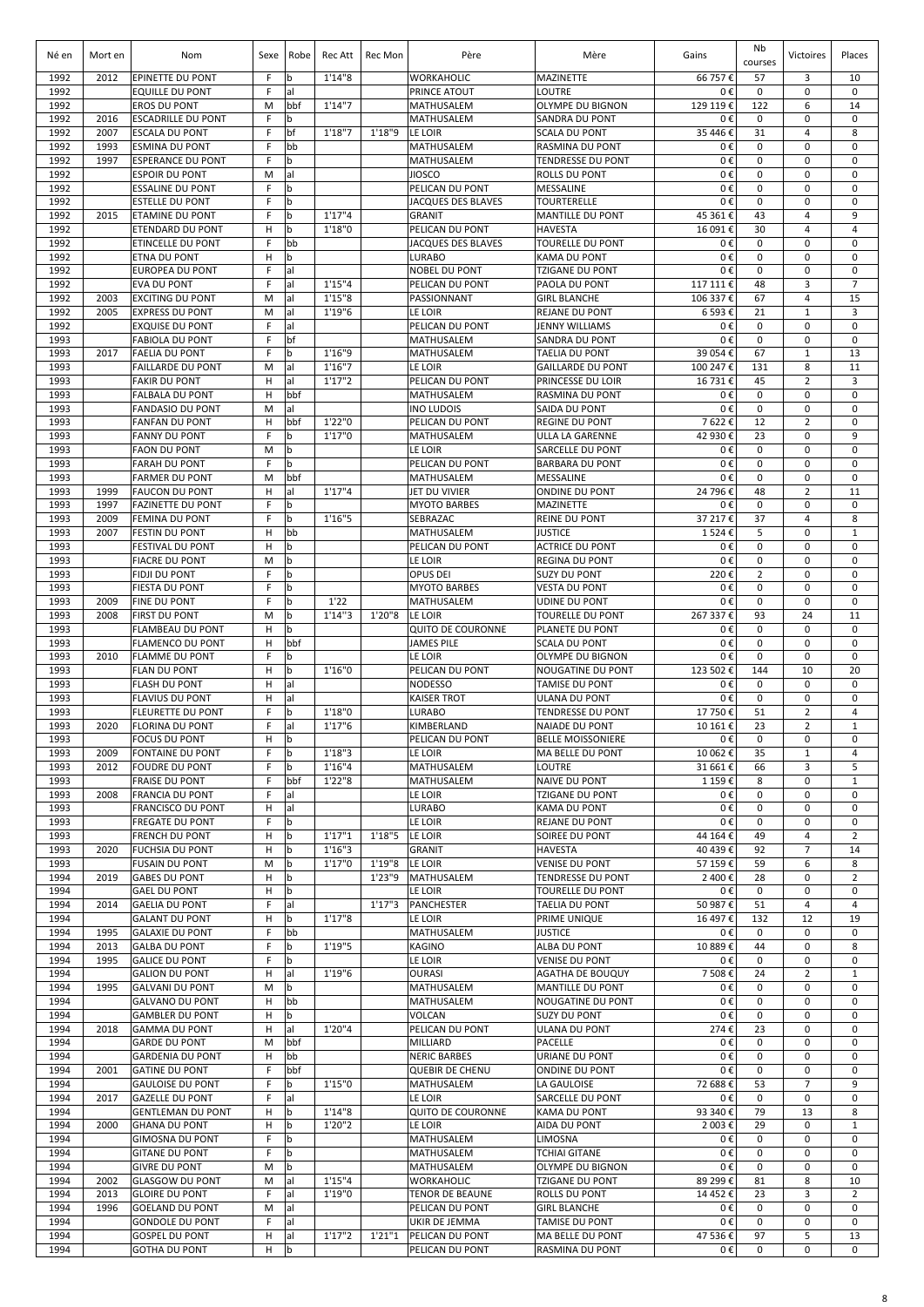| Né en        | Mort en      | Nom                                                | Sexe             | Robe              | Rec Att            | Rec Mon | Père                                                 | Mère                                              | Gains                | Nb<br>courses              | Victoires                      | Places                     |
|--------------|--------------|----------------------------------------------------|------------------|-------------------|--------------------|---------|------------------------------------------------------|---------------------------------------------------|----------------------|----------------------------|--------------------------------|----------------------------|
| 1994         |              | <b>GRANITO DU PONT</b>                             | н                | b                 | 1'18''8            |         | MATHUSALEM                                           | <b>LOUTRE</b>                                     | 26 323€              | 44                         | 3                              | 8                          |
| 1994<br>1994 |              | <b>GREAT DU PONT</b><br><b>GRENADIER DU PONT</b>   | M<br>M           | al<br>$\mathbf b$ | 1'16"9             | 1'18''3 | <b>VICKING DE BELLOUET</b><br><b>NODESSO</b>         | <b>REINATA DU PONT</b><br>UDINE DU PONT           | 0€<br>44 786€        | 0<br>60                    | 0<br>3                         | 0<br>4                     |
| 1995         | 1996         | HACHETTE DU PONT                                   | F                | b                 |                    |         | LE LOIR                                              | <b>MA BELLE DU PONT</b>                           | 0€                   | 0                          | 0                              | 0                          |
| 1995         | 2009         | <b>HAELIA DU PONT</b>                              | F                | b                 |                    |         | <b>GRANIT</b>                                        | TAELIA DU PONT                                    | 0€                   | 0                          | 0                              | 0                          |
| 1995         | 2018         | <b>HALBANE DU PONT</b>                             | F                | b                 | 1'18''7            |         | PACHA DE PONTHIEU                                    | <b>ALBA DU PONT</b>                               | 10 976€              | 34                         | $\mathbf 0$                    | 5                          |
| 1995<br>1995 | 1997         | <b>HAMY DU PONT</b>                                | M<br>F           | al<br>bb          |                    |         | <b>QUEBIR DE CHENU</b>                               | <b>SUZY DU PONT</b>                               | 0€<br>0€             | 0<br>0                     | $\mathbf 0$<br>0               | 0<br>$\mathbf 0$           |
| 1995         | 2014         | <b>HAPPY GIRL DU PONT</b><br><b>HARDY DU PONT</b>  | н                | bbf               |                    | 1'24''6 | MATHUSALEM<br><b>MATHUSALEM</b>                      | <b>GIRL BLANCHE</b><br><b>UDINE DU PONT</b>       | 0€                   | 0                          | 0                              | 0                          |
| 1995         |              | <b>HARRISE DU PONT</b>                             | F                | bf                | 1'20"2             |         | PASSIONNANT                                          | <b>TAMISE DU PONT</b>                             | 7 142€               | 26                         | $\overline{2}$                 | $\mathbf{1}$               |
| 1995         | 1999         | <b>HARRISON DU PONT</b>                            | н                | b                 |                    |         | LE LOIR                                              | <b>RASMINA DU PONT</b>                            | 0€                   | 0                          | 0                              | 0                          |
| 1995         |              | <b>HAUTBOIS DU PONT</b><br><b>HELENA DU PONT</b>   | н<br>$\mathsf F$ | b<br>al           |                    |         | MATHUSALEM<br><b>QUEBIR DE CHENU</b>                 | <b>NAIADE DU PONT</b><br>PRINCESSE DU LOIR        | 0€<br>0€             | 0<br>0                     | 0<br>$\mathbf 0$               | $\mathbf 0$<br>$\mathbf 0$ |
| 1995<br>1995 | 2002         | <b>HELICE DU PONT</b>                              | F                | b                 |                    |         | MATHUSALEM                                           | <b>TOURELLE DU PONT</b>                           | 0€                   | 0                          | $\mathbf 0$                    | 0                          |
| 1995         | 2005         | <b>HELIOS DU PONT</b>                              | н                | bf                | 1'18''7            |         | MATHUSALEM                                           | <b>OLYMPE DU BIGNON</b>                           | 6479€                | 8                          | $\mathbf{1}$                   | $\overline{2}$             |
| 1995         | 2010         | <b>HELVIA DU PONT</b>                              | F                | lal               | 1'19               |         | LE LOIR                                              | <b>VIOLETTA DU PONT</b>                           | 305€                 | 3                          | $\mathbf 0$                    | 0                          |
| 1995<br>1995 | 2008<br>2009 | <b>HENDA DU PONT</b><br><b>HEREDIA DU PONT</b>     | F<br>F.          | b<br>l b          |                    |         | LE LOIR<br>OPUS DEI                                  | <b>ROLLS DU PONT</b><br><b>KAMA DU PONT</b>       | 0€<br>0€             | $\mathbf 0$<br>$\mathbf 0$ | $\mathbf 0$<br>$\mathbf 0$     | $\mathbf 0$<br>$\mathbf 0$ |
| 1995         |              | <b>HERMINE DU PONT</b>                             | F                | l b               | 1'21''1            |         | <b>RITON DU GITE</b>                                 | <b>MANTILLE DU PONT</b>                           | 3621€                | $\overline{4}$             | $\mathbf 0$                    | $\overline{2}$             |
| 1995         |              | <b>HERMIONOS DU PONT</b>                           | M                | b                 | 1'14"5             |         | MATHUSALEM                                           | LOUTRE                                            | 130 435 €            | 46                         | 6                              | $\overline{7}$             |
| 1995         | 2012         | <b>HERON DU PONT</b>                               | M                | b                 |                    |         | MATHUSALEM                                           | <b>SARCELLE DU PONT</b>                           | 0€                   | 0                          | $\mathbf 0$                    | $\mathsf 0$                |
| 1995<br>1995 | 2000         | <b>HESSALINE DU PONT</b><br><b>HIDALGO DU PONT</b> | F<br>н           | b<br>l b          | 1'18''8            |         | LE LOIR<br>MATHUSALEM                                | MESSALINE<br><b>REINATA DU PONT</b>               | 0€<br>5976€          | 0<br>12                    | 0<br>$\mathbf{1}$              | 0<br>$\mathbf{1}$          |
| 1995         | 2007         | <b>HIELO DU PONT</b>                               | н                | b                 |                    |         | MATHUSALEM                                           | <b>NOUGATINE DU PONT</b>                          | 0€                   | 0                          | $\mathbf 0$                    | $\mathbf 0$                |
| 1995         |              | HISTORIA DU PONT                                   | F                | l b               | 1'24"7             |         | LE LOIR                                              | <b>REINE DU PONT</b>                              | 1 143 €              | 5                          | $\mathbf 0$                    | $\mathbf{1}$               |
| 1995         | 2016         | <b>HONDINA DU PONT</b>                             | F                | b                 | 1'14"9             | 1'19''6 | OPUS DEI                                             | <b>ONDINE DU PONT</b>                             | 149 656€             | 90                         | $\overline{7}$                 | 10                         |
| 1995         | 1997         | <b>HORTENSIA DU PONT</b>                           | н                | lal               |                    |         | LE LOIR                                              | <b>AGATHA DE BOUQUY</b>                           | 0€                   | 0                          | $\mathbf 0$                    | $\mathbf 0$                |
| 1995<br>1995 | 2018         | HOTESSE DU PONT<br><b>HOUSTON DU PONT</b>          | F<br>M           | bb<br>b           | 1'15"5             | 1'20"7  | <b>RITON DU GITE</b><br>LE LOIR                      | <b>TENDRESSE DU PONT</b><br>TZIGANE DU PONT       | 427€<br>93 177 €     | $\overline{7}$<br>69       | 0<br>4                         | 0<br>8                     |
| 1995         |              | <b>HULOTTE DU PONT</b>                             | F                | al                |                    |         | PELICAN DU PONT                                      | ULANA DU PONT                                     | 0€                   | 0                          | 0                              | 0                          |
| 1995         | 2011         | <b>HURIANA DU PONT</b>                             | F                | b                 | 1'17''4            | 1'19"9  | PACHA DE PONTHIEU                                    | URIANE DU PONT                                    | 30 574 €             | 44                         | $\mathbf{1}$                   | 11                         |
| 1995         | 2007         | <b>HYDRA DU PONT</b>                               | F                | $\mathbf b$       |                    |         | LE LOIR                                              | AIDA DU PONT                                      | 0€                   | 0                          | $\mathbf 0$                    | $\mathbf 0$                |
| 1996<br>1996 |              | <b>IAGO DU PONT</b><br><b>IALTO DU PONT</b>        | H<br>Н           | b<br><b>b</b>     |                    |         | <b>NOBEL DU PONT</b><br>VICKING DE BELLOUET          | <b>BUFFALO DU PONT</b><br><b>REINATA DU PONT</b>  | 0€<br>0€             | 0<br>0                     | $\mathbf 0$<br>$\mathbf 0$     | $\mathbf 0$<br>$\mathbf 0$ |
| 1996         |              | <b>IBIS DU PONT</b>                                | M                | al                | 1'21''2            |         | <b>NOBLE ATOUT</b>                                   | <b>SARCELLE DU PONT</b>                           | 1632€                | 4                          | 0                              | $\mathbf 0$                |
| 1996         | 2006         | <b>IDOLE DU PONT</b>                               | F                | al                |                    |         | LE LOIR                                              | SOIREE DU PONT                                    | 0€                   | 0                          | 0                              | $\mathbf 0$                |
| 1996         | 2012         | <b>IGATHA DU PONT</b>                              | F                | lal               | 1'19''1            | 1'20"0  | OPUS DEI                                             | <b>AGATHA DE BOUQUY</b>                           | 33 325 €             | 26                         | $\overline{2}$                 | $\overline{2}$             |
| 1996<br>1996 | 2005<br>2001 | <b>IGATIN DU PONT</b><br><b>IGLISIAS DU PONT</b>   | M<br>M           | lal<br>al         | 1'15''7<br>1'17''6 | 1'20"8  | PASSIONNANT<br><b>BACCARAT DU PONT</b>               | NOUGATINE DU PONT<br>TAELIA DU PONT               | 47 588€<br>44 972€   | 89<br>$\overline{7}$       | 4<br>3                         | 14<br>$\mathbf{1}$         |
| 1996         | 2003         | <b>IGOR DU PONT</b>                                | н                | lal               | 1'15''8            |         | VICKING DE BELLOUET                                  | <b>TOUTE PILE</b>                                 | 24 794 €             | 48                         | 4                              | $\mathbf{1}$               |
| 1996         | 2012         | <b>ILBA DU PONT</b>                                | F                | b                 |                    |         | <b>QUEBIR DE CHENU</b>                               | ALBA DU PONT                                      | 0€                   | $\pmb{0}$                  | $\pmb{0}$                      | $\mathbf 0$                |
| 1996         |              | <b>ILOT DU PONT</b>                                | M                | b                 | 1'15''2            | 1'17''5 | LE LOIR                                              | <b>LOUTRE</b>                                     | 216 627€             | 158                        | 10                             | 21                         |
| 1996<br>1996 | 2002         | <b>IMPERIAL DU PONT</b><br><b>INCA DU PONT</b>     | M<br>M           | l b<br>lb         | 1'14''5            |         | <b>WORKAHOLIC</b><br><b>NOBEL DU PONT</b>            | <b>VIOLETTA DU PONT</b><br><b>PRIME UNIQUE</b>    | 68 180€<br>0€        | 101<br>$\mathbf 0$         | 10<br>$\mathbf 0$              | 16<br>$\mathbf 0$          |
| 1996         | 2019         | <b>INDIANA DU PONT</b>                             | F                | b                 | 1'13''4            |         | PELICAN DU PONT                                      | <b>ROLLS DU PONT</b>                              | 207 165€             | 74                         | 12                             | 14                         |
| 1996         | 1999         | <b>INDIEN DU PONT</b>                              | M                | b                 |                    |         | <b>RITON DU GITE</b>                                 | UDINE DU PONT                                     | 0€                   | 0                          | $\mathbf 0$                    | $\mathbf 0$                |
| 1996<br>1996 |              | INDONESIA DU PONT                                  | F<br>F           | b<br>lal          | 1'21''8            |         | VICKING DE BELLOUET                                  | <b>OLYMPE DU BIGNON</b>                           | 0€                   | 0                          | 0<br>0                         | 0                          |
| 1996         | 2013<br>2006 | <b>INFANTE DU PONT</b><br><b>IPSOS DU PONT</b>     | н                | lal               | 1'15"0             |         | PELICAN DU PONT<br>PELICAN DU PONT                   | <b>MANTILLE DU PONT</b><br><b>TZIGANE DU PONT</b> | 2 348 €<br>45 689€   | 18<br>83                   | 3                              | $\mathbf{1}$<br>9          |
| 1996         | 2010         | <b>IRIANE DU PONT</b>                              | F.               | <sub>b</sub>      |                    |         | KIMBERLAND                                           | URIANE DU PONT                                    | 0€                   | 0                          | $\mathbf 0$                    | $\mathbf 0$                |
| 1996         |              | <b>ISMAEL DU PONT</b>                              | M                | b                 | 1'13''6            |         | <b>VIKING'S WAY</b>                                  | TAMISE DU PONT                                    | 191 039€             | 86                         | 4                              | 13                         |
| 1996<br>1996 | 1997         | <b>ISPAHAN DU PONT</b><br><b>ISSALINE DU PONT</b>  | M<br>F           | lal<br>b          |                    |         | <b>TENOR DE BEAUNE</b><br>VICKING DE BELLOUET        | <b>SUZY DU PONT</b><br>MESSALINE                  | 0€<br>0€             | 0<br>0                     | 0<br>$\mathbf 0$               | $\mathbf 0$<br>0           |
| 1996         |              | <b>IVETTE DU PONT</b>                              | F                | al                |                    |         | <b>JAMES PILE</b>                                    | NOISETTE DU PONT                                  | 0€                   | 0                          | $\mathbf 0$                    | 0                          |
| 1997         | 2019         | <b>JAGATHA DU PONT</b>                             | F                | al                | 1'16''5            | 1'18''2 | <b>BLASON CLAYETTOIS</b>                             | <b>AGATHA DE BOUQUY</b>                           | 69 410€              | 64                         | 3                              | 6                          |
| 1997         | 2018         | JALBA DU PONT                                      | F                | $\mathbf b$       | 1'11''0            | 1'14''8 | <b>BACCARAT DU PONT</b>                              | ALBA DU PONT                                      | 795 172€             | 115                        | 15                             | 18                         |
| 1997<br>1997 | 2017         | JAMAICAINE DU PONT<br>JAMAIQUE DU PONT             | F<br>F           | bbf<br>bf         | 1'17''3<br>1'15''7 | 1'16''6 | WORKAHOLIC<br><b>BACCARAT DU PONT</b>                | TZIGANE DU PONT<br><b>NAIADE DU PONT</b>          | 76 631€<br>149 783€  | 53<br>73                   | 5<br>18                        | 11<br>$\overline{7}$       |
| 1997         |              | JARNAC DU PONT                                     | Н                | al                | 1'16''5            | 1'22''8 | <b>BLASON CLAYETTOIS</b>                             | PRINCESSE DU LOIR                                 | 31 272€              | 70                         | $\overline{2}$                 | 13                         |
| 1997         | 2000         | <b>JASMIN DU PONT</b>                              | н                | b                 |                    |         | LE LOIR                                              | <b>RASMINA DU PONT</b>                            | 0€                   | 0                          | 0                              | $\mathbf 0$                |
| 1997         |              | <b>JASMINE DU PONT</b>                             | F                | al                |                    |         | NOBEL DU PONT                                        | ONDE DES LOGES                                    | 0€                   | 0                          | 0                              | $\mathbf 0$                |
| 1997<br>1997 | 1999         | <b>JASON DU PONT</b><br><b>JAVA DU PONT</b>        | M<br>F           | al<br>b           |                    |         | <b>BACCARAT DU PONT</b><br><b>BLASON CLAYETTOIS</b>  | <b>EUROPEA DU PONT</b><br><b>KAMA DU PONT</b>     | 0€<br>0€             | 0<br>0                     | 0<br>0                         | $\mathbf 0$<br>0           |
| 1997         |              | JAVELOT DU PONT                                    | н                | b                 | 1'19"4             |         | PELICAN DU PONT                                      | OLYMPE DU BIGNON                                  | 3 140€               | 15                         | 0                              | 2                          |
| 1997         |              | JAZZY DU PONT                                      | н                | b                 | 1'18''8            | 1'20"5  | LE LOIR                                              | <b>SUZY DU PONT</b>                               | 8433€                | 43                         | 3                              | 4                          |
| 1997         | 2018         | JEZABELLE DU PONT                                  | F                | bb                | 1'16''2            | 1'15''1 | <b>BACCARAT DU PONT</b>                              | <b>SOIREE DU PONT</b>                             | 139 527€             | 79                         | 6                              | 9                          |
| 1997<br>1997 | 2007         | JIBELO DU PONT<br>JIOLETTA DU PONT                 | н<br>F.          | b<br>bb           | 1'16"9<br>1'22"0   | 1'21''7 | <b>JAMES PILE</b><br>PASSIONNANT                     | <b>BUFFALO DU PONT</b><br><b>VIOLETTA DU PONT</b> | 47 918€<br>899€      | 79<br>$\overline{7}$       | 12<br>0                        | 11<br>$\mathbf 0$          |
| 1997         |              | JOCRISSE DU PONT                                   | M                | al                |                    |         | LUTIN D'ISIGNY                                       | <b>MANTILLE DU PONT</b>                           | 0€                   | $\mathbf 0$                | $\mathbf 0$                    | $\mathbf 0$                |
| 1997         | 2007         | JODEL DU PONT                                      | M                | bb                |                    |         | <b>BACCARAT DU PONT</b>                              | <b>TENDRESSE DU PONT</b>                          | 0€                   | $\mathbf 0$                | $\mathbf 0$                    | $\mathbf 0$                |
| 1997         |              | JOLI DU PONT                                       | M                | lal               | 1'17"              |         | <b>BIESOLO</b>                                       | <b>TOUTE PILE</b>                                 | 65 872€              | 73                         | 8                              | 17                         |
| 1997<br>1997 |              | JOLI ROI DU PONT<br>JONGLEUR DU PONT               | M<br>M           | b<br>l b          |                    |         | VICKING DE BELLOUET<br>WORKAHOLIC                    | <b>REINATA DU PONT</b><br>TAMISE DU PONT          | 0€<br>0€             | 0<br>0                     | 0<br>0                         | $\mathbf 0$<br>0           |
| 1997         |              | JONQUILLE DU PONT                                  | F                | al                | 1'18''0            | 1'19''4 | <b>BACCARAT DU PONT</b>                              | <b>NOUGATINE DU PONT</b>                          | 14 088€              | 36                         | 0                              | $\overline{7}$             |
| 1997         | 2019         | JOUVENCE DU PONT                                   | F                | l b               | 1'15''8            | 1'26''8 | LE LOIR                                              | <b>TOURELLE DU PONT</b>                           | 92 109€              | 71                         | 10                             | 9                          |
| 1997         | 2003         | JOYEUX DU PONT                                     | н                | b                 | 1'19"0             |         | KIMBERLAND                                           | MA BELLE DU PONT                                  | 14 293€              | 20                         | 3                              | $\mathbf{1}$               |
| 1997<br>1997 | 2006         | JUDOKA DU PONT<br><b>JUKY DU PONT</b>              | н<br>н           | b<br>bbf          | 1'19"0<br>1'15''6  | 1'22''3 | PELICAN DU PONT<br><b>BACCARAT DU PONT</b>           | CASSIA DU PONT<br><b>UDINE DU PONT</b>            | 18 199€<br>105 247 € | 55<br>92                   | $\mathbf{1}$<br>$\overline{4}$ | 10<br>11                   |
| 1997         | 2020         | <b>JULANA DU PONT</b>                              | F                | al                |                    |         | LE LOIR                                              | <b>ULANA DU PONT</b>                              | 0€                   | 0                          | 0                              | 0                          |
| 1997         | 2000         | <b>JULIA DU PONT</b>                               | F                | al                |                    |         | <b>BACCARAT DU PONT</b>                              | <b>REINE DU PONT</b>                              | 0€                   | 0                          | 0                              | 0                          |
| 1997         | 2000         | <b>JULIE DU PONT</b>                               | F                | b                 |                    |         | LE LOIR                                              | <b>ONDINE DU PONT</b>                             | 0€                   | 0                          | $\mathbf 0$                    | 0                          |
| 1997<br>1998 | 2014         | JUNKER DU PONT<br>KABELLA DU PONT                  | н<br>F           | b<br>al           |                    | 1'19"0  | <b>BLASON CLAYETTOIS</b><br><b>BLASON CLAYETTOIS</b> | PRIME UNIQUE<br>MA BELLE DU PONT                  | 0€<br>5715€          | 0<br>24                    | 0<br>$\mathbf 0$               | 0<br>$\overline{2}$        |
| 1998         | 2000         | KACOU DU PONT                                      | M                | b                 |                    |         | PELICAN DU PONT                                      | PRIME UNIQUE                                      | 0€                   | 0                          | $\mathbf 0$                    | 0                          |
| 1998         |              | <b>KAKI DU PONT</b>                                | н                | bb                |                    |         | <b>BACCARAT DU PONT</b>                              | <b>SUZY DU PONT</b>                               | 0€                   | 0                          | 0                              | 0                          |
| 1998         | 2001         | <b>KALBA DU PONT</b>                               | F.               | b                 |                    |         | PANCHESTER                                           | ALBA DU PONT                                      | 0€                   | 0                          | 0                              | 0                          |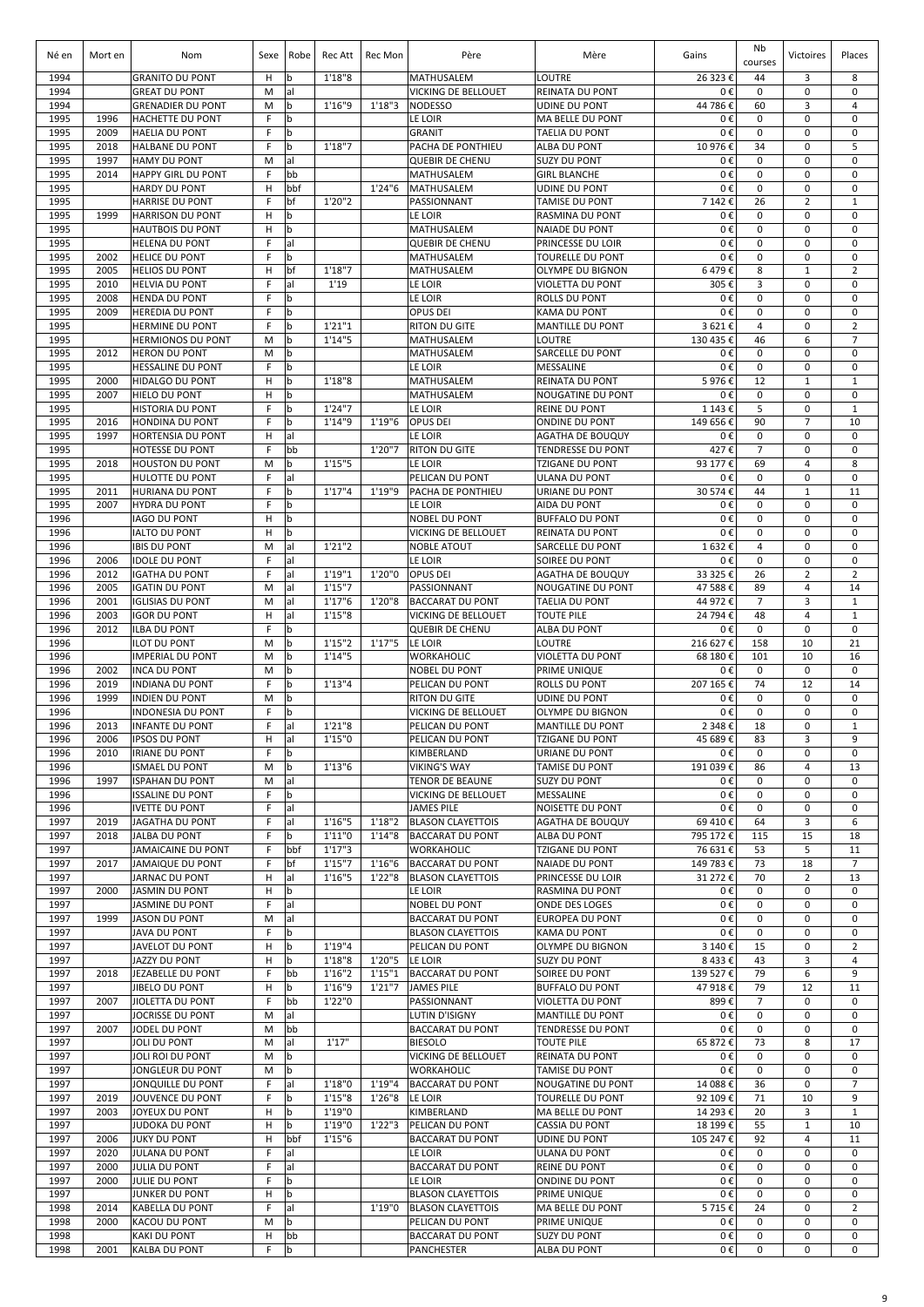| Né en        | Mort en      | Nom                                            | Sexe    | Robe               | Rec Att            | Rec Mon            | Père                                                   | Mère                                               | Gains                 | Nb<br>courses       | Victoires                     | Places                        |
|--------------|--------------|------------------------------------------------|---------|--------------------|--------------------|--------------------|--------------------------------------------------------|----------------------------------------------------|-----------------------|---------------------|-------------------------------|-------------------------------|
| 1998         |              | KALINA DU PONT                                 | F       | b                  | 1'16''6            |                    | PELICAN DU PONT                                        | <b>DALINE DU PONT</b>                              | 23 776€               | 30                  | 2                             | 3                             |
| 1998         | 2013         | KANTILLE DU PONT                               | F       | al                 | 1'21''2            |                    | <b>BLASON CLAYETTOIS</b>                               | <b>MANTILLE DU PONT</b>                            | 725€                  | 10                  | $\mathbf 0$                   | $\mathbf 0$                   |
| 1998<br>1998 |              | <b>KARMA DU PONT</b><br><b>KASMINA DU PONT</b> | H<br>F  | al<br>np           | 1'14"5             | 1'15''4            | <b>BLASON CLAYETTOIS</b><br><b>UNO ATOUT</b>           | <b>KAMA DU PONT</b><br><b>RASMINA DU PONT</b>      | 196 005€<br>0€        | 112<br>$\mathbf 0$  | 18<br>$\mathbf 0$             | 11<br>$\mathbf 0$             |
| 1998         | 2017         | <b>KASSIA DU PONT</b>                          | F       | $\mathbf b$        |                    | 1'15''6            | LE LOIR                                                | <b>CASSIA DU PONT</b>                              | 146 035€              | 72                  | $\overline{7}$                | 16                            |
| 1998         |              | <b>KASTICIA DU PONT</b>                        | F       | bbf                |                    |                    | <b>BACCARAT DU PONT</b>                                | <b>DASTICIA DU PONT</b>                            | 0€                    | 0                   | 0                             | $\mathbf 0$                   |
| 1998<br>1998 |              | KATCHA DU PONT<br><b>KATELINE DU PONT</b>      | F<br>F  | b<br>b             | 1'13''8            |                    | <b>BLASON CLAYETTOIS</b><br><b>BACCARAT DU PONT</b>    | <b>ROLLS DU PONT</b><br><b>UDINE DU PONT</b>       | 0€<br>124 210€        | 0<br>73             | 0<br>12                       | $\mathbf 0$<br>14             |
| 1998         | 2011         | <b>KAZIREINE DU PONT</b>                       | F       | b                  | 1'14''1            | 1'18''4            | <b>BACCARAT DU PONT</b>                                | <b>REINE DU PONT</b>                               | 87 884 €              | 60                  | 3                             | 9                             |
| 1998         | 2020         | <b>KELLY DU PONT</b>                           | F       | b                  | 1'13''3            | 1'14"9             | LE LOIR                                                | <b>COMTESSE DU PONT</b>                            | 248 900€              | 152                 | 3                             | 32                            |
| 1998<br>1998 |              | <b>KENT DU PONT</b><br><b>KENYA DU PONT</b>    | M<br>M  | al<br>bbf          | 1'16''3<br>1'12"0  | 1'16''7            | ARNAQUEUR<br><b>BACCARAT DU PONT</b>                   | <b>TAMISE DU PONT</b><br><b>VIOLETTA DU PONT</b>   | 62 296€<br>354 120€   | 36<br>53            | $\overline{7}$<br>11          | 10<br>15                      |
| 1998         | 1999         | <b>KEVIN DU PONT</b>                           | M       | al                 |                    |                    | <b>BLASON CLAYETTOIS</b>                               | <b>EUROPEA DU PONT</b>                             | 0€                    | 0                   | $\mathbf 0$                   | $\mathbf 0$                   |
| 1998         | 2012         | KIMIE DU PONT                                  | F       | lal                |                    |                    | <b>BLASON CLAYETTOIS</b>                               | <b>TOUTE PILE</b>                                  | 0€                    | $\mathbf 0$         | $\mathbf 0$                   | $\mathbf 0$                   |
| 1998         |              | KINGSTON DU PONT                               | н       | lal                |                    |                    | <b>BLASON CLAYETTOIS</b>                               | <b>TZIGANE DU PONT</b>                             | 0€                    | $\overline{7}$      | $\mathbf 0$                   | $\mathbf 0$                   |
| 1998<br>1998 | 2000         | <b>KLARA DU PONT</b><br><b>KUFFALO DU PONT</b> | F<br>M  | lal<br>l b         | 1'18''8            | 1'22"0             | <b>BACCARAT DU PONT</b><br>PELICAN DU PONT             | <b>REINATA DU PONT</b><br><b>BUFFALO DU PONT</b>   | 0€<br>6 185€          | $\pmb{0}$<br>41     | $\mathbf 0$<br>$\mathbf{1}$   | 0<br>$\overline{4}$           |
| 1998         | 2000         | <b>KULANA DU PONT</b>                          | F       | al                 |                    |                    | <b>BLASON CLAYETTOIS</b>                               | <b>ULANA DU PONT</b>                               | 0€                    | 0                   | $\mathbf 0$                   | $\mathbf 0$                   |
| 1998         |              | KURIANA DU PONT                                | F       | bbf                | 1'17''4            | 1'21''8            | PELICAN DU PONT                                        | URIANE DU PONT                                     | 29 535€               | 58                  | $\mathbf{1}$                  | $\overline{7}$                |
| 1999<br>1999 |              | LA PILE DU PONT<br>LA REINE DU PONT            | F<br>F  | b<br>lal           |                    |                    | <b>BIESOLO</b><br>PELICAN DU PONT                      | <b>TOUTE PILE</b><br><b>REINE DU PONT</b>          | 0€<br>0€              | 0<br>0              | 0<br>0                        | $\mathbf 0$<br>0              |
| 1999         |              | LA TOUR DU PONT                                | F       | $\mathbf b$        | 1'14''8            | 1'19''2            | LE LOIR                                                | <b>TOURELLE DU PONT</b>                            | 26 970€               | 25                  | $\mathbf{1}$                  | 9                             |
| 1999         | 2008         | <b>LABEL DU PONT</b>                           | н       | al                 | 1'17''6            | 1'22''6            | <b>BACCARAT DU PONT</b>                                | <b>MA BELLE DU PONT</b>                            | 34 720€               | 57                  | 4                             | $\overline{4}$                |
| 1999         | 1999         | <b>LADINE DU PONT</b>                          | F       | lal                |                    |                    | <b>BLASON CLAYETTOIS</b>                               | <b>DALINE DU PONT</b>                              | 0€                    | 0                   | $\mathbf 0$                   | 0                             |
| 1999<br>1999 | 2010<br>2002 | LADY DU PONT<br>LAETITIA DU PONT               | F<br>F  | lal<br>$\mathbf b$ |                    |                    | PELICAN DU PONT<br>LE LOIR                             | <b>COMTESSE DU PONT</b><br><b>DASTICIA DU PONT</b> | 70€<br>0€             | 3<br>0              | $\mathbf 0$<br>$\mathbf 0$    | $\mathbf 0$<br>$\mathbf 0$    |
| 1999         |              | LAGUNA DU PONT                                 | F       | lal                | 1'16''1            |                    | PELICAN DU PONT                                        | <b>ROLLS DU PONT</b>                               | 21 720€               | 36                  | $\overline{2}$                | $\overline{4}$                |
| 1999         |              | LALBA DU PONT                                  | F       | $\mathbf b$        | 1'13''0            | 1'13"9             | <b>BACCARAT DU PONT</b>                                | <b>ALBA DU PONT</b>                                | 334 780 €             | 105                 | 17                            | 9                             |
| 1999         | 2005         | <b>L'ALPAGA DU PONT</b>                        | M       | b                  | 1'20"1             | 1'22''6            | LE LOIR                                                | <b>NAIADE DU PONT</b>                              | 8 170€                | 23                  | $\mathbf{1}$                  | 3                             |
| 1999<br>1999 | 2011         | L'AMOUR DU PONT<br><b>LANCIA DU PONT</b>       | M<br>F  | lal<br>bf          | 1'14"9             |                    | WORKAHOLIC<br>LE LOIR                                  | SOIREE DU PONT<br><b>CASSIA DU PONT</b>            | 49 210€<br>0€         | 62<br>$\mathbf 0$   | $\overline{2}$<br>$\mathbf 0$ | 8<br>$\mathbf 0$              |
| 1999         | 2001         | L'ANDALOU DU PONT                              | н       | b                  |                    |                    | <b>BACCARAT DU PONT</b>                                | <b>MANTILLE DU PONT</b>                            | 0€                    | 0                   | 0                             | $\mathbf 0$                   |
| 1999         |              | <b>LANGLEY DU PONT</b>                         | M       | bf                 | 1'17''1            |                    | <b>BLASON CLAYETTOIS</b>                               | <b>TAMISE DU PONT</b>                              | 23 610€               | 22                  | $\overline{2}$                | $\overline{4}$                |
| 1999         |              | <b>LAOS DU PONT</b>                            | н       | al                 | 1'14"9             | 1'17''3            | <b>BACCARAT DU PONT</b>                                | <b>TZIGANE DU PONT</b>                             | 83 870€               | 92                  | 9                             | 18                            |
| 1999<br>1999 | 2016         | LASMINA DU PONT<br><b>LAVANDE DU PONT</b>      | F<br>F  | b<br>In            | 1'21"8             |                    | LE LOIR<br>PASSIONNANT                                 | <b>RASMINA DU PONT</b><br><b>VIOLETTA DU PONT</b>  | 0€<br>3 110€          | 0<br>5              | $\mathbf 0$<br>$\mathbf 0$    | 0<br>$\mathbf{1}$             |
| 1999         | 2001         | LEON DU PONT                                   | н       | al                 |                    |                    | <b>BACCARAT DU PONT</b>                                | <b>EUROPEA DU PONT</b>                             | 0€                    | $\pmb{0}$           | 0                             | $\mathbf 0$                   |
| 1999         |              | LEVA DU PONT                                   | F       | lal                | 1'16''7            | 1'18''7            | <b>BACCARAT DU PONT</b>                                | <b>EVA DU PONT</b>                                 | 53 560€               | 53                  | 5                             | 5                             |
| 1999         | 2018         | LIESSE DU PONT                                 | F       | $\mathbf b$        | 1'16"6             |                    | <b>EVOLO</b>                                           | <b>TENDRESSE DU PONT</b>                           | 37 470€               | 29                  | $\overline{2}$                | $\overline{7}$                |
| 1999<br>1999 |              | <b>LISERON DU PONT</b><br>LOLITA DU PONT       | н<br>F  | lal<br>l b         | 1'15"9<br>1'23''5  | 1'21''8            | PELICAN DU PONT<br><b>BACCARAT DU PONT</b>             | <b>FLORINA DU PONT</b><br><b>FRANCIA DU PONT</b>   | 25 916€<br>1 280€     | 78<br>10            | $\mathbf{1}$<br>$\mathbf 0$   | 6<br>$\mathbf 0$              |
| 1999         | 2020         | <b>LONDINE DU PONT</b>                         | F       | l b                | 1'22"5             | 1'24''6            | LE LOIR                                                | <b>ONDINE DU PONT</b>                              | 4500€                 | 9                   | $\mathbf 0$                   | 3                             |
| 1999         | 2007         | <b>LOUGATIN DU PONT</b>                        | н       | b                  | 1'15''6            | 1'18''8            | LE LOIR                                                | NOUGATINE DU PONT                                  | 40 220€               | 51                  | $\mathbf{1}$                  | $\overline{7}$                |
| 1999         |              | LUANA DU PONT                                  | F       | l b                | 1'21               |                    | OPUS DEI                                               | <b>ULANA DU PONT</b>                               | 0€                    | 0                   | $\mathbf 0$                   | $\mathbf 0$                   |
| 1999<br>1999 | 1999         | LUDINE DU PONT<br>LURIANA DU PONT              | F<br>F  | b<br>l b           | 1'14''5            | 1'16''6            | <b>BLASON CLAYETTOIS</b><br><b>VICKING DE BELLOUET</b> | <b>UDINE DU PONT</b><br>URIANE DU PONT             | 0€<br>228 760€        | 0<br>83             | 0<br>15                       | $\mathbf 0$<br>14             |
| 1999         |              | LYS DU PONT                                    | н       | b                  | 1'18''6            | 1'14''4            | <b>OFF GY</b>                                          | <b>SUZY DU PONT</b>                                | 147 490€              | 100                 | 8                             | 15                            |
| 2000         | 2013         | <b>MA SOIREE DU PONT</b>                       | F       | lal                | 1'20"4             |                    | <b>BLASON CLAYETTOIS</b>                               | <b>SOIREE DU PONT</b>                              | 8 590€                | 23                  | 0                             | 4                             |
| 2000         | 2001         | <b>MA TOUR DU PONT</b>                         | F       | b                  |                    |                    | <b>BACCARAT DU PONT</b>                                | <b>TOURELLE DU PONT</b>                            | 0€                    | 0                   | 0                             | 0                             |
| 2000<br>2000 | 2003         | MADOUNA DU PONT<br><b>MAGNOLIA DU PONT</b>     | F<br>M  | b<br>al            |                    | 1'21               | PELICAN DU PONT<br><b>BLASON CLAYETTOIS</b>            | <b>DONA DU PONT</b><br><b>EVA DU PONT</b>          | 0€<br>0€              | 0<br>$\overline{2}$ | $\mathbf 0$<br>0              | 0<br>0                        |
| 2000         |              | <b>MAJOR DU PONT</b>                           | н       | al                 | 1'18''8            | 1'20"8             | <b>BACCARAT DU PONT</b>                                | MANTILLE DU PONT                                   | 3750€                 | 14                  | 0                             | $\mathbf{1}$                  |
| 2000         | 2020         | <b>MALIK DU PONT</b>                           | M       | l b                |                    |                    | <b>ALPHA BARBES</b>                                    | <b>DALINE DU PONT</b>                              | 0€                    | 0                   | 0                             | 0                             |
| 2000<br>2000 | 2014         | <b>MANON DU PONT</b><br><b>MARCO DU PONT</b>   | F<br>н  | In<br>np           | 1'14"9             |                    | <b>BACCARAT DU PONT</b><br><b>BACCARAT DU PONT</b>     | <b>DANAE DU PONT</b><br><b>EUROPEA DU PONT</b>     | 0€<br>107 320€        | $\pmb{0}$<br>70     | 0<br>$\overline{7}$           | $\mathbf 0$<br>11             |
| 2000         |              | <b>MARQUIS DU PONT</b>                         | н       | al                 | 1'16''6            | 1'14"9             | <b>BLASON CLAYETTOIS</b>                               | <b>COMTESSE DU PONT</b>                            | 141 420€              | 103                 | 9                             | 14                            |
| 2000         |              | <b>MARQUISE DU PONT</b>                        | F       | np                 | 1'25''2            |                    | <b>BACCARAT DU PONT</b>                                | <b>TAMISE DU PONT</b>                              | 420€                  | 6                   | 0                             | $\mathbf 0$                   |
| 2000         | 2007         | <b>MASINA DU PONT</b>                          | F       | b                  | 1'19"6             | 1'18''2            | <b>ALPHA BARBES</b>                                    | <b>CASSIA DU PONT</b>                              | 20 390€               | 14                  | 3                             | $\mathbf{1}$                  |
| 2000<br>2000 | 2002         | MAXIME DU PONT<br><b>MELBA DU PONT</b>         | M<br>F  | l b<br>b           | 1'19"7             |                    | <b>BON CONSEIL</b><br><b>BLASON CLAYETTOIS</b>         | <b>TOUTE PILE</b><br><b>ALBA DU PONT</b>           | 3 080€<br>0€          | 10<br>0             | 0<br>0                        | $\mathbf{1}$<br>0             |
| 2000         |              | MISSOURI DU PONT                               | н       | b                  | 1'14''8            | 1'18''4            | <b>BACCARAT DU PONT</b>                                | <b>FONTAINE DU PONT</b>                            | 105 900€              | 85                  | 4                             | 11                            |
| 2000         |              | <b>MOKA DU PONT</b>                            | н       | al                 | 1'16"              |                    | <b>BLASON CLAYETTOIS</b>                               | <b>ULANA DU PONT</b>                               | 64 610€               | 74                  | 6                             | 14                            |
| 2000         |              | MON EPI DU PONT                                | M       | l b                | 1'15''4            |                    | PELICAN DU PONT                                        | <b>EPINETTE DU PONT</b>                            | 90 960 €              | 104                 | 4                             | 17                            |
| 2000<br>2000 | 2001         | MONDIAL DU PONT<br><b>MOOREA DU PONT</b>       | н<br>F. | al<br>np           | 1'16''3            | 1'25"0             | <b>BLASON CLAYETTOIS</b><br>CEZIO JOSSELYN             | <b>FLORINA DU PONT</b><br><b>TZIGANE DU PONT</b>   | 15 090€<br>0€         | 24<br>0             | $\overline{2}$<br>$\mathbf 0$ | $\overline{2}$<br>$\mathbf 0$ |
| 2001         | 2014         | <b>NABAB DU PONT</b>                           | н       | np                 | 1'14''4            | 1'15''3            | <b>BACCARAT DU PONT</b>                                | <b>FRANCIA DU PONT</b>                             | 207 600€              | 142                 | 14                            | 20                            |
| 2001         | 2006         | <b>NADAR DU PONT</b>                           | н       | l b                | 1'20"8             |                    | <b>BLASON CLAYETTOIS</b>                               | ALBA DU PONT                                       | 3810€                 | 8                   | $\mathbf 0$                   | $\overline{2}$                |
| 2001<br>2001 | 2014<br>2015 | <b>NADINE DU PONT</b>                          | F.<br>F | al<br>lal          | 1'19''1<br>1'19"8  |                    | <b>BLASON CLAYETTOIS</b>                               | DALINE DU PONT                                     | 12 610€<br>220€       | 12<br>3             | $\overline{2}$<br>$\mathbf 0$ | $\mathbf{1}$<br>$\mathbf 0$   |
| 2001         | 2013         | <b>NANCY DU PONT</b><br>NAPOLITA DU PONT       | F.      | b                  |                    |                    | <b>BACCARAT DU PONT</b><br><b>EVOLO</b>                | <b>SUZY DU PONT</b><br><b>FONTAINE DU PONT</b>     | 0€                    | 0                   | 0                             | 0                             |
| 2001         |              | NAPOLITAIN DU PONT                             | н       | l b                | 1'18''3            | 1'18''2            | <b>BACCARAT DU PONT</b>                                | <b>EPINETTE DU PONT</b>                            | 17 860€               | 35                  | $\mathbf{1}$                  | 5                             |
| 2001         | 2005         | NARCISSE DU PONT                               | н       | l b                |                    |                    | <b>BLASON CLAYETTOIS</b>                               | <b>CASSIA DU PONT</b>                              | 0€                    | 0                   | 0                             | $\mathbf 0$                   |
| 2001<br>2001 |              | NARVAL DU PONT<br><b>NEAPOLIS DU PONT</b>      | M<br>н  | al<br>lal          | 1'15''7<br>1'19"8  | 1'17''0<br>1'23''5 | <b>OPUS DEI</b><br><b>BLASON CLAYETTOIS</b>            | <b>ULANA DU PONT</b><br><b>EVA DU PONT</b>         | 89 480 €<br>2 3 2 2 € | 86<br>19            | 3<br>0                        | 14<br>2                       |
| 2001         |              | <b>NEFLIER DU PONT</b>                         | M       | bf                 | 1'18''6            |                    | <b>BACCARAT DU PONT</b>                                | <b>FLORINA DU PONT</b>                             | 650€                  | 19                  | 0                             | 0                             |
| 2001         | 2003         | NENUPHAR DU PONT                               | M       | al                 |                    |                    | <b>BLASON CLAYETTOIS</b>                               | SOIREE DU PONT                                     | 0€                    | 0                   | 0                             | $\mathbf 0$                   |
| 2001         |              | NEPAL DU PONT                                  | н       | b                  | 1'22               |                    | <b>BLASON CLAYETTOIS</b>                               | DONA DU PONT                                       | 0€                    | $\overline{2}$      | 0                             | $\mathbf 0$                   |
| 2001<br>2001 | 2013         | NEWTON DU PONT<br>NIL DU PONT                  | н<br>н  | b<br>In            | 1'14''1<br>1'15''9 |                    | <b>CARPE DIEM</b><br><b>BACCARAT DU PONT</b>           | <b>ROLLS DU PONT</b><br><b>TAMISE DU PONT</b>      | 89 810€<br>66 780€    | 91<br>82            | 6<br>3                        | 14<br>14                      |
| 2001         | 2018         | NINA DU PONT                                   | F       | alf                | 1'24''3            |                    | <b>BACCARAT DU PONT</b>                                | <b>EUROPEA DU PONT</b>                             | 300€                  | 8                   | $\mathbf 0$                   | $\mathbf 0$                   |
| 2001         | 2012         | NOBLESSE DU PONT                               | F       | b                  | 1'16''5            |                    | <b>BACCARAT DU PONT</b>                                | <b>TENDRESSE DU PONT</b>                           | 20 580€               | 27                  | $1\,$                         | 6                             |
| 2001         | 2012         | <b>NOEMIE DU PONT</b>                          | F       | b                  | 1'18''4            |                    | <b>BLASON CLAYETTOIS</b>                               | <b>NOUGATINE DU PONT</b>                           | 2 580€                | 4                   | $\mathbf 0$                   | $\mathbf{1}$                  |
| 2001<br>2001 | 2001         | NORWAY DU PONT<br>NOUPIL DU PONT               | F<br>M  | np<br>b            | 1'21''1            | 1'20"7             | <b>BACCARAT DU PONT</b><br><b>BACCARAT DU PONT</b>     | TZIGANE DU PONT<br><b>TOUTE PILE</b>               | 2 390€<br>0€          | 13<br>0             | 0<br>0                        | $\mathbf 0$<br>$\mathbf 0$    |
| 2002         |              | OBELIX DU PONT                                 | M       | b                  |                    |                    | <b>BACCARAT DU PONT</b>                                | <b>TOUTE PILE</b>                                  | 0€                    | 0                   | 0                             | 0                             |
| 2002         | 2003         | OCASSIA DU PONT                                | F       | bf                 |                    |                    | <b>BACCARAT DU PONT</b>                                | <b>CASSIA DU PONT</b>                              | 0€                    | 0                   | 0                             | $\mathbf 0$                   |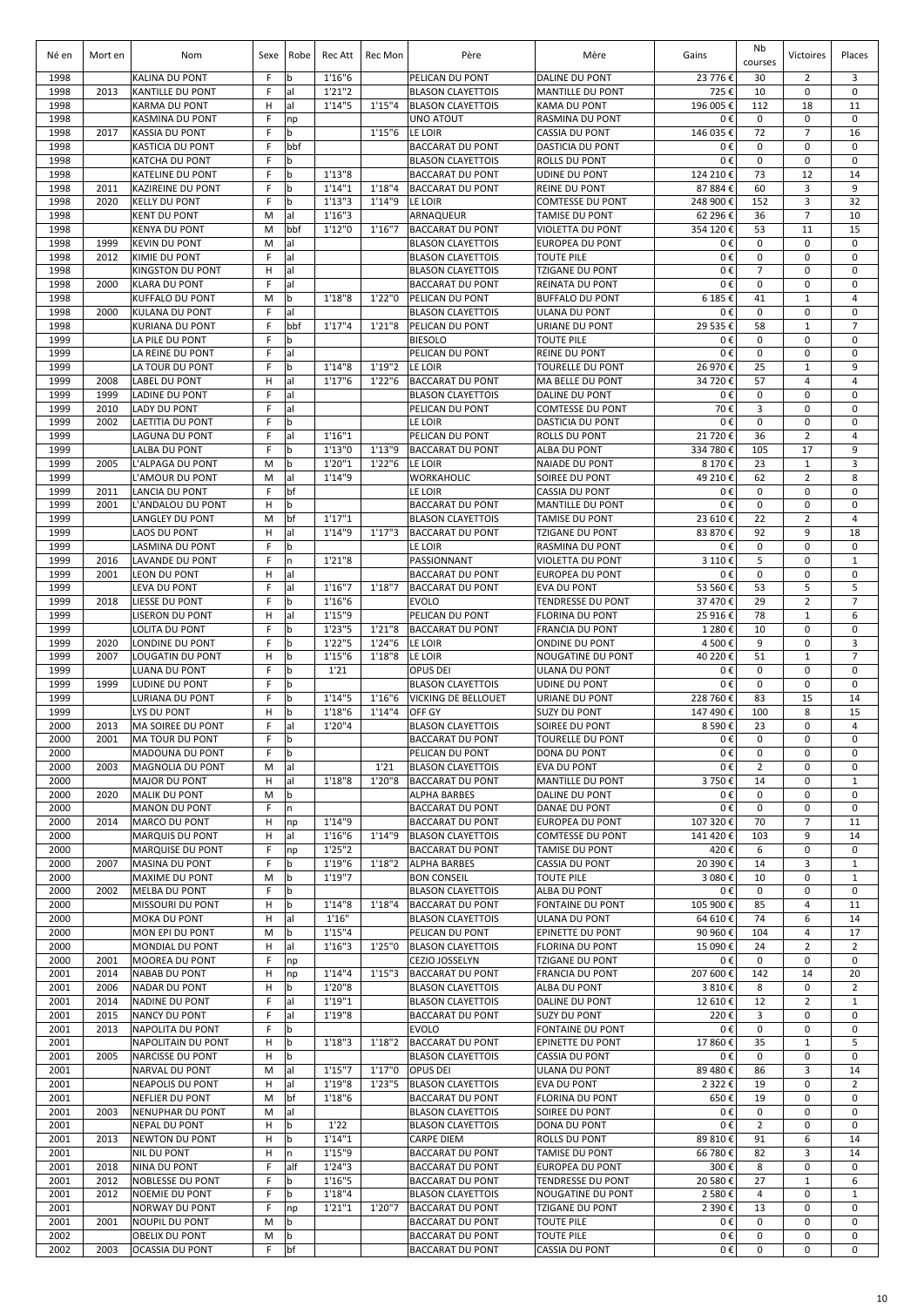| Né en        | Mort en      | Nom                                             | Sexe   | Robe                       | Rec Att            | Rec Mon | Père                                               | Mère                                              | Gains               | Nb<br>courses        | Victoires                    | Places                           |
|--------------|--------------|-------------------------------------------------|--------|----------------------------|--------------------|---------|----------------------------------------------------|---------------------------------------------------|---------------------|----------------------|------------------------------|----------------------------------|
| 2002         | 2018         | <b>OCEANE DU PONT</b>                           | F      | b                          | 1'13''5            |         | <b>BACCARAT DU PONT</b>                            | <b>EUROPEA DU PONT</b>                            | 121 960 €           | 58                   | 12                           | $\overline{7}$                   |
| 2002<br>2002 | 2007<br>2003 | <b>OCELOT DU PONT</b>                           | H      | np<br>b                    |                    |         | CAPITOLE                                           | <b>TAMISE DU PONT</b>                             | 0€<br>0€            | 0<br>0               | 0<br>0                       | 0<br>0                           |
| 2002         |              | ODALO DU PONT<br><b>ODESSA DU PONT</b>          | M<br>F | al                         | 1'15''2            | 1'17''1 | OPUS DEI<br><b>BACCARAT DU PONT</b>                | <b>FONTAINE DU PONT</b><br><b>TZIGANE DU PONT</b> | 66 260 €            | 83                   | 5                            | 10                               |
| 2002         | 2015         | <b>OKAPI DU PONT</b>                            | H      | al                         | 1'18''3            | 1'21''1 | <b>OPUS DEI</b>                                    | <b>FLORINA DU PONT</b>                            | 13 250 €            | 32                   | $\mathbf 1$                  | $\mathbf{1}$                     |
| 2002         | 2003         | OLANA DU PONT                                   | F      | b                          |                    |         | <b>ECHO</b>                                        | <b>DONA DU PONT</b>                               | 0€                  | 0                    | $\mathbf 0$                  | 0                                |
| 2002<br>2002 | 2003         | OPINETTE DU PONT<br>ORAGE DU PONT               | F<br>H | b<br>bf                    | 1'13''4            | 1'19"2  | <b>BACCARAT DU PONT</b><br><b>BACCARAT DU PONT</b> | EPINETTE DU PONT<br>DANAE DU PONT                 | 0€<br>142 280 €     | $\mathbf 0$<br>95    | $\mathbf 0$<br>6             | $\mathbf 0$<br>10                |
| 2002         |              | ORCHIDEE DU PONT                                | F      | np                         | 1'15''8            |         | <b>BACCARAT DU PONT</b>                            | <b>TENDRESSE DU PONT</b>                          | 72 300 €            | 50                   | 5                            | 6                                |
| 2002         | 2008         | <b>OSCARIO DU PONT</b>                          | н      | al                         | 1'19"2             | 1'15''4 | <b>BACCARAT DU PONT</b>                            | <b>FRANCIA DU PONT</b>                            | 24 340 €            | 19                   | $\overline{2}$               | 5                                |
| 2002         |              | OTHELLO DU PONT                                 | H      | bf                         | 1'13''8            | 1'21''1 | <b>BACCARAT DU PONT</b>                            | VIOLETTA DU PONT                                  | 111 470 €           | 45                   | 11                           | 6                                |
| 2002<br>2003 | 2014         | <b>OVOLO DU PONT</b><br>PACHA DU PONT           | H<br>M | b<br>b                     | 1'14''0            | 1'13"9  | <b>EVOLO</b><br><b>BACCARAT DU PONT</b>            | DALINE DU PONT<br>ALBA DU PONT                    | 0€<br>238 370 €     | 0<br>43              | $\mathbf 0$<br>10            | 0<br>10                          |
| 2003         |              | PALMIER DU PONT                                 | н      | b                          |                    |         | <b>CEDRE DU VIVIER</b>                             | EPINETTE DU PONT                                  | 300€                | 5                    | 0                            | $\mathbf 0$                      |
| 2003         |              | PANDA DU PONT                                   | н      | al                         | 1'15''4            | 1'16"9  | <b>BACCARAT DU PONT</b>                            | IGATHA DU PONT                                    | 71 970 €            | 96                   | 2                            | 20                               |
| 2003         |              | PARADE DU PONT                                  | F      | b                          | 1'15''3            | 1'17''2 | <b>BACCARAT DU PONT</b>                            | TZIGANE DU PONT                                   | 118 950€            | 94                   | 8<br>$\mathbf 0$             | 18<br>$\mathbf 0$                |
| 2003<br>2003 | 2020         | PASSIFLORE DU PONT<br>PAULO DU PONT             | F<br>H | al<br>b                    | 1'18"9<br>1'19''7  |         | ALPHA BARBES<br><b>ISMAEL DU PONT</b>              | <b>FLORINA DU PONT</b><br><b>EUROPEA DU PONT</b>  | 0€<br>4 500€        | $\overline{7}$<br>12 | $\mathbf{1}$                 | $\mathbf 0$                      |
| 2003         | 2019         | PEPITO DU PONT                                  | н      | $\mathbf b$                | 1'15''3            | 1'15''7 | <b>ISMAEL DU PONT</b>                              | <b>FRANCIA DU PONT</b>                            | 61 940 €            | 81                   | 3                            | 12                               |
| 2003         |              | PETUNIA DU PONT                                 | н      | np                         | 1'12''8            |         | <b>BACCARAT DU PONT</b>                            | VIOLETTA DU PONT                                  | 226 335 €           | 91                   | 12                           | 11                               |
| 2003<br>2003 |              | PICCADILLY DU PONT<br>PLAISIR DU PONT           | F<br>н | $\mathbf b$<br>al          | 1'18''1            | 1'19"9  | <b>CEDRE DU VIVIER</b><br><b>BIESOLO</b>           | ROLLS DU PONT<br>DALINE DU PONT                   | 0€<br>20 500€       | 0<br>23              | $\mathbf 0$<br>3             | $\mathbf 0$<br>$\mathbf{1}$      |
| 2003         | 2014         | PLUIE DU PONT                                   | F      | al                         |                    |         | <b>CARPE DIEM</b>                                  | <b>FONTAINE DU PONT</b>                           | 0€                  | 0                    | 0                            | 0                                |
| 2003         | 2014         | PLYMOUTH DU PONT                                | н      | bc                         | 1'14''4            |         | <b>DAHIR DE PRELONG</b>                            | <b>TAMISE DU PONT</b>                             | 151 140 €           | 70                   | 5                            | 13                               |
| 2003         | 2020         | PRAIRIE DU PONT                                 | F      | al                         | 1'12''6            | 1'15"7  | <b>BACCARAT DU PONT</b>                            | <b>EVA DU PONT</b>                                | 180 530 €           | 73                   | 9                            | 12                               |
| 2003         | 2018         | PREMIER DU PONT                                 | н      | b                          | 1'12''1            | 1'15''5 | <b>QUITO DE TALONAY</b>                            | <b>ELVIRE DE TALONAY</b>                          | 315 509€            | 184                  | 10                           | 38                               |
| 2003<br>2003 | 2007         | PRESTIGE DU PONT<br>PRINCE DU PONT              | н<br>H | b<br>bf                    | 1'18''3<br>1'15''5 |         | <b>BACCARAT DU PONT</b><br><b>BIESOLO</b>          | <b>TOUTE PILE</b><br><b>DONA DU PONT</b>          | 41 490€<br>41 940 € | 47<br>8              | 6<br>5                       | 10<br>0                          |
| 2004         |              | <b>QUADO DU PONT</b>                            | H      | np                         | 1'15''5            |         | <b>ISMAEL DU PONT</b>                              | LUANA DU PONT                                     | 29 680 €            | 39                   | $\overline{4}$               | $\mathbf{1}$                     |
| 2004         |              | <b>QUARLA DU PONT</b>                           | F      | np                         | 1'12''7            | 1'13''7 | <b>BACCARAT DU PONT</b>                            | SOIREE DU PONT                                    | 349 930 €           | 71                   | 10                           | 14                               |
| 2004         |              | <b>QUARTZ DU PONT</b>                           | H      | b                          | 1'16''5            |         | <b>HAND DU VIVIER</b>                              | ROLLS DU PONT                                     | 37 680 €            | 66                   | $\overline{2}$               | 5                                |
| 2004<br>2004 |              | <b>QUEEN DU PONT</b><br><b>QUEL EPI DU PONT</b> | F<br>H | b<br>al                    | 1'15''4            | 1'17''7 | <b>BACCARAT DU PONT</b><br><b>BACCARAT DU PONT</b> | TAMISE DU PONT<br><b>EPINETTE DU PONT</b>         | 0€<br>80 890 €      | $\mathbf 0$<br>57    | $\mathbf 0$<br>5             | $\mathbf 0$<br>9                 |
| 2004         |              | <b>QUELVIRE DU PONT</b>                         | F      | b                          |                    |         | <b>BACCARAT DU PONT</b>                            | <b>ELVIRE DE TALONAY</b>                          | 0€                  | $\mathbf 0$          | 0                            | $\mathbf 0$                      |
| 2004         |              | <b>QUENZA DU PONT</b>                           | F      | b                          | 1'13''8            |         | <b>BACCARAT DU PONT</b>                            | <b>ALBA DU PONT</b>                               | 161 920€            | 88                   | 9                            | 15                               |
| 2004         |              | <b>QUERELLE DU PONT</b>                         | F      | al                         | 1'16''5            | 1'18''3 | <b>BACCARAT DU PONT</b>                            | <b>FRANCIA DU PONT</b>                            | 44 510€             | 46                   | 6                            | $\overline{7}$                   |
| 2004<br>2004 | 2010<br>2007 | <b>QUEVA DU PONT</b><br><b>QUEVOLO DU PONT</b>  | F<br>н | np<br>b                    | 1'16''6            |         | <b>BACCARAT DU PONT</b><br><b>EVOLO</b>            | <b>EVA DU PONT</b><br>DALINE DU PONT              | 38 280 €<br>0€      | 16<br>0              | 5<br>$\mathbf 0$             | $\overline{2}$<br>$\mathbf 0$    |
| 2004         |              | <b>QUINOA DU PONT</b>                           | F      | b                          | 1'13''9            | 1'15''6 | <b>BACCARAT DU PONT</b>                            | DANAE DU PONT                                     | 200 320€            | 92                   | 12                           | 16                               |
| 2004         |              | <b>QUISMAEL DU PONT</b>                         | н      | np                         |                    |         | <b>ISMAEL DU PONT</b>                              | <b>FLORINA DU PONT</b>                            | 0€                  | $\overline{2}$       | $\mathbf 0$                  | $\mathbf 0$                      |
| 2004         | 2010         | <b>QUONDOR DU PONT</b>                          | н<br>F | b                          | 1'18''2            | 1'17''5 | <b>ISMAEL DU PONT</b>                              | HONDINA DU PONT                                   | 9 400€              | 13                   | $\mathbf{1}$                 | $\overline{2}$                   |
| 2004<br>2005 | 2013<br>2014 | QUONOA DU PONT<br><b>RADIEUX DU PONT</b>        | н      | np<br>b                    | 1'16"9<br>1'15''9  |         | <b>BACCARAT DU PONT</b><br><b>ISMAEL DU PONT</b>   | DONA DU PONT<br>DANAE DU PONT                     | 20 880 €<br>28 900€ | 33<br>38             | $\mathbf{1}$<br>$\mathbf{1}$ | $\overline{4}$<br>$\overline{4}$ |
| 2005         |              | <b>RAISSA DU PONT</b>                           | F      | b                          |                    |         | <b>ALPHA BARBES</b>                                | <b>CASSIA DU PONT</b>                             | 0€                  | 0                    | $\mathbf 0$                  | $\mathbf 0$                      |
| 2005         |              | <b>RAMEAU DU PONT</b>                           | н      | bf                         | 1'23''6            |         | <b>ISMAEL DU PONT</b>                              | DONA DU PONT                                      | 13 800€             | 8                    | $\overline{2}$               | $\overline{2}$                   |
| 2005<br>2005 |              | <b>RAPIDE DU PONT</b>                           | н<br>F | b<br>bf                    | 1'13''5<br>1'13''3 | 1'15''7 | <b>ISMAEL DU PONT</b><br><b>ISMAEL DU PONT</b>     | DALINE DU PONT                                    | 72 790€             | 44                   | $\overline{2}$<br>9          | 9<br>19                          |
| 2005         |              | <b>RASTA DU PONT</b><br>RAYNAL DU PONT          | н      | b                          |                    |         | <b>BACCARAT DU PONT</b>                            | JAMAICAINE DU PONT<br>ALBA DU PONT                | 178 485€<br>0€      | 96<br>0              | 0                            | $\mathbf 0$                      |
| 2005         |              | <b>REGINE DU PONT</b>                           | F      | al                         |                    |         | <b>BACCARAT DU PONT</b>                            | FRANCIA DU PONT                                   | 0€                  | 0                    | 0                            | 0                                |
| 2005         |              | RESEDA DU PONT                                  | н      | al                         | 1'20"6             |         | <b>BACCARAT DU PONT</b>                            | <b>FLORINA DU PONT</b>                            | 220€                | 4                    | $\mathbf 0$                  | 0                                |
| 2005<br>2005 | 2009         | <b>RESILLE DU PONT</b><br><b>REVEUR DU PONT</b> | F<br>M | np<br>b                    | 1'21''5            |         | <b>ISMAEL DU PONT</b><br>DAHIR DE PRELONG          | KANTILLE DU PONT<br>LUANA DU PONT                 | 5970€<br>0€         | 20<br>0              | 0<br>0                       | $\mathbf{1}$<br>$\mathbf 0$      |
| 2005         | 2008         | <b>REZA DU PONT</b>                             | M      | b                          |                    |         | <b>ISMAEL DU PONT</b>                              | <b>IGATHA DU PONT</b>                             | 0€                  | 0                    | $\mathbf 0$                  | $\mathbf 0$                      |
| 2005         |              | RIAD DU PONT                                    | н      | bf                         | 1'17''2            |         | <b>ISMAEL DU PONT</b>                              | <b>TZIGANE DU PONT</b>                            | 38 940 €            | 47                   | $\overline{2}$               | 10                               |
| 2005         | 2013         | <b>RIGITHA DU PONT</b>                          | F      | b                          | 1'16''1            |         | <b>ISMAEL DU PONT</b>                              | JAGATHA DU PONT                                   | 31 390 €            | 16                   | 3                            | 3                                |
| 2005<br>2005 | 2020         | <b>RIVAGE DU PONT</b><br>RIVIERA DU PONT        | M<br>F | b<br>al                    |                    |         | <b>ISMAEL DU PONT</b><br><b>BACCARAT DU PONT</b>   | <b>ELVIRE DE TALONAY</b><br>FONTAINE DU PONT      | 0€<br>0€            | 0<br>0               | 0<br>0                       | 0<br>0                           |
| 2005         |              | ROMAINE DU PONT                                 | F      | $\mathsf b$                | 1'16''1            |         | <b>FLEURON PERRINE</b>                             | ROLLS DU PONT                                     | 36 960€             | 26                   | 3                            | $\mathbf{1}$                     |
| 2005         | 2019         | <b>ROSE DU PONT</b>                             | F      | np                         | 1'17''0            |         | <b>ISMAEL DU PONT</b>                              | <b>LAVANDE DU PONT</b>                            | 25 180€             | 21                   | 3                            | $\overline{2}$                   |
| 2005         |              | ROSINA DU PONT                                  | F      | b                          | 1'18''7            |         | <b>JAM PRIDEM</b>                                  | HONDINA DU PONT                                   | 2420€               | 10                   | 0                            | $\overline{2}$                   |
| 2005<br>2005 |              | ROYAL DU PONT<br>RUMBA DU PONT                  | M<br>F | al<br>b                    | 1'13"9             |         | GOBERNADOR<br><b>ISMAEL DU PONT</b>                | EVA DU PONT<br>MA SOIREE DU PONT                  | 0€<br>90 400€       | 0<br>59              | 0<br>4                       | 0<br>9                           |
| 2006         |              | SACHA DU PONT                                   | M      | np                         |                    |         | <b>BACCARAT DU PONT</b>                            | <b>EUROPEA DU PONT</b>                            | 0€                  | 0                    | $\mathbf 0$                  | $\mathbf 0$                      |
| 2006         | 2009         | SAKI DU PONT                                    | M      | al                         |                    |         | <b>MEMPHIS DU RIB</b>                              | <b>IGATHA DU PONT</b>                             | 0€                  | 0                    | 0                            | $\mathbf 0$                      |
| 2006         |              | SAMBA DU PONT                                   | F      | b                          |                    |         | ULF D'OMBREE                                       | ALBA DU PONT                                      | 0€                  | 0                    | 0                            | $\mathbf 0$                      |
| 2006<br>2006 | 2018<br>2019 | SAMONA DU PONT<br>SAMPA DU PONT                 | F<br>н | al<br>n                    | 1'14''2            | 1'15''  | DERBY DU GITE<br><b>ISMAEL DU PONT</b>             | TZIGANE DU PONT<br>JAGATHA DU PONT                | 0€<br>55 240€       | 0<br>49              | 0<br>$\overline{4}$          | $\mathbf 0$<br>$\overline{4}$    |
| 2006         | 2009         | <b>SAMY DU PONT</b>                             | н      | bc                         |                    |         | <b>INSTALL</b>                                     | <b>NANCY DU PONT</b>                              | 0€                  | 0                    | $\mathbf 0$                  | $\mathbf 0$                      |
| 2006         |              | SAPIN DU PONT                                   | н      | b                          | 1'12''7            | 1'15''7 | <b>URFIST DES PRES</b>                             | EPINETTE DU PONT                                  | 186 870€            | 49                   | 10                           | 10                               |
| 2006<br>2006 | 2020         | SAUGE DU PONT                                   | F<br>F | $\mathsf b$<br>$\mathbf b$ |                    |         | GRASSANO                                           | LAVANDE DU PONT                                   | 0€                  | 0                    | $\mathbf 0$<br>0             | $\mathbf 0$                      |
| 2006         |              | <b>SCARLET DU PONT</b><br>SEIGNEUR DU PONT      | H      | np                         |                    |         | <b>GO LUCKY</b><br>MEAULNES DU CORTA               | ROLLS DU PONT<br>EVA DU PONT                      | 0€<br>0€            | 0<br>0               | 0                            | 0<br>$\mathbf 0$                 |
| 2006         |              | SELVIRE DU PONT                                 | F      | b                          | 1'16''4            | 1'14''3 | <b>PODOSIS</b>                                     | ELVIRE DE TALONAY                                 | 88 490€             | 38                   | 3                            | 4                                |
| 2006         | 2009         | SEQUOIA DU PONT                                 | M      | np                         |                    |         | <b>BACCARAT DU PONT</b>                            | CASSIA DU PONT                                    | 0€                  | 0                    | 0                            | $\mathbf 0$                      |
| 2006<br>2006 | 2010         | SERINGA DU PONT<br>SHIVA DU PONT                | н<br>F | b                          | 1'20''1            |         | <b>ISMAEL DU PONT</b><br>JAIN DE BEVAL             | MASINA DU PONT<br>JAMAICAINE DU PONT              | 2 760€<br>0€        | 5<br>0               | 0<br>$\mathbf 0$             | $\mathbf 0$<br>0                 |
| 2006         |              | SIRIUS DU PONT                                  | н      | np<br>b                    |                    |         | LATINUS                                            | FONTAINE DU PONT                                  | 0€                  | 0                    | 0                            | 0                                |
| 2006         |              | SISSI DU PONT                                   | F      | bc                         |                    |         | QUADROPHENIO                                       | <b>MARQUISE DU PONT</b>                           | 0€                  | 0                    | 0                            | 0                                |
| 2006         |              | SLORINA DU PONT                                 | F      | al                         | 1'16''2            |         | LULO JOSSELYN                                      | <b>FLORINA DU PONT</b>                            | 27 750€             | 44                   | $\mathbf 0$                  | 8                                |
| 2006<br>2006 | 2009         | SNOB DU PONT<br>SOPRANO DU PONT                 | M<br>H | b<br>b                     | 1'12''8            |         | <b>JAM PRIDEM</b><br><b>BACCARAT DU PONT</b>       | DONA DU PONT<br>VIOLETTA DU PONT                  | 0€<br>215 550€      | 0<br>93              | 0<br>6                       | 0<br>21                          |
| 2006         |              | SORAYA DU PONT                                  | F      | al                         | 1'21''3            |         | <b>TENOR DE BEAUNE</b>                             | LAGUNA DU PONT                                    | 280€                | 9                    | 0                            | 0                                |
| 2006         |              | STHILL DU PONT                                  | н      | b                          |                    | 1'14''6 | <b>CEDRE DU VIVIER</b>                             | HONDINA DU PONT                                   | 31 870€             | 26                   | $\overline{2}$               | $\overline{7}$                   |
| 2006         |              | <b>SULLY DU PONT</b>                            | н      | al                         | 1'16''0            |         | CEZIO JOSSELYN                                     | DALINE DU PONT                                    | 26 770€             | 18                   | $\overline{2}$               | 5                                |
| 2006<br>2007 |              | SUN DU PONT<br>TALBO DU PONT                    | M<br>H | b<br>b                     |                    |         | <b>ISMAEL DU PONT</b><br><b>INSTALL</b>            | LUANA DU PONT<br>ALBA DU PONT                     | 0€<br>0€            | 0<br>0               | 0<br>0                       | $\mathbf 0$<br>$\mathbf 0$       |
|              |              |                                                 |        |                            |                    |         |                                                    |                                                   |                     |                      |                              |                                  |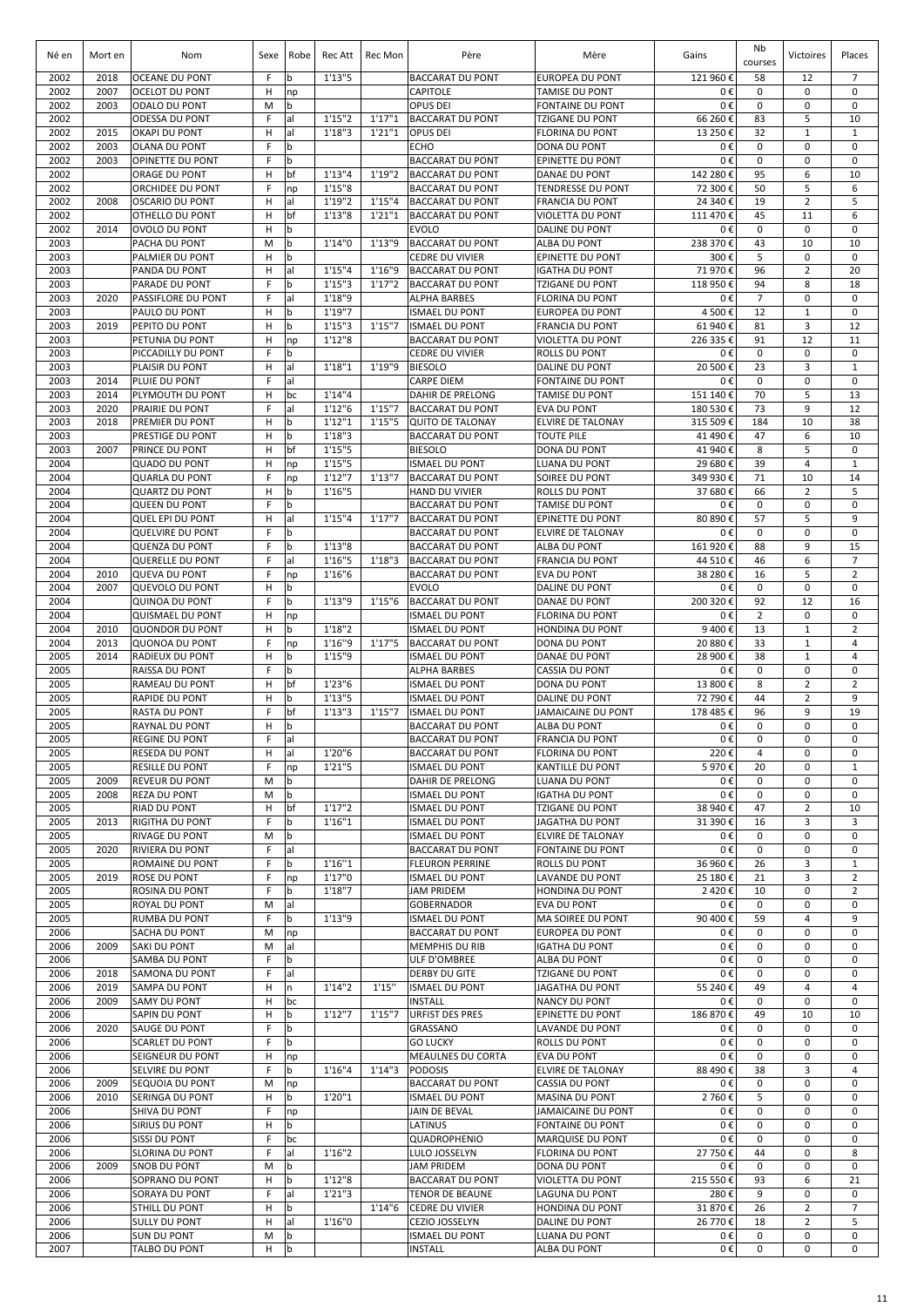| Né en        | Mort en      | Nom                                              | Sexe   | Robe               | Rec Att            | Rec Mon | Père                                             | Mère                                              | Gains                | Nb<br>courses    | Victoires                      | Places                     |
|--------------|--------------|--------------------------------------------------|--------|--------------------|--------------------|---------|--------------------------------------------------|---------------------------------------------------|----------------------|------------------|--------------------------------|----------------------------|
| 2007         |              | <b>TAMARA DU PONT</b>                            | F      | b                  | 1'14''3            |         | <b>GO LUCKY</b>                                  | <b>JAMAICAINE DU PONT</b>                         | 104 054€             | 106              | 8                              | 19                         |
| 2007         | 2012         | <b>TAMARIS DU PONT</b>                           | н<br>F | np<br>$\mathsf b$  | 1'15"9             | 1'15''8 | <b>ISMAEL DU PONT</b>                            | <b>EPINETTE DU PONT</b>                           | 43 610€              | 35               | $\overline{2}$<br>$\mathbf{1}$ | $\overline{7}$<br>4        |
| 2007<br>2007 |              | TANAIS DU PONT<br><b>TANGO DU PONT</b>           | M      | np                 | 1'19"2             |         | <b>PODOSIS</b><br>KID DE CHENU                   | <b>NOEMIE DU PONT</b><br><b>KANTILLE DU PONT</b>  | 35 930€<br>0€        | 28<br>0          | $\mathbf 0$                    | 0                          |
| 2007         | 2010         | <b>TARA DU PONT</b>                              | F      | al                 |                    |         | NICE LOVE                                        | <b>EVA DU PONT</b>                                | 0€                   | 0                | 0                              | 0                          |
| 2007         | 2010         | <b>TENOR DU PONT</b>                             | H      | b                  |                    |         | <b>GOBERNADOR</b>                                | <b>MARQUISE DU PONT</b>                           | 0€                   | 0                | $\mathbf 0$                    | $\mathbf 0$                |
| 2007         | 2017         | <b>TEQUILA DU PONT</b>                           | F      | $\mathbf b$        | 1'17''8            |         | <b>ISMAEL DU PONT</b>                            | <b>FRANCIA DU PONT</b>                            | 12 110€              | 9                | $\mathbf 0$                    | $\overline{4}$             |
| 2007<br>2007 |              | <b>TESACO DU PONT</b><br><b>TEVA DU PONT</b>     | Н<br>F | b<br>b             | 1'11''6<br>1'14''7 | 1'14''4 | <b>KESACO PHEDO</b><br><b>ISMAEL DU PONT</b>     | <b>MA SOIREE DU PONT</b><br><b>LEVA DU PONT</b>   | 259 854€<br>103 200€ | 146<br>88        | 12<br>5                        | 26<br>11                   |
| 2007         |              | <b>TEXAS DU PONT</b>                             | н      | b                  |                    |         | <b>MON BELLOUET</b>                              | <b>NORWAY DU PONT</b>                             | 0€                   | 0                | 0                              | $\mathbf 0$                |
| 2007         |              | <b>TEZABELLE DU PONT</b>                         | F      | np                 | 1'15''6            | 1'18"0  | <b>URFIST DES PRES</b>                           | <b>JEZABELLE DU PONT</b>                          | 41 440 €             | 51               | $\overline{2}$                 | $\overline{4}$             |
| 2007         |              | TIDALIUM DU PONT                                 | M      | b                  | 1'14''5            | 1'16''8 | <b>BACCARAT DU PONT</b>                          | JOUVENCE DU PONT                                  | 78 510€              | 76               | 4                              | 10                         |
| 2007         |              | <b>TINA DU PONT</b>                              | F      | b                  | 1'12''6            |         | <b>URFIST DES PRES</b>                           | DONA DU PONT                                      | 233 690€             | 51               | $\overline{7}$                 | 15                         |
| 2007         |              | TINO DU PONT                                     | H<br>E | b                  | 1'14''4            | 1'14"9  | <b>ECHO</b>                                      | <b>LUANA DU PONT</b>                              | 116 330€             | 86<br>0          | $\overline{7}$<br>$\mathbf 0$  | 18<br>$\mathbf 0$          |
| 2007<br>2007 |              | TOMBELAINE DU PONT<br><b>TOSCANE DU PONT</b>     | F      | lal<br>$\mathbf b$ |                    |         | GRASSANO<br>LYNX DE BELLOUET                     | <b>FONTAINE DU PONT</b><br><b>EUROPEA DU PONT</b> | 0€<br>0€             | 0                | $\mathbf 0$                    | $\mathbf 0$                |
| 2007         | 2008         | <b>TOURELLE DU PONT</b>                          | F      | lal                |                    |         | <b>BACCARAT DU PONT</b>                          | LA TOUR DU PONT                                   | 0€                   | $\mathbf 0$      | $\mathbf 0$                    | $\mathbf 0$                |
| 2007         | 2011         | <b>TOY DU PONT</b>                               | M      | lal                |                    |         | KID WOOD                                         | <b>IGATHA DU PONT</b>                             | 0€                   | $\mathbf 0$      | $\mathbf 0$                    | $\mathbf 0$                |
| 2007         |              | TREVISE DU PONT                                  | F      | l b                | 1'16"              | 1'14"9  | <b>ISMAEL DU PONT</b>                            | LIESSE DU PONT                                    | 50 850 €             | 50               | $\overline{2}$                 | 8                          |
| 2007<br>2007 | 2011         | <b>TRIANON DU PONT</b>                           | н<br>F | $\mathbf b$<br>lal |                    |         | <b>GO LUCKY</b>                                  | <b>KAZIREINE DU PONT</b>                          | 0€<br>0€             | $\mathbf 0$<br>0 | $\mathbf 0$<br>$\mathbf 0$     | $\mathbf 0$<br>$\mathbf 0$ |
| 2007         |              | TULIPE DU PONT<br><b>TYROL DU PONT</b>           | н      | al                 |                    |         | <b>TENOR DE BEAUNE</b><br>MICKAEL DE VONNAS      | LAVANDE DU PONT<br><b>FLORINA DU PONT</b>         | 0€                   | 0                | 0                              | 0                          |
| 2008         | 2011         | <b>UANA DU PONT</b>                              | F      | b                  |                    |         | <b>IDEAL DE L'ITON</b>                           | <b>LUANA DU PONT</b>                              | 0€                   | 0                | $\mathbf 0$                    | 0                          |
| 2008         | 2016         | <b>UBAC DU PONT</b>                              | н      | $\mathbf b$        | 1'18''8            |         | <b>NIKY</b>                                      | <b>EVA DU PONT</b>                                | 9 180€               | 15               | $1\,$                          | $\mathbf{1}$               |
| 2008         |              | <b>UBELLA DU PONT</b>                            | F      | alb                | 1'15"9             |         | <b>DERBY DU GITE</b>                             | <b>LEVA DU PONT</b>                               | 28 240 €             | 21               | $\mathbf{1}$                   | 5                          |
| 2008         | 2015         | <b>UCELLIA DU PONT</b>                           | F      | np                 |                    |         | <b>BACCARAT DU PONT</b>                          | <b>VIOLETTA DU PONT</b>                           | 0€                   | $\pmb{0}$        | $\mathbf 0$                    | 0                          |
| 2008<br>2008 |              | <b>UDINE DU PONT</b><br><b>UGATHA DU PONT</b>    | F<br>F | b<br>b             | 1'16''3<br>1'14''3 | 1'20''3 | <b>ISMAEL DU PONT</b><br><b>ISMAEL DU PONT</b>   | <b>HONDINA DU PONT</b><br>JAGATHA DU PONT         | 38 410€<br>157 360€  | 50<br>40         | $\overline{2}$<br>4            | 3<br>10                    |
| 2008         |              | <b>UGOLIN DU PONT</b>                            | M      | b                  |                    |         | <b>ECHO</b>                                      | <b>FONTAINE DU PONT</b>                           | 0€                   | 0                | 0                              | $\mathbf 0$                |
| 2008         | 2011         | <b>UKRAINE DU PONT</b>                           | F      | $\mathbf b$        |                    |         | <b>PAISY DREAM</b>                               | <b>KAZIREINE DU PONT</b>                          | 0€                   | 0                | 0                              | $\mathbf 0$                |
| 2008         |              | <b>UKRESS DU PONT</b>                            | F      | al                 |                    |         | <b>NICE LOVE</b>                                 | <b>NOBLESSE DU PONT</b>                           | 0€                   | 0                | 0                              | $\mathbf 0$                |
| 2008         |              | ULRIC DU PONT                                    | H      | <b>b</b>           |                    |         | <b>BIESOLO</b>                                   | DALINE DU PONT                                    | 0€                   | 0                | $\mathbf 0$                    | $\mathbf 0$                |
| 2008<br>2008 |              | ULTESSE DU PONT<br>ULTIMA DU PONT                | F<br>F | $\mathbf b$<br>al  |                    |         | MILLENIUM WOOD<br><b>NICE LOVE</b>               | LIESSE DU PONT<br><b>FRANCIA DU PONT</b>          | 0€<br>0€             | $\mathbf 0$<br>0 | $\mathbf 0$<br>$\mathbf 0$     | $\mathbf 0$<br>$\mathbf 0$ |
| 2008         | 2011         | <b>ULTRA DU PONT</b>                             | н      | al                 |                    |         | <b>JAM PRIDEM</b>                                | <b>IGATHA DU PONT</b>                             | 0€                   | 0                | 0                              | $\mathbf 0$                |
| 2008         | 2018         | ULYSSE DU PONT                                   | M      | b                  |                    |         | IN LOVE WITH YOU                                 | <b>NOEMIE DU PONT</b>                             | 0€                   | 0                | 0                              | 0                          |
| 2008         |              | UN AMOUR DU PONT                                 | H      | b                  | 1'13''4            |         | LOVE YOU                                         | <b>JALBA DU PONT</b>                              | 143 925 €            | 93               | 15                             | 28                         |
| 2008         |              | UN FLEURON DU PONT                               | н      | b                  | 1'16''2            | 1'14''1 | <b>FLEURON PERRINE</b>                           | <b>LAVANDE DU PONT</b>                            | 148 930€             | 78               | 3                              | 11                         |
| 2008         |              | UNE SOIREE DU PONT                               | F<br>F | lal<br>b           | 1'16"8             | 1'16"9  | <b>BIESOLO</b>                                   | <b>MA SOIREE DU PONT</b>                          | 28 080€              | 57<br>35         | $\mathbf{1}$<br>$\overline{2}$ | $\overline{4}$<br>8        |
| 2008<br>2008 | 2011         | UNION DU PONT<br>UNIVERS DU PONT                 | н      | b                  | 1'16''8            | 1'16''1 | <b>BACCARAT DU PONT</b><br>KID WOOD              | JOUVENCE DU PONT<br><b>ELVIRE DE TALONAY</b>      | 44 380€<br>0€        | $\pmb{0}$        | $\mathbf 0$                    | $\mathbf 0$                |
| 2008         |              | UNIVERSAL DU PONT                                | Н      | l b                |                    |         | <b>INSTALL</b>                                   | <b>FLORINA DU PONT</b>                            | 0€                   | $\mathbf 0$      | 0                              | $\mathbf 0$                |
| 2008         |              | <b>UPSAL DU PONT</b>                             | H      | $\mathbf b$        |                    |         | <b>BACCARAT DU PONT</b>                          | ALBA DU PONT                                      | 0€                   | 0                | $\mathbf 0$                    | $\mathbf 0$                |
| 2008         |              | UQUINETTE DU PONT                                | F      | lal                | 1'13"9             |         | <b>BACCARAT DU PONT</b>                          | <b>EPINETTE DU PONT</b>                           | 76 460€              | 57               | $\overline{4}$                 | 10                         |
| 2008         |              | <b>URABA DU PONT</b>                             | F<br>F | b                  | 1'12"7             |         | DAHIR DE PRELONG                                 | <b>JAMAICAINE DU PONT</b>                         | 210 250€             | 83               | 8<br>$\mathbf 0$               | 11<br>$\mathbf 0$          |
| 2008<br>2008 | 2014         | URSULINE DU PONT<br><b>URSY DU PONT</b>          | н      | l b<br>al          | 1'22''4            |         | <b>BACCARAT DU PONT</b><br><b>KASTING D'URZY</b> | LA TOUR DU PONT<br><b>NANCY DU PONT</b>           | 0€<br>120€           | 0<br>5           | 0                              | $\mathbf 0$                |
| 2008         | 2014         | <b>UTAH DU PONT</b>                              | F      | np                 |                    |         | LYNX DE BELLOUET                                 | <b>NORWAY DU PONT</b>                             | 0€                   | 0                | 0                              | 0                          |
| 2008         |              | UTHELLO DU PONT                                  | н      | b                  | 1'15"5             |         | DAHIR DE PRELONG                                 | <b>MARQUISE DU PONT</b>                           | 3 335 €              | 15               | 0                              | 3                          |
| 2008         |              | UTOPIE DU PONT                                   | F      | np                 | 1'13''4            |         | <b>ULF D'OMBREE</b>                              | OPHELIE LA GARENNE                                | 66 850€              | 99               | 6                              | $\overline{7}$             |
| 2009<br>2009 |              | VA BELLE DU PONT<br>VA REINE DU PONT             | F<br>F | b<br> al           | 1'16''4            |         | <b>JAM PRIDEM</b><br>IN FOOT                     | <b>NOBLESSE DU PONT</b><br>KAZIREINE DU PONT      | 330€<br>26 300€      | 6<br>25          | 0<br>$\mathbf{1}$              | 0<br>6                     |
| 2009         |              | VALENTIN DU PONT                                 | н      | al                 |                    |         | <b>HOOPER</b>                                    | <b>DALINE DU PONT</b>                             | 0€                   | 0                | $\mathbf 0$                    | 0                          |
| 2009         | 2012         | VALENTINO DU PONT                                | н      | al                 |                    |         | <b>MAMBO KING</b>                                | <b>KANTILLE DU PONT</b>                           | 0€                   | 0                | $\mathbf 0$                    | 0                          |
| 2009         |              | <b>VALETTE DU PONT</b>                           | F      | $\mathbf b$        |                    | 1'13''4 | <b>ISMAEL DU PONT</b>                            | LA TOUR DU PONT                                   | 80 590€              | 18               | $\overline{2}$                 | $\overline{4}$             |
| 2009         |              | <b>VANILLE DU PONT</b>                           | F      | b                  | 1'14''6            | 1'13''3 | <b>KESACO PHEDO</b>                              | <b>LEVA DU PONT</b>                               | 144 190€             | 70               | $\overline{4}$                 | 9                          |
| 2009<br>2009 | 2009<br>2011 | VANINA DU PONT<br>VARUM DU PONT                  | F<br>M | b<br>b             |                    |         | <b>COKTAIL JET</b><br>ULF D'OMBREE               | <b>JALBA DU PONT</b><br><b>JAGATHA DU PONT</b>    | 0€<br>0€             | 0<br>$\pmb{0}$   | 0<br>$\mathbf 0$               | 0<br>$\mathbf 0$           |
| 2009         | 2020         | VATICAN DU PONT                                  | н      | b                  | 1'17''5            | 1'14"9  | <b>ISMAEL DU PONT</b>                            | PASSIFLORE DU PONT                                | 112 170€             | 85               | 8                              | 10                         |
| 2009         | 2013         | <b>VENETIE DU PONT</b>                           | F      | b                  |                    |         | <b>BACCARAT DU PONT</b>                          | <b>EUROPEA DU PONT</b>                            | 0€                   | $\mathbf 0$      | 0                              | 0                          |
| 2009         |              | <b>VENITIEN DU PONT</b>                          | н      | b                  | 1'15"              | 1'17"9  | <b>NIL DU RIB</b>                                | LIESSE DU PONT                                    | 62 750€              | 78               | 4                              | 15                         |
| 2009         |              | <b>VERDICT DU PONT</b>                           | н      | b                  |                    |         | <b>ISMAEL DU PONT</b>                            | <b>OPHELIE LA GARENNE</b>                         | 0€                   | 0                | 0                              | $\mathbf 0$                |
| 2009<br>2009 | 2011         | <b>VERVEINE DU PONT</b><br><b>VETMIE DU PONT</b> | F<br>F | np<br>b            | 1'15''3            | 1'18''4 | <b>MAMBO KING</b><br><b>ISMAEL DU PONT</b>       | <b>LAVANDE DU PONT</b><br>PELINIA VETMI           | 0€<br>26 049€        | 0<br>46          | 0<br>3                         | 0<br>3                     |
| 2009         |              | VINCI DU PONT                                    | н      | b                  | 1'16''3            |         | <b>ISMAEL DU PONT</b>                            | <b>NANCY DU PONT</b>                              | 22 460€              | 37               | 0                              | 5                          |
| 2009         |              | VIRGINIE DU PONT                                 | F      | b                  | 1'15''3            | 1'15''2 | <b>KESACO PHEDO</b>                              | <b>NORWAY DU PONT</b>                             | 91 370€              | 68               | 6                              | 10                         |
| 2009         |              | VITAL DU PONT                                    | M      | b                  | 1'18"              | 1'16''7 | <b>BACCARAT DU PONT</b>                          | ALBA DU PONT                                      | 4872€                | 91               | $\overline{2}$                 | 5                          |
| 2009<br>2009 | 2011         | VITTEL DU PONT<br><b>VIVA DU PONT</b>            | н<br>F | l b                |                    |         | <b>ISMAEL DU PONT</b><br><b>ISMAEL DU PONT</b>   | JOUVENCE DU PONT                                  | 0€<br>0€             | 0<br>0           | $\mathbf 0$<br>$\mathbf 0$     | $\mathbf 0$<br>$\mathbf 0$ |
| 2009         | 2013         | <b>VIVALDI DU PONT</b>                           | н      | np<br>b            |                    |         | <b>JARDY</b>                                     | NINA LA GARENNE<br>MARQUISE DU PONT               | 0€                   | 3                | $\mathbf 0$                    | $\mathbf 0$                |
| 2009         | 2010         | <b>VIZIR DU PONT</b>                             | M      | lal                |                    |         | KID DE CHENU                                     | <b>NOEMIE DU PONT</b>                             | 0€                   | 0                | $\mathbf 0$                    | $\mathbf 0$                |
| 2009         |              | <b>VOLGA DU PONT</b>                             | F.     | al                 |                    |         | <b>ICO KIKI</b>                                  | OKA DE WAPS                                       | 0€                   | 0                | 0                              | $\mathbf 0$                |
| 2009         |              | <b>VULCAIN DU PONT</b>                           | н      | bf                 | 1'15"9             | 1'17''1 | <b>DIAMANT GEDE</b>                              | <b>JAMAICAINE DU PONT</b>                         | 50 400€              | 67               | $\overline{2}$                 | 12                         |
| 2010<br>2010 | 2013         | <b>ABEL DU PONT</b>                              | н      | b                  | 1'15''6            | 1'18''8 | <b>BIESOLO</b><br><b>PODOSIS</b>                 | LIESSE DU PONT                                    | 0€                   | 0<br>37          | 0<br>$\mathbf{1}$              | $\mathbf 0$<br>6           |
| 2010         | 2013         | ACACIA DU PONT<br><b>ADONIS DU PONT</b>          | н<br>н | b<br>b             |                    |         | <b>ISMAEL DU PONT</b>                            | <b>EPINETTE DU PONT</b><br><b>NANCY DU PONT</b>   | 34 230 €<br>0€       | 0                | 0                              | $\mathbf 0$                |
| 2010         | 2013         | AKIM DU PONT                                     | н      | b                  |                    |         | <b>ISMAEL DU PONT</b>                            | PELINIA VETMI                                     | 0€                   | 0                | 0                              | 0                          |
| 2010         | 2013         | <b>ALADIN DU PONT</b>                            | н      | al                 |                    |         | <b>VOICI DU NIEL</b>                             | <b>DALINE DU PONT</b>                             | 0€                   | 0                | $\mathbf 0$                    | $\mathbf 0$                |
| 2010         |              | ALCAZAR DU PONT                                  | н      | b                  | 1'13"9             |         | <b>DIAMANT GEDE</b>                              | <b>EVA DU PONT</b>                                | 74 160€              | 59               | 3                              | 9                          |
| 2010         |              | ALEXANDRIE DU PONT                               | F      | al                 | 1'14''6<br>1'12"9  | 1'17''7 | <b>BACCARAT DU PONT</b>                          | LA TOUR DU PONT                                   | 57 630€              | 49<br>94         | $\overline{2}$<br>10           | 10<br>13                   |
| 2010<br>2010 |              | ALOVA DU PONT<br>ALPHA DU PONT                   | F<br>н | b<br>al            | 1'14''2            | 1'12''6 | <b>NICE LOVE</b><br><b>KOREAN</b>                | <b>JALBA DU PONT</b><br><b>LAGUNA DU PONT</b>     | 198 130€<br>76 620€  | 53               | $\overline{4}$                 | 9                          |
| 2010         | 2013         | AMIRAL DU PONT                                   | н      | np                 |                    |         | <b>TENOR DE BEAUNE</b>                           | JEZABELLE DU PONT                                 | 0€                   | $\pmb{0}$        | $\mathbf 0$                    | $\mathbf 0$                |
| 2010         |              | ANGELUS DU PONT                                  | н      | b                  | 1'14''6            |         | <b>ECHO</b>                                      | OPHELIE LA GARENNE                                | 41 910€              | 79               | 11                             | 8                          |
| 2010         |              | ANNA DU PONT                                     | F      | al                 | 1'16''5            | 1'18''4 | <b>LAETENTER DIEM</b>                            | LUANA DU PONT                                     | 39 860€              | 59               | $\overline{2}$                 | 5                          |
| 2010         | 2013         | <b>ANNABELLA DU PONT</b>                         | F.     | b                  |                    |         | <b>KESACO PHEDO</b>                              | LALBA DU PONT                                     | 0€                   | 0                | 0                              | $\mathbf 0$                |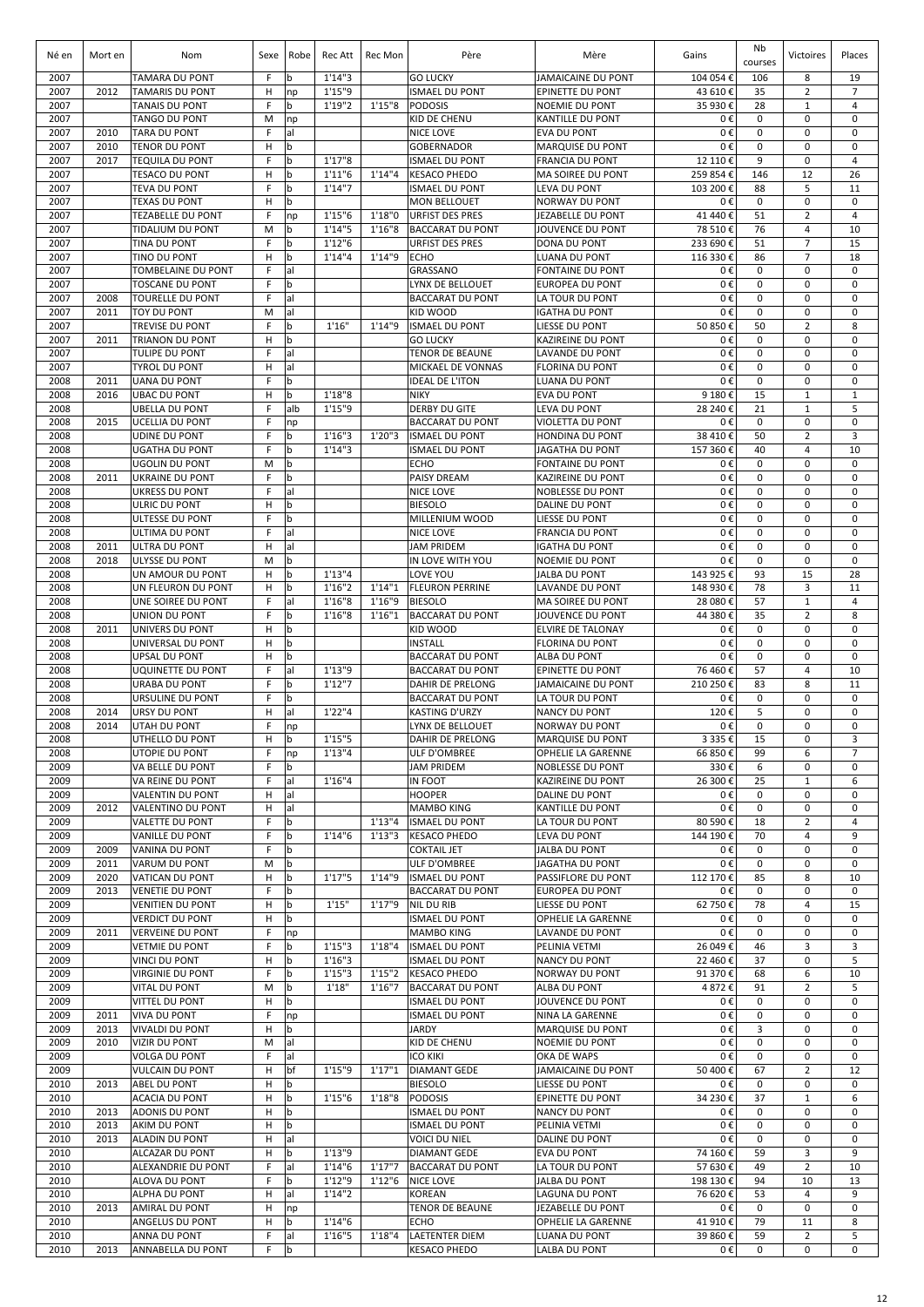| Né en        | Mort en      | Nom                                                | Sexe   | Robe             | Rec Att            | Rec Mon            | Père                                           | Mère                                               | Gains                  | Nb<br>courses     | Victoires                        | Places                        |
|--------------|--------------|----------------------------------------------------|--------|------------------|--------------------|--------------------|------------------------------------------------|----------------------------------------------------|------------------------|-------------------|----------------------------------|-------------------------------|
| 2010         | 2013         | APOLLO DU PONT                                     | M      | al               |                    |                    | <b>BIESOLO</b>                                 | <b>KANTILLE DU PONT</b>                            | 0€                     | 0                 | $\mathbf 0$                      | $\mathbf 0$                   |
| 2010         |              | <b>ARAMIS DU PONT</b>                              | Н      | al               | 1'17''6            |                    | <b>KESACO PHEDO</b>                            | <b>MA SOIREE DU PONT</b>                           | 20 580 €               | 16                | $\mathbf 1$                      | $\overline{4}$                |
| 2010<br>2010 |              | ARISTO DU PONT<br><b>ARIZONA DU PONT</b>           | H<br>Н | b<br>b           | 1'16''1<br>1'17''1 | 1'14''4<br>1'19"6  | <b>PARIS HAUFOR</b><br><b>ISMAEL DU PONT</b>   | <b>KELLY DU PONT</b><br><b>NORWAY DU PONT</b>      | 84 210€<br>20 800 €    | 61<br>41          | 5<br>$\mathbf{1}$                | 6<br>$\overline{4}$           |
| 2010         | 2010         | ATHENA DU PONT                                     | F      | al               |                    |                    | <b>KID BLUE</b>                                | <b>JAGATHA DU PONT</b>                             | 0€                     | 0                 | 0                                | $\mathbf 0$                   |
| 2010         | 2013         | <b>ATHOS DU PONT</b>                               | H      | $\mathbf b$      |                    |                    | <b>KESACO PHEDO</b>                            | MA SOIREE DU PONT                                  | 0€                     | $\mathbf 0$       | 0                                | $\Omega$                      |
| 2010         | 2013         | <b>ATLAS DU PONT</b>                               | H      | b                |                    |                    | <b>ISMAEL DU PONT</b>                          | OKA DE WAPS                                        | 0€                     | 0                 | 0                                | $\mathbf 0$                   |
| 2010         | 2013         | <b>AZUR DU PONT</b>                                | H<br>F | np               | 1'16''8            | 1'27"              | <b>ISMAEL DU PONT</b>                          | <b>IGATHA DU PONT</b>                              | 0€                     | $\pmb{0}$<br>44   | 0<br>3                           | $\mathbf 0$<br>$\mathbf{1}$   |
| 2011<br>2011 | 2012         | <b>BABELLE DU PONT</b><br><b>BABETTE DU PONT</b>   | F      | b<br>$\mathbf b$ |                    |                    | <b>NIKY</b><br><b>BACCARAT DU PONT</b>         | JEZABELLE DU PONT<br><b>EPINETTE DU PONT</b>       | 32 450 €<br>0€         | $\mathbf 0$       | 0                                | $\mathbf 0$                   |
| 2011         |              | <b>BABYLONE DU PONT</b>                            | F      | np               | 1'17''7            | 1'18''8            | <b>SCIPION DU GOUTIER</b>                      | <b>JAMAICAINE DU PONT</b>                          | 13 410€                | 26                | $\mathbf 1$                      | $\overline{2}$                |
| 2011         |              | <b>BACHELOR DU PONT</b>                            | M      | $\mathbf b$      |                    |                    | <b>ISMAEL DU PONT</b>                          | <b>PASSIFLORE DU PONT</b>                          | 0€                     | $\pmb{0}$         | 0                                | $\mathbf 0$                   |
| 2011         |              | <b>BADIANE DU PONT</b>                             | F      | lal              | 1'12"9             |                    | <b>BACCARAT DU PONT</b>                        | <b>OPHELIE LA GARENNE</b>                          | 99 160€                | 64                | $\overline{2}$                   | 10                            |
| 2011         |              | <b>BADINE DU PONT</b>                              | F      | b                |                    |                    | <b>KESACO PHEDO</b>                            | <b>DALINE DU PONT</b>                              | 0€                     | 0                 | 0                                | $\mathbf 0$                   |
| 2011<br>2011 | 2013         | <b>BAGATELLE DU PONT</b><br><b>BALAIKA DU PONT</b> | F<br>F | lal<br>b         | 1'16''7            | 1'17''1            | <b>NICE LOVE</b><br><b>ICO KIKI</b>            | <b>NOBLESSE DU PONT</b><br><b>OKA DE WAPS</b>      | 28 630€<br>0€          | 43<br>0           | $\mathbf 1$<br>0                 | 5<br>0                        |
| 2011         |              | <b>BALZAC DU PONT</b>                              | M      | b                |                    |                    | <b>BACCARAT DU PONT</b>                        | <b>EVA DU PONT</b>                                 | 0€                     | 0                 | $\pmb{0}$                        | $\mathbf 0$                   |
| 2011         |              | <b>BAMBA DU PONT</b>                               | F      | $\mathbf b$      | 1'17''5            |                    | <b>BACCARAT DU PONT</b>                        | <b>SAMBA DU PONT</b>                               | 18 630€                | 29                | $\mathbf 1$                      | 4                             |
| 2011         | 2018         | <b>BARCELONA DU PONT</b>                           | F      | b                | 1'14''3            |                    | <b>KOREAN</b>                                  | <b>LALBA DU PONT</b>                               | 88 480 €               | 44                | 3                                | 11                            |
| 2011         |              | <b>BASTILLE DU PONT</b>                            | F      | np               | 1'15''2            | 1'16''             | <b>BACCARAT DU PONT</b>                        | <b>KANTILLE DU PONT</b>                            | 46 460€                | 27                | 3                                | $\overline{4}$                |
| 2011<br>2011 |              | <b>BELINDA DU PONT</b><br><b>BELUGA DU PONT</b>    | F<br>H | b                | 1'16''4            |                    | <b>ISMAEL DU PONT</b><br><b>BIESOLO</b>        | LUANA DU PONT                                      | 24 130 €               | 41                | $\overline{2}$<br>$\overline{2}$ | $\overline{4}$<br>6           |
| 2011         | 2013         | <b>BENGALI DU PONT</b>                             | M      | np<br>al         | 1'12''8            |                    | <b>BACCARAT DU PONT</b>                        | LEVA DU PONT<br><b>KELLY DU PONT</b>               | 75 150€<br>0€          | 34<br>$\mathbf 0$ | 0                                | 0                             |
| 2011         |              | <b>BERLINE DU PONT</b>                             | F      | al               | 1'17"9             |                    | <b>LOOK DE STAR</b>                            | LAGUNA DU PONT                                     | 6 050€                 | 16                | 0                                | 3                             |
| 2011         |              | <b>BEST DU PONT</b>                                | M      | $\mathbf b$      | 1'16''4            | 1'19''1            | <b>OTELLO PIERJI</b>                           | LIESSE DU PONT                                     | 32 870 €               | 64                | $\mathbf 1$                      | 6                             |
| 2011         |              | <b>BIBA DU PONT</b>                                | F      | al               | 1'14''5            | 1'21''3            | PADDY DU BUISSON                               | <b>NINA LA GARENNE</b>                             | 63 940 €               | 55                | $\overline{2}$                   | 5                             |
| 2011         | 2014         | <b>BIKINI DU PONT</b>                              | M      | b                |                    |                    | LYNX DE BELLOUET                               | PELINIA VETMI                                      | 0€                     | $\mathbf 0$       | 0                                | $\mathbf 0$                   |
| 2011<br>2011 | 2014         | <b>BOLERO DU PONT</b><br><b>BONHEUR DU PONT</b>    | M<br>H | np<br>b          | 1'19"5             | 1'16''6            | <b>SO LOVELY GIRL</b><br><b>BIESOLO</b>        | <b>MARQUISE DU PONT</b><br><b>JOUVENCE DU PONT</b> | 0€<br>23 310 €         | 0<br>33           | 0<br>$\mathbf 1$                 | $\mathbf 0$<br>3              |
| 2011         | 2016         | <b>BRENNUS DU PONT</b>                             | M      | b                | 1'20"7             |                    | <b>BACCARAT DU PONT</b>                        | <b>EUROPEA DU PONT</b>                             | 920€                   | 8                 | 0                                | $\mathbf 0$                   |
| 2012         |              | <b>CALBA DU PONT</b>                               | F      | $\mathbf b$      | 1'14''1            |                    | <b>INSERT GEDE</b>                             | <b>LALBA DU PONT</b>                               | 87 800 €               | 89                | $\mathbf{1}$                     | 11                            |
| 2012         |              | CALIFORNIA DU PONT                                 | F      | <b>b</b>         | 1'21''5            | 1'20"8             | <b>KESACO PHEDO</b>                            | <b>NORWAY DU PONT</b>                              | 2 070€                 | 10                | 0                                | $\mathbf 0$                   |
| 2012         |              | CALYPSO DU PONT                                    | E      | $\mathbf b$      | 1'19"2             |                    | KIWI                                           | <b>EUROPEA DU PONT</b>                             | 3 980 €                | 11                | 0                                | $\overline{2}$                |
| 2012<br>2012 | 2016<br>2018 | <b>CAMELIA DU PONT</b>                             | н<br>F | l b              | 1'23"              | 1'19"7<br>1'22''4  | <b>PARIS HAUFOR</b><br>JEANBAT DU VIVIER       | ORCHIDEE DU PONT                                   | 7 590€<br>0€           | 22<br>8           | 0<br>0                           | $\mathbf{1}$<br>$\mathbf 0$   |
| 2012         | 2015         | <b>CANNELLE DU PONT</b><br>CANTIQUE DU PONT        | M      | np<br>lal        |                    |                    | <b>MON PREMIER CEHERE</b>                      | JEZABELLE DU PONT<br><b>KANTILLE DU PONT</b>       | 0€                     | $\mathbf 0$       | $\mathbf 0$                      | $\mathbf 0$                   |
| 2012         |              | CAPELLA DU PONT                                    | F      | al               | 1'15''6            |                    | QWERTY                                         | <b>LEVA DU PONT</b>                                | 24 470€                | 35                | 0                                | 5                             |
| 2012         |              | <b>CAPONE DU PONT</b>                              | M      | lal              |                    |                    | PINSON                                         | <b>SAMONA DU PONT</b>                              | 0€                     | 0                 | $\mathbf 0$                      | $\mathbf 0$                   |
| 2012         | 2015         | <b>CAPORAL DU PONT</b>                             | M      | $\mathbf b$      |                    |                    | JEANBAT DU VIVIER                              | LUANA DU PONT                                      | 0€                     | $\pmb{0}$         | 0                                | $\mathbf 0$                   |
| 2012         |              | <b>CAPRI DU PONT</b>                               | F      | b                |                    |                    | <b>BACCARAT DU PONT</b>                        | LA TOUR DU PONT                                    | 0€                     | 0                 | 0                                | $\mathbf 0$                   |
| 2012<br>2012 |              | CATALINA DU PONT<br><b>CELINIA DU PONT</b>         | F<br>F | b<br>b           | 1'15"9<br>1'24"9   | 1'14''6<br>1'12"   | <b>ICO KIKI</b><br><b>HALIMEDE</b>             | NINA LA GARENNE<br>PELINIA VETMI                   | 112 275 €<br>230 130 € | 46<br>55          | 5<br>8                           | $\overline{7}$<br>12          |
| 2012         |              | CHARA DU PONT                                      | F      | b                |                    |                    | <b>SCIPION DU GOUTIER</b>                      | <b>JALBA DU PONT</b>                               | 0€                     | 0                 | 0                                | $\mathbf 0$                   |
| 2012         | 2017         | <b>CHARLY DU PONT</b>                              | H      | b                | 1'18"              |                    | <b>OTELLO PIERJI</b>                           | <b>KELLY DU PONT</b>                               | 6 3 2 0€               | 18                | 0                                | $\mathbf{1}$                  |
| 2012         |              | <b>CIVETTE DU PONT</b>                             | F      | $\mathbf b$      | 1'12''1            |                    | FIRST DE RETZ                                  | <b>EPINETTE DU PONT</b>                            | 170 950€               | 69                | 6                                | 17                            |
| 2012         |              | <b>CLARA DU PONT</b>                               | F      | np               |                    |                    | <b>GAZOUILLIS</b>                              | <b>JAGATHA DU PONT</b>                             | 0€                     | 0                 | 0                                | 0                             |
| 2012<br>2012 |              | <b>COCCINELLE DU PONT</b><br>CONDOR DU PONT        | F<br>H | b<br>b           | 1'13''4<br>1'17''5 |                    | <b>NIKY</b><br><b>MAMBO KING</b>               | <b>LAGUNA DU PONT</b><br><b>HONDINA DU PONT</b>    | 74 160€<br>16 670€     | 56<br>19          | 4<br>$\overline{2}$              | 9<br>$\mathbf{1}$             |
| 2012         | 2015         | <b>CONSTANCE DU PONT</b>                           | F.     | lal              |                    |                    | SANCHO PANCA                                   | <b>MA SOIREE DU PONT</b>                           | 0€                     | 0                 | 0                                | 0                             |
| 2012         |              | <b>COPPA DU PONT</b>                               | F      | np               |                    |                    | <b>BIESOLO</b>                                 | <b>QUONOA DU PONT</b>                              | 0€                     | $\mathbf 0$       | 0                                | 0                             |
| 2012         |              | <b>CRISTAL DU PONT</b>                             | н      | b                | 1'15''4            |                    | <b>NEWS DES LANDES</b>                         | <b>RIGITHA DU PONT</b>                             | 54 580€                | 71                | $\overline{7}$                   | 6                             |
| 2012         |              | <b>CUMIN DU PONT</b>                               | H      | b                | 1'15"9             |                    | COROT (US)                                     | ROMAINE DU PONT                                    | 43 310€                | 60                | $\overline{2}$                   | 9                             |
| 2012<br>2013 | 2019         | <b>CYRANO DU PONT</b><br>DAHLIA DU PONT            | Н<br>H | np<br>b          | 1'13''7<br>1'15''3 | 1'13''2<br>1'13''4 | <b>LOOK DE STAR</b>                            | JAMAICAINE DU PONT                                 | 168 060€<br>129 200€   | 55<br>71          | 11<br>$\overline{7}$             | 9<br>11                       |
| 2013         |              | DAKOTA DU PONT                                     | H      | b                | 1'18''6            |                    | <b>SAPHIR D'AUFOR</b><br><b>ISMAEL DU PONT</b> | ORCHIDEE DU PONT<br><b>NORWAY DU PONT</b>          | 320€                   | 10                | 0                                | $\mathbf 0$                   |
| 2013         |              | DALTON DU PONT                                     | H      | lal              | 1'16''5            | 1'17''5            | <b>BACCARAT DU PONT</b>                        | <b>SAMONA DU PONT</b>                              | 30 030€                | 33                | $\overline{2}$                   | 3                             |
| 2013         |              | D'ARTAGNAN DU PONT                                 | M      | lal              | 1'15"5             | 1'13''3            | <b>MAGNIFICIENT RODNEY</b>                     | MA SOIREE DU PONT                                  | 61 670€                | 58                | $\mathbf{1}$                     | 5                             |
| 2013         |              | DAVIDSON DU PONT                                   | M      | l b              | 1'09"3             |                    | PACHA DU PONT                                  | <b>LAGUNA DU PONT</b>                              | 2 270 710€             | 67                | 17                               | 17                            |
| 2013<br>2013 | 2020<br>2015 | DAVINA DU PONT<br>DESTINEE DU PONT                 | F<br>F | b<br>lal         | 1'13''5            | 1'14"9             | RICIMER<br><b>PIN QUICK</b>                    | NINA LA GARENNE<br><b>QUERELLE DU PONT</b>         | 126 540€<br>0€         | 40<br>0           | $\overline{7}$<br>0              | $\overline{7}$<br>$\mathbf 0$ |
| 2013         |              | <b>DIAMANT DU PONT</b>                             | н      | b                | 1'16"5             |                    | <b>ISMAEL DU PONT</b>                          | <b>UCELLIA DU PONT</b>                             | 46 295€                | 60                | $\overline{2}$                   | $\overline{7}$                |
| 2013         |              | DIANA DU PONT                                      | F      | lal              | 1'16''5            | 1'15"9             | <b>ROC MESLOIS</b>                             | <b>KELLY DU PONT</b>                               | 21 860 €               | 30                | $\overline{2}$                   | $\mathbf{1}$                  |
| 2013         |              | DIVA DU PONT                                       | F      | l b              | 1'13''5            |                    | <b>ISMAEL DU PONT</b>                          | LEVA DU PONT                                       | 84 440 €               | 33                | 4                                | 9                             |
| 2013         |              | DIVINE DU PONT                                     | F      | l b              | 1'14''3            |                    | QWERTY                                         | <b>PARADE DU PONT</b>                              | 24 854 €               | 27                | $1\,$                            | 3                             |
| 2013<br>2013 |              | DJEMBE DU PONT<br>DOCEAN DU PONT                   | H<br>M | lal<br>b         | 1'12"7             |                    | <b>BACCARAT DU PONT</b><br><b>BIESOLO</b>      | JAMAICAINE DU PONT<br><b>OCEANE DU PONT</b>        | 147 780€<br>0€         | 79<br>0           | 10<br>$\mathbf 0$                | 14<br>$\mathbf 0$             |
| 2013         |              | DOLLAR DU PONT                                     | M      | b                |                    |                    | SEVERINO                                       | <b>LALBA DU PONT</b>                               | 0€                     | 0                 | 0                                | 0                             |
| 2013         | 2015         | DON JUAN DU PONT                                   | M      | b                |                    |                    | <b>BACCARAT DU PONT</b>                        | ROMAINE DU PONT                                    | 0€                     | 0                 | 0                                | 0                             |
| 2013         |              | DORA DU PONT                                       | F      | l b              |                    |                    | <b>ISMAEL DU PONT</b>                          | <b>QUONOA DU PONT</b>                              | 0€                     | 0                 | 0                                | 0                             |
| 2013         |              | DOUCEUR DU PONT                                    | F      | b                | 1'17''3            | 1'17''2            | PACHA DU PONT                                  | JOUVENCE DU PONT                                   | 17 960€                | 21                | $\mathbf 1$                      | $\overline{2}$                |
| 2013         |              | DOUGLAS DU PONT                                    | H      | b                | 1'13"9             |                    | REAL DE LOU                                    | <b>PRAIRIE DU PONT</b>                             | 164 430€               | 91                | 12                               | 10                            |
| 2013<br>2014 | 2015<br>2015 | <b>DRAKKAR DU PONT</b><br>EDEN DU PONT             | Н<br>M | b<br>b           |                    |                    | <b>ISMAEL DU PONT</b><br><b>ISMAEL DU PONT</b> | <b>JAGATHA DU PONT</b><br><b>LAVANDE DU PONT</b>   | 0€<br>0€               | 0<br>0            | 0<br>$\Omega$                    | 0<br>0                        |
| 2014         |              | <b>EDGAR DU PONT</b>                               | M      | al               |                    |                    | PACHA DU PONT                                  | <b>JAGATHA DU PONT</b>                             | 0€                     | 0                 | $\Omega$                         | 0                             |
| 2014         | 2016         | <b>EGLANTINE DU PONT</b>                           | F      | np               |                    |                    | <b>ISMAEL DU PONT</b>                          | <b>PRAIRIE DU PONT</b>                             | 0€                     | 0                 | 0                                | 0                             |
| 2014         | 2015         | EIFFEL DU PONT                                     | M      | af               |                    |                    | <b>ISMAEL DU PONT</b>                          | LA TOUR DU PONT                                    | 0€                     | $\mathbf 0$       | 0                                | 0                             |
| 2014         |              | <b>ELEGANT DU PONT</b>                             | н      | b                | 1'16"5             |                    | PACHA DU PONT                                  | <b>EVA DU PONT</b>                                 | 21 125 €               | 35                | 6                                | 3                             |
| 2014<br>2014 | 2019         | ELISEE DU PONT<br>ELLA DU PONT                     | F<br>F | $\mathbf b$<br>b | 1'13''2            |                    | NOMADE DU DIGEON<br><b>NEWS DES LANDES</b>     | ORCHIDEE DU PONT<br><b>SAMBA DU PONT</b>           | 34 360 €<br>0€         | 44<br>0           | $\mathbf 1$<br>0                 | $\overline{7}$<br>$\mathbf 0$ |
| 2014         | 2017         | <b>ELVIRE DU PONT</b>                              | F      | lal              |                    |                    | RICIMER                                        | <b>SELVIRE DU PONT</b>                             | 0€                     | 0                 | 0                                | $\mathbf 0$                   |
| 2014         |              | <b>EMERAUDE DU PONT</b>                            | F      | b                |                    |                    | <b>ISMAEL DU PONT</b>                          | JEZABELLE DU PONT                                  | 0€                     | 0                 | 0                                | $\mathbf 0$                   |
| 2014         |              | <b>EMIR DU PONT</b>                                | H      | lal              | 1'14"              |                    | <b>ISMAEL DU PONT</b>                          | PELINIA VETMI                                      | 44 480 €               | 28                | 3                                | 3                             |
| 2014         | 2018         | <b>ENJOY DU PONT</b>                               | M      | $\mathbf b$      |                    |                    | PACHA DU PONT                                  | <b>TEQUILA DU PONT</b>                             | 0€                     | 0                 | 0                                | 0                             |
| 2014<br>2014 |              | EOLE DU PONT<br>ERA DU PONT                        | н<br>F | lal<br>al        | 1'14''6<br>1'15''3 |                    | PAD D'URZY<br>PACHA DU PONT                    | PARADE DU PONT<br><b>JAMAICAINE DU PONT</b>        | 16 790€<br>14 540€     | 31<br>15          | $\mathbf 1$<br>0                 | $\overline{2}$<br>4           |
| 2014         | 2016         | <b>EROS DU PONT</b>                                | M      | lal              |                    |                    | <b>GAZOUILLIS</b>                              | <b>QUARLA DU PONT</b>                              | 0€                     | 0                 | 0                                | 0                             |
|              |              |                                                    |        |                  |                    |                    |                                                |                                                    |                        |                   |                                  |                               |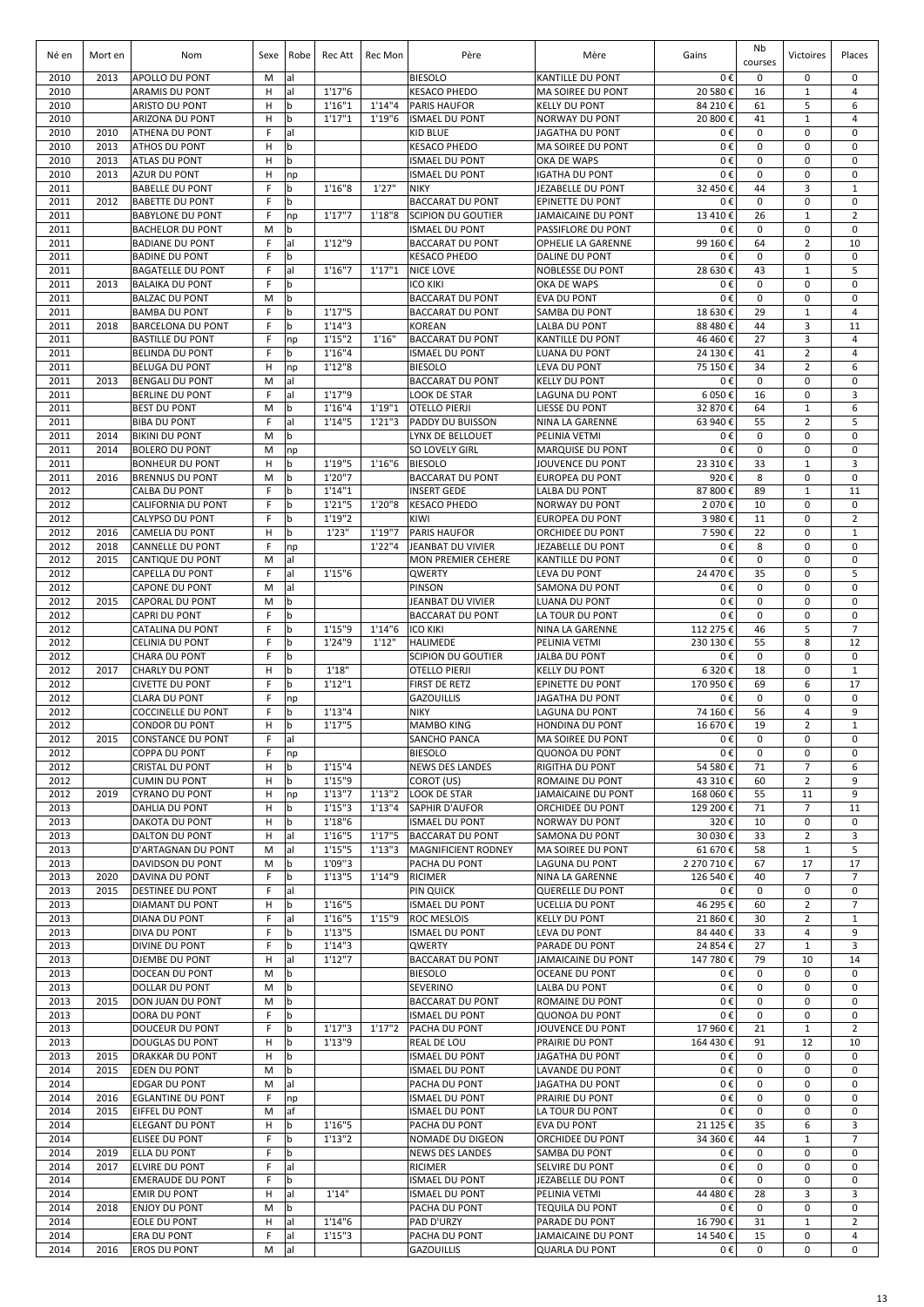| Né en        | Mort en      | Nom                                                  | Sexe   | Robe              | Rec Att | Rec Mon | Père                                       | Mère                                                 | Gains         | Nb<br>courses     | Victoires                  | Places                      |
|--------------|--------------|------------------------------------------------------|--------|-------------------|---------|---------|--------------------------------------------|------------------------------------------------------|---------------|-------------------|----------------------------|-----------------------------|
| 2014<br>2014 | 2015         | <b>ESMERALDA DU PONT</b><br><b>ESPERANCE DU PONT</b> | F<br>F | b<br>b            | 1'20"8  |         | PACHA DU PONT<br><b>SANCHO TURGOT</b>      | <b>ROMAINE DU PONT</b><br><b>QUERELLE DU PONT</b>    | 0€<br>0€      | 0<br>3            | 0<br>0                     | 0<br>$\mathbf 0$            |
| 2014         |              | <b>ETRE DU PONT</b>                                  | н      | b                 | 1'15''3 | 1'15"9  | PACHA DU PONT                              | LAGUNA DU PONT                                       | 34 240 €      | 24                | $\overline{2}$             | $\overline{4}$              |
| 2014         | 2019         | <b>EUROPE DU PONT</b>                                | F      | b                 |         |         | <b>QUINOA DU GERS</b>                      | <b>NORWAY DU PONT</b>                                | 0€            | $\mathbf 0$       | $\mathbf 0$                | $\mathbf 0$                 |
| 2015         |              | <b>FABIOLA DU PONT</b>                               | F      | b                 | 1'16''2 |         | PABLO                                      | NINA LA GARENNE                                      | 21 675€       | 43                | $\mathbf 0$                | 5                           |
| 2015         | 2019         | <b>FAKIR DU PONT</b>                                 | H      | b                 | 1'18"9  |         | <b>NIL DU RIB</b>                          | PELINIA VETMI                                        | 120€          | 5                 | 0                          | $\mathbf 0$                 |
| 2015         |              | <b>FALBALA DU PONT</b>                               | F      | b                 |         |         | KOOL DE CAUX                               | JALBA DU PONT                                        | 0€            | 0                 | 0                          | $\mathbf 0$                 |
| 2015         | 2017         | <b>FALCO DU PONT</b>                                 | M      | b                 |         |         | <b>CYGNUS D'ODYSSEE</b>                    | <b>LALBA DU PONT</b>                                 | 0€            | 0                 | 0                          | $\mathbf 0$                 |
| 2015         |              | <b>FAMILY DU PONT</b>                                | F      | l b               |         |         | PADDY DU BUISSON                           | <b>QUENZA DU PONT</b>                                | 0€            | 0                 | $\mathbf 0$                | $\mathbf 0$                 |
| 2015         |              | <b>FANTASIA DU PONT</b>                              | F      | b                 | 1'20"1  |         | PAD D'URZY                                 | <b>TEQUILA DU PONT</b>                               | 5910€         | 11                | $\mathbf 0$                | 3                           |
| 2015         | 2018         | <b>FELLOW DU PONT</b>                                | M      | bc                |         |         | <b>PINSON</b>                              | <b>SAMONA DU PONT</b>                                | 0€            | 0                 | $\mathbf 0$                | $\mathbf 0$                 |
| 2015         |              | <b>FEROE DU PONT</b>                                 | M      | b                 |         |         | REDEO JOSSELYN                             | <b>OCEANE DU PONT</b>                                | 0€            | $\mathbf 0$       | $\mathbf 0$                | $\mathbf 0$                 |
| 2015         |              | <b>FIDJI DU PONT</b>                                 | F      | l b               | 1'23"9  |         | <b>KOREAN</b>                              | LA TOUR DU PONT                                      | 0€            | 3                 | $\mathbf 0$                | $\mathbf 0$                 |
| 2015         | 2017         | <b>FLAMBEAU DU PONT</b>                              | M      | b                 |         |         | URIEL SPEED                                | <b>QUINOA DU PONT</b>                                | 0€            | $\mathbf 0$       | $\mathbf 0$                | $\mathbf 0$                 |
| 2015<br>2015 |              | <b>FLAMENCO DU PONT</b>                              | H<br>F | bf<br>bf          | 1'18"7  |         | <b>QUITUS DU MEXIQUE</b>                   | <b>RUMBA DU PONT</b>                                 | 5630€         | 13<br>0           | $\mathbf 0$<br>$\mathbf 0$ | $\mathbf{1}$<br>0           |
| 2015         | 2018<br>2018 | <b>FLANELLE DU PONT</b><br><b>FLO DU PONT</b>        | F      | b                 |         |         | <b>QUISLING D'ANJOU</b><br>LOOK DE STAR    | <b>TEZABELLE DU PONT</b><br>SELVIRE DU PONT          | 0€<br>0€      | $\mathbf 0$       | $\mathbf 0$                | $\mathbf 0$                 |
| 2015         | 2017         | <b>FLOREALE DU PONT</b>                              | F      | b                 |         |         | <b>KENOR DE COSSE</b>                      | LAVANDE DU PONT                                      | 0€            | 0                 | $\mathbf 0$                | 0                           |
| 2015         |              | <b>FLORENCE DU PONT</b>                              | F      | b                 |         |         | PACHA DU PONT                              | JOUVENCE DU PONT                                     | 0€            | 0                 | 0                          | 0                           |
| 2015         |              | <b>FLORIDE DU PONT</b>                               | F      | b                 |         |         | <b>ISMAEL DU PONT</b>                      | <b>NORWAY DU PONT</b>                                | 0€            | 0                 | $\mathbf 0$                | 0                           |
| 2015         |              | <b>FORTUNA DU PONT</b>                               | F      | l b               |         | 1'16''5 | <b>ATLAS DE JOUDES</b>                     | <b>QUARLA DU PONT</b>                                | 11 480€       | 18                | $\mathbf 0$                | $\overline{2}$              |
| 2015         |              | <b>FRANCESCO DU PONT</b>                             | H      | al                | 1'18"   |         | AKIM DU CAP VERT                           | ROMAINE DU PONT                                      | 9850€         | 18                | $\mathbf{1}$               | $\mathbf{1}$                |
| 2015         |              | <b>FREYJA DU PONT</b>                                | F      | b                 | 1'11''1 | 1'14"   | <b>QUINOA DU GERS</b>                      | PARADE DU PONT                                       | 399 060€      | 64                | 10                         | 11                          |
| 2015         |              | <b>FURIO DU PONT</b>                                 | M      | al                |         |         | <b>KESACO PHEDO</b>                        | <b>QUERELLE DU PONT</b>                              | 0€            | 0                 | $\mathbf 0$                | $\mathbf 0$                 |
| 2016         |              | <b>GAIA DU PONT</b>                                  | F      | b                 | 1'16''1 | 1'13''3 | <b>MEMPHIS DU RIB</b>                      | <b>PARADE DU PONT</b>                                | 111 100 €     | 51                | 3                          | 3                           |
| 2016         | 2017         | <b>GALATA DU PONT</b>                                | F      | b                 |         |         | PACHA DU PONT                              | LA TOUR DU PONT                                      | 0€            | 0                 | 0                          | 0                           |
| 2016         |              | <b>GALINETTE DU PONT</b>                             | F      | bf                |         |         | REDEO JOSSELYN                             | <b>UQUINETTE DU PONT</b>                             | 660€          | $\overline{7}$    | 0                          | 0                           |
| 2016         | 2018         | <b>GALLA DU PONT</b>                                 | F      | b                 |         |         | <b>TABLER</b>                              | <b>LALBA DU PONT</b>                                 | 0€            | 0                 | $\mathbf 0$                | $\mathbf 0$                 |
| 2016         | 2018         | <b>GALLIUM DU PONT</b>                               | M      | b                 |         |         | PACHA DU PONT                              | JOUVENCE DU PONT                                     | 0€            | $\mathbf 0$       | $\mathbf 0$                | $\mathbf 0$                 |
| 2016         | 2020         | <b>GAMINE DU PONT</b>                                | F      | b                 |         |         | <b>NAHAR DE BEVAL</b>                      | <b>UNION DU PONT</b>                                 | 0€            | $\pmb{0}$         | $\mathbf 0$                | $\mathbf 0$                 |
| 2016<br>2016 |              | <b>GANJA DU PONT</b><br><b>GASPARD DU PONT</b>       | F<br>H | b<br>b            | 1'15"9  |         | <b>ATHOS DES ELFES</b><br>TITAN D'OCCAGNES | <b>RASTA DU PONT</b><br><b>JAGATHA DU PONT</b>       | 0€<br>29 350€ | $\mathbf 0$<br>21 | 0<br>3                     | $\mathbf 0$<br>3            |
| 2016         |              | <b>GATSBY DU PONT</b>                                | M      | bf                |         |         | URIEL SPEED                                | <b>JAMAICAINE DU PONT</b>                            | 0€            | $\mathbf 0$       | 0                          | $\mathbf 0$                 |
| 2016         | 2018         | <b>GEMMA DU PONT</b>                                 | F      | b                 |         |         | O'DONNEL                                   | <b>TEQUILA DU PONT</b>                               | 0€            | 0                 | 0                          | $\mathbf 0$                 |
| 2016         |              | <b>GENIUS DU PONT</b>                                | M      | np                |         |         | PACHA DU PONT                              | SAMONA DU PONT                                       | 0€            | 0                 | 0                          | $\mathbf 0$                 |
| 2016         |              | <b>GEORGIA DU PONT</b>                               | F      | l b               | 1'15"5  |         | SEDUISANT FOUTEAU                          | SELVIRE DU PONT                                      | 49 600€       | 29                | 4                          | 9                           |
| 2016         | 2018         | <b>GERS DU PONT</b>                                  | M      | b                 |         |         | <b>QUINOA DU GERS</b>                      | <b>TANAIS DU PONT</b>                                | 0€            | $\mathbf 0$       | $\mathbf 0$                | $\mathbf 0$                 |
| 2016         | 2018         | <b>GINO DU PONT</b>                                  | M      | al                |         |         | PACHA DU PONT                              | <b>VALETTE DU PONT</b>                               | 0€            | 0                 | 0                          | $\mathbf 0$                 |
| 2016         | 2018         | <b>GIOVANI DU PONT</b>                               | M      | al                |         |         | PACHA DU PONT                              | ROMAINE DU PONT                                      | 0€            | $\mathbf 0$       | $\mathbf 0$                | $\mathbf 0$                 |
| 2016         |              | <b>GITANE DU PONT</b>                                | F      | alb               |         |         | <b>KOREAN</b>                              | <b>PRAIRIE DU PONT</b>                               | 0€            | 0                 | 0                          | 0                           |
| 2016         |              | <b>GLAMOUR DU PONT</b>                               | H      | b                 | 1'13''1 | 1'15''5 | <b>NAHAR DE BEVAL</b>                      | <b>TEZABELLE DU PONT</b>                             | 59 900€       | 26                | 3                          | 8                           |
| 2016         |              | <b>GLORIA DU PONT</b>                                | F      | al                |         |         | PACHA DU PONT                              | <b>UGATHA DU PONT</b>                                | 0€            | 0                 | 0                          | 0                           |
| 2016         |              | <b>GOLDWING DU PONT</b>                              | F      | alb               |         |         | PACHA DU PONT                              | <b>LAGUNA DU PONT</b>                                | 0€            | 0                 | 0                          | 0                           |
| 2016         | 2017         | <b>GOSPEL DU PONT</b>                                | M      | bf                |         |         | QUISLING D'ANJOU                           | JEZABELLE DU PONT                                    | 0€            | 0                 | $\mathbf 0$                | $\mathbf 0$                 |
| 2016         |              | <b>GRACIEUSE DU PONT</b>                             | F      | b                 |         |         | QUINOA DU GERS                             | <b>QUARLA DU PONT</b>                                | 0€            | 0                 | 0                          | 0                           |
| 2016<br>2017 |              | <b>GUEVARA DU PONT</b>                               | H      | b                 | 1'11''2 |         | <b>TABLER</b>                              | TINA DU PONT                                         | 204 240€      | 36<br>0           | 12<br>$\mathbf 0$          | 10                          |
| 2017         |              | <b>HAMILTON DU PONT</b><br><b>HARLEY DU PONT</b>     | M<br>F | al<br>$\mathsf b$ |         | 1'17''2 | <b>SUN CERAVIN</b><br><b>QUESACO PHEDO</b> | <b>UGATHA DU PONT</b><br>TINA DU PONT                | 0€<br>15 870€ | 14                | $\mathbf{1}$               | 0<br>3                      |
| 2017         |              | <b>HARMONIE DU PONT</b>                              | F      | lb                | 1'18"6  |         | TITAN D'OCCAGNES                           | UNION DU PONT                                        | 320€          | 5                 | 0                          | $\mathsf 0$                 |
| 2017         |              | <b>HAVANE DU PONT</b>                                | F      | np                | 1'17''2 |         | ROLLING D'HERIPRE                          | <b>JAMAICAINE DU PONT</b>                            | 25 430€       | 15                | 3                          | $\overline{2}$              |
| 2017         |              | <b>HELMOUT DU PONT</b>                               | M      | b                 | 1'19"7  |         | <b>QUINOA DU GERS</b>                      | NINA LA GARENNE                                      | 240€          | 3                 | $\mathbf 0$                | 0                           |
| 2017         |              | <b>HELSKA DU PONT</b>                                | F      | b                 |         |         | SERENO                                     | SELVIRE DU PONT                                      | 1540€         | 4                 | 0                          | $\mathbf{1}$                |
| 2017         |              | HENZO DU PONT                                        | H      | bf                | 1'20"   |         | NICE LOVE                                  | <b>QUARLA DU PONT</b>                                | 2 530€        | 12                | 0                          | $\mathbf{1}$                |
| 2017         |              | <b>HERCULE DU PONT</b>                               | H      | b                 | 1'19"7  |         | <b>VILLEROI</b>                            | CHARA DU PONT                                        | 0€            | $\overline{7}$    | 0                          | $\mathbf 0$                 |
| 2017         |              | <b>HERMES DU PONT</b>                                | M      | al                |         |         | SEDUISANT FOUTEAU                          | PARADE DU PONT                                       | 0€            | 0                 | 0                          | $\mathbf 0$                 |
| 2017         |              | <b>HERMIA DU PONT</b>                                | F      | al                |         |         | <b>ROI VERT</b>                            | SAMONA DU PONT                                       | 0€            | 0                 | 0                          | 0                           |
| 2017         |              | <b>HERMIONE DU PONT</b>                              | F      | l b               | 1'16"5  |         | <b>NECTAR</b>                              | ROMAINE DU PONT                                      | 12 580€       | 14                | $\mathbf 0$                | $\overline{4}$              |
| 2017         |              | HOPE DU PONT                                         | F      | b                 |         |         | PACHA DU PONT                              | URABA DU PONT                                        | 0€            | $\overline{2}$    | 0                          | $\mathbf 0$                 |
| 2017         |              | <b>HORUS DU PONT</b>                                 | M      | l b               |         |         | <b>ATHOS DES ELFES</b>                     | <b>QUINOA DU PONT</b>                                | 0€            | 0                 | $\mathbf 0$                | $\mathbf 0$                 |
| 2017         |              | <b>HOUSTON DU PONT</b>                               | M      | b                 |         |         | NICE LOVE                                  | <b>JALBA DU PONT</b>                                 | 0€            | 0                 | $\mathbf 0$                | 0                           |
| 2017<br>2018 | 2019         | HUGO DU PONT<br><b>IDEM DU PONT</b>                  | M<br>H | lal<br>b          | 1'13''8 |         | PAD D'URZY<br>QUINOA DU GERS               | <b>UQUINETTE DU PONT</b><br><b>UQUINETTE DU PONT</b> | 0€<br>63 670€ | 0<br>18           | $\mathbf 0$<br>3           | $\mathbf 0$<br>$\mathbf{1}$ |
| 2018         |              | <b>IDYLLE DU PONT</b>                                | F      | b                 | 1'18"9  |         | <b>NIKY</b>                                | NINA LA GARENNE                                      | 4 660€        | 8                 | $\mathbf 0$                | $\overline{2}$              |
| 2018         |              | <b>IGLESIAS DU PONT</b>                              | M      | lb                |         |         | LOOK DE STAR                               | CHARA DU PONT                                        | 0€            | 0                 | $\mathbf 0$                | $\mathbf 0$                 |
| 2018         |              | <b>IMOTEP DU PONT</b>                                | H      | al                |         |         | GANYMEDE                                   | VALETTE DU PONT                                      | 5400€         | $\mathbf{1}$      | $\mathbf{1}$               | 0                           |
| 2018         |              | IN LOVE DU PONT                                      | F      | b                 | 1'16''3 |         | LOVE YOU                                   | <b>QUENZA DU PONT</b>                                | 12 520€       | $\overline{7}$    | $\mathbf{1}$               | $\overline{2}$              |
| 2018         |              | <b>INA DU PONT</b>                                   | F      | b                 | 1'19"9  |         | REAL DE LOU                                | TINA DU PONT                                         | 0€            | 3                 | 0                          | 0                           |
| 2018         |              | <b>INDIA DUPONT</b>                                  | F      | b                 | 1'16''2 |         | <b>KESACO PHEDO</b>                        | <b>UGATHA DU PONT</b>                                | 10 920€       | 6                 | $\mathbf{1}$               | $\mathbf{1}$                |
| 2018         |              | <b>INDIRA DU PONT</b>                                | F      | b                 |         |         | THE BEST MADRIK                            | <b>JALBA DU PONT</b>                                 | 0€            | 0                 | $\mathbf 0$                | $\mathbf 0$                 |
| 2018         |              | <b>INES DU PONT</b>                                  | F      | bf                |         |         | QUINOA DU GERS                             | <b>QUARLA DU PONT</b>                                | 0€            | 0                 | $\mathbf 0$                | 0                           |
| 2018         |              | <b>INFINITY DU PONT</b>                              | F      | b                 | 1'18''3 |         | <b>QUAKER JET</b>                          | URABA DU PONT                                        | 5850€         | 7                 | 1                          | 0                           |
| 2018         |              | <b>ISIS DU PONT</b>                                  | F      | al                |         |         | RICIMER                                    | <b>BABELLE DU PONT</b>                               | 0€            | 0                 | $\mathbf 0$                | 0                           |
| 2019         |              | JACARA DU PONT                                       | M      | b                 | 1'15"5  |         | <b>TRADERS</b>                             | <b>FALBALA DU PONT</b>                               | 15 860€       | 4                 | $\overline{2}$             | $\overline{2}$              |
| 2019         |              | <b>JACK DU PONT</b>                                  | M      | b                 |         |         | GANYMEDE                                   | UNION DU PONT                                        | 0€            | 0                 | $\mathbf 0$                | 0                           |
| 2019<br>2019 |              | J'ADORE DU PONT                                      | F      | b<br>l b          |         |         | <b>ATHOS DES ELFES</b>                     | <b>VETMIE DU PONT</b>                                | 0€            | 0<br>0            | $\mathbf 0$<br>$\mathbf 0$ | $\mathbf 0$<br>0            |
| 2019         |              | <b>JAGUAR DU PONT</b><br>JAHA MAN DU PONT            | M<br>M |                   |         |         | <b>SAM BOURBON</b><br>BRILLANTISSIME       | VALETTE DU PONT<br>URABA DU PONT                     | 0€<br>0€      | $\mathbf 0$       | 0                          | $\mathbf 0$                 |
| 2019         |              | <b>JALISKA DU PONT</b>                               | F      | np<br>al          |         |         | OURAGAN DE CELLAND                         | <b>BABELLE DU PONT</b>                               | 0€            | 0                 | 0                          | $\mathbf 0$                 |
| 2019         |              | <b>JALOUSIE DU PONT</b>                              | F      | b                 |         |         | <b>QUINOA DU GERS</b>                      | <b>BADIANE DU PONT</b>                               | 0€            | 0                 | 0                          | $\mathbf 0$                 |
| 2019         |              | JEEP DU PONT                                         | F      | al                | 1'15''4 |         | <b>VIVALDO BELLO</b>                       | <b>UQUINETTE DU PONT</b>                             | 13 980€       | 13                | $\mathbf 0$                | $\mathbf{1}$                |
| 2019         |              | <b>JERRY DU PONT</b>                                 | M      | np                |         |         | LOOK DE STAR                               | NINA LA GARENNE                                      | 0€            | $\mathbf 0$       | 0                          | $\mathbf 0$                 |
| 2019         |              | JESSIE DU PONT                                       | F      | l b               |         |         | QUINOA DU GERS                             | VANILLE DU PONT                                      | 0€            | 0                 | $\mathbf 0$                | $\mathbf 0$                 |
| 2019         |              | JINGLE DU PONT                                       | H      | l b               |         |         | <b>NIKY</b>                                | TINA DU PONT                                         | 0€            | 0                 | 0                          | 0                           |
| 2019         |              | JOHNNY DU PONT                                       | M      | b                 |         |         | LOVE YOU                                   | CHARA DU PONT                                        | 0€            | 0                 | 0                          | $\mathbf 0$                 |
| 2019         |              | <b>JOKER DU PONT</b>                                 | M      | l b               |         |         | OURAGAN DE CELLAND                         | <b>UGATHA DU PONT</b>                                | 0€            | 0                 | 0                          | $\mathbf 0$                 |
| 2019         |              | <b>JUANAMARIA DU PONT</b>                            | F      | al                |         |         | <b>VERY LOOK</b>                           | RASTA DU PONT                                        | 0€            | $\pmb{0}$         | $\mathbf 0$                | $\mathbf 0$                 |